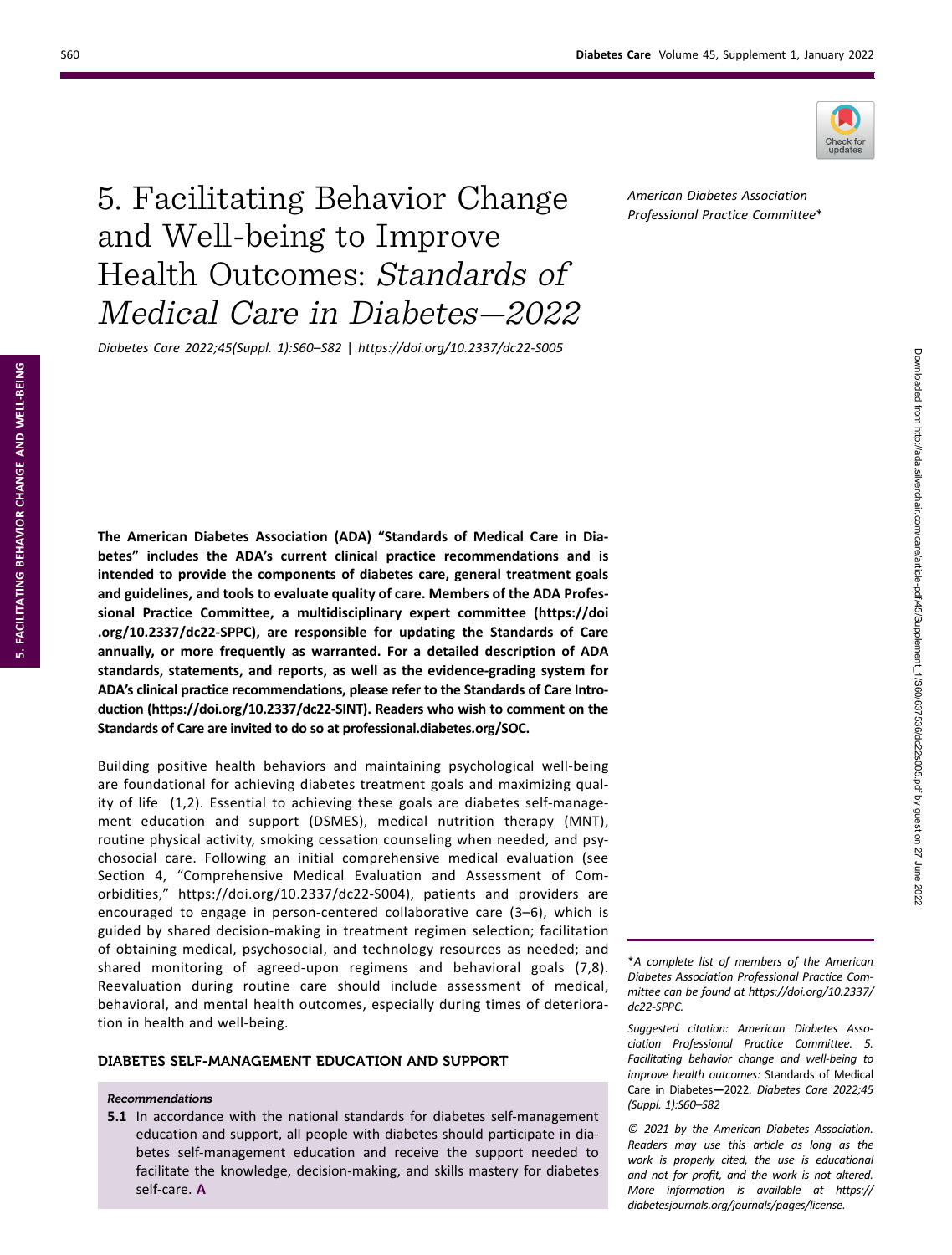- 5.2 There are four critical times to evaluate the need for diabetes self-management education to promote skills acquisition in support of regimen implementation, medical nutrition therapy, and well-being: at diagnosis, annually and/or when not meeting treatment targets, when complicating factors develop (medical, physical, psychosocial), and when transitions in life and care occur. E
- 5.3 Clinical outcomes, health status, and well-being are key goals of diabetes self-management education and support that should be measured as part of routine care. C
- 5.4 Diabetes self-management education and support should be patient-centered, may be offered in group or individual settings, and should be communicated with the entire diabetes care team. A
- 5.5 Digital coaching and digital selfmanagement interventions can be effective methods to deliver diabetes self-management education and support. B
- 5.6 Because diabetes self-management education and support can improve outcomes and reduce costs B, reimbursement by third-party payers is recommended. C
- 5.7 Barriers to diabetes self-management education and support exist at the health system, payer, provider, and patient levels. A Efforts to identify and address barriers to diabetes selfmanagement education and support should be prioritized. E
- 5.8 Some barriers to diabetes selfmanagement education and support access may be mitigated through telemedicine approaches. B

DSMES services facilitate the knowledge, decision-making, and skills mastery necessary for optimal diabetes self-care and incorporate the needs, goals, and life experiences of the person with diabetes. The overall objectives of DSMES are to support informed decision-making, selfcare behaviors, problem-solving, and active collaboration with the health care team to improve clinical outcomes, health status, and well-being in a costeffective manner (2). Providers are encouraged to consider the burden of treatment (9) and the patient's level of confidence and self-efficacy for management behaviors as well as the level of social and family support when providing DSMES. Patient engagement in self-management behaviors and their effects on clinical outcomes, health status, and quality of life, as well as the psychosocial factors impacting the person's ability to self-manage, should be monitored as part of routine clinical care. A randomized controlled trial (RCT) testing a decision-making education and skill-building program (10) showed that addressing these targets improved health outcomes in a population in need of health care resources. Furthermore, following a DSMES curriculum improves quality of care (11).

Additionally, in response to the growing literature that associates potentially judgmental words with increased feelings of shame and guilt, health care professionals are encouraged to consider the impact that language has on building therapeutic relationships and to choose positive, strength-based words and phrases that put people first (4,12). Please see Section 4, "Comprehensive Medical Evaluation and Assessment of Comorbidities" ([https://doi.org/10.2337/](https://doi.org/10.2337/dc22-S004) [dc22-S004](https://doi.org/10.2337/dc22-S004)), for more on use of language.

Guidelines for DSMES are based on evidence of benefit (2,13). Specifically, DSMES helps people with diabetes to identify and implement effective selfmanagement strategies and cope with diabetes at four critical time points (see below) (2). Ongoing DSMES helps people with diabetes to maintain effective self-management throughout the life course as they encounter new challenges and as advances in treatment become available (14).

There are four critical time points when the need for DSMES should be evaluated by the medical care provider and/or multidisciplinary team, with referrals made as needed (2):

2. Annually and/or when not meeting treatment targets

- 3. When complicating factors (health conditions, physical limitations, emotional factors, or basic living needs) develop that influence self-management
- 4. When transitions in life and care occur

DSMES focuses on supporting patient empowerment by providing people with diabetes the tools to make informed self-management decisions (15). Diabetes care requires an approach that places the person with diabetes and their family and/or support system at the center of the care model, working in collaboration with health care professionals. Patient-centered care is respectful of and responsive to individual preferences, needs, and values. It ensures that patient values guide all decisionmaking (16).

# Evidence for the Benefits

Studies have found that DSMES is associated with improved diabetes knowledge and self-care behaviors (16,17), lower A1C (16,18–21), lower self-reported weight (22), improved quality of life (19,23), reduced all-cause mortality risk (24), positive coping behaviors (5,25), and reduced health care costs (26–28). Better outcomes were reported for DSMES interventions that were more than 10 h over the course of 6–12 months (20), included ongoing support (14,29), were culturally (30,31) and age appropriate (32,33), were tailored to individual needs and preferences, and addressed psychosocial issues and incorporated behavioral strategies (15,25,34,35). Individual and group approaches are effective (36,37), with a slight benefit realized by those who engage in both (20).

Emerging evidence demonstrates the benefit of telemedicine or internetbased DSMES services for diabetes prevention and the management of type 2 diabetes (38–45).

Technologies such as mobile apps, simulation tools, digital coaching, and digital self-management interventions can be used to deliver DSMES (46,47). These methods provide comparable or even improved outcomes compared with traditional in-person care (48). Greater A1C reductions are demonstrated with increased patient engagement (49), although data from trials is preliminary in nature and quite heterogeneous.

<sup>1.</sup> At diagnosis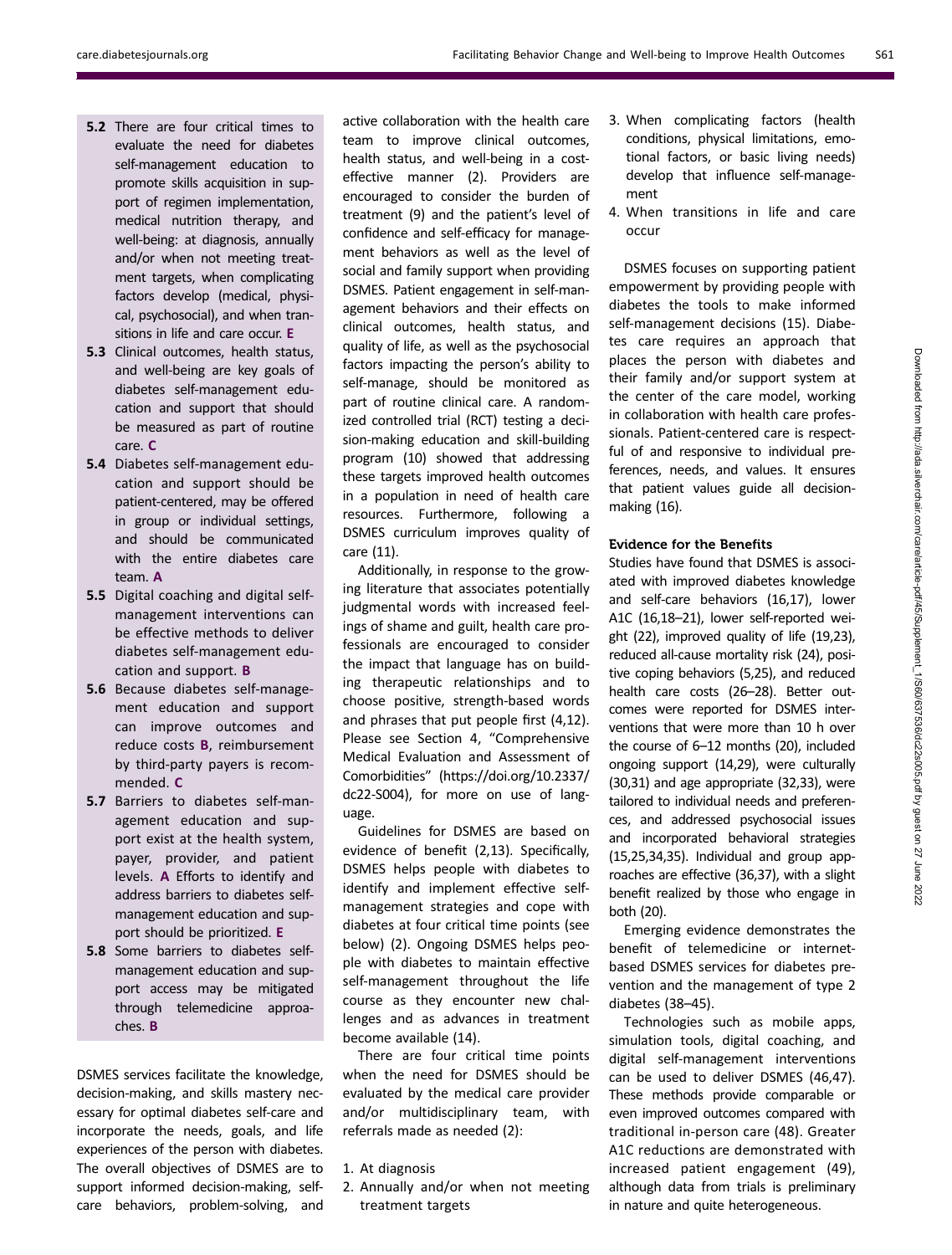Technology-enabled diabetes selfmanagement solutions improve A1C most effectively when there is two-way communication between the patient and the health care team, individualized feedback, use of patient-generated health data, and education (40). Incorporating a systematic approach for technology assessment, adoption, and integration into the care plan may help ensure equity in access and standardized application of technology-enabled solutions (8,50–53).

Current research supports diabetes care and education specialists including nurses, dietitians, and pharmacists as providers of DSMES who may also tailor curriculum to the person's needs (54–56). Members of the DSMES team should have specialized clinical knowledge in diabetes and behavior change principles. In addition, a diabetes care and education specialist needs to be knowledgeable about technology-enabled services and may serve as a technology champion within their practice (50). Certification as a diabetes care and education specialist (see [www.cbdce.org/](http://www.cbdce.org/)) and/or board certification in advanced diabetes management (see [www.diabeteseducator.org/](http://www.diabeteseducator.org/education/certification/bc_adm) [education/certi](http://www.diabeteseducator.org/education/certification/bc_adm)fication/bc\_adm) demonstrates an individual's specialized training in and understanding of diabetes management and support (13), and engagement with qualified providers has been shown to improve disease-related outcomes. Additionally, there is growing evidence for the role of community health workers (57,58), as well as peer (57–62) and lay leaders (63), in providing ongoing support.

Evidence suggests people with diabetes who completed more than 10 h of DSMES over the course of 6–12 months and those who participated on an ongoing basis had significant reductions in mortality (24) and A1C (decrease of 0.57%) (20) compared with those who spent less time with a diabetes care and education specialist. Given individual needs and access to resources, a variety of culturally adapted DSMES programs need to be offered in a variety of settings. Use of technology to facilitate access to DSMES services, support selfmanagement decisions, and decrease therapeutic inertia suggests that these approaches need broader adoption.

DSMES is associated with an increased use of primary care and preventive services (26,52,64) and less frequent use of acute care and inpatient hospital services (22). Patients who participate in DSMES are more likely to follow best practice treatment recommendations, particularly among the Medicare population, and have lower Medicare and insurance claim costs (27,64). Despite these benefits, reports indicate that only 5–7% of individuals eligible for DSMES through Medicare or a private insurance plan actually receive it (65,66). Barriers to DSMES exist at the health system, payer, provider, and patient levels. This low participation may be due to lack of referral or other identified barriers such as logistical issues (accessibility, timing, costs) and the lack of a perceived benefit (66). Health system, programmatic, and payer barriers include lack of administrative leadership support, limited numbers of DSMES providers, not having referral to DSMES services effectively embedded in the health system service structure, and limited reimbursement rates (67). Thus, in addition to educating referring providers about the benefits of DSMES and the critical times to refer, efforts need to be made to identify and address all of the various potential barriers (2). Alternative and innovative models of DSMES delivery (47) need to be explored and evaluated, including the integration of technology-enabled diabetes and cardiometabolic health services (8,50).

#### Reimbursement

Medicare reimburses DSMES when that service meets the national standards (2,13) and is recognized by the American Diabetes Association (ADA) through the Education Recognition Program [\(https://](https://professional.diabetes.org/diabetes-education) [professional.diabetes.org/diabetes-education](https://professional.diabetes.org/diabetes-education)) or Association of Diabetes Care & Education Specialists. DSMES is also covered by most health insurance plans. Ongoing support has been shown to be instrumental for improving outcomes when it is implemented after the completion of education services. DSMES is frequently reimbursed when performed in person. However, although DSMES can also be provided via phone calls and telehealth, these remote versions may not always be reimbursed. Some barriers to DSMES access may be mitigated through telemedicine approaches.

Changes in reimbursement policies that increase DSMES access and utilization will result in a positive impact to beneficiaries' clinical outcomes, quality of life, health care utilization, and costs (68– 70). During the time of the coronavirus disease 2019 (COVID-19) pandemic, reimbursement policies have changed ([professional.diabetes.org/content-page/](http://professional.diabetes.org/content-page/dsmes-and-mnt-during-covid-19-national-pandemic) [dsmes-and-mnt-during-covid-19-national](http://professional.diabetes.org/content-page/dsmes-and-mnt-during-covid-19-national-pandemic)[pandemic](http://professional.diabetes.org/content-page/dsmes-and-mnt-during-covid-19-national-pandemic)), and these changes may provide a new reimbursement paradigm for future provision of DSMES through telehealth channels.

# MEDICAL NUTRITION THERAPY

Please refer to the ADA consensus report "Nutrition Therapy for Adults With Diabetes or Prediabetes: A Consensus Report" for more information on nutrition therapy (56). For many individuals with diabetes, the most challenging part of the treatment plan is determining what to eat. There is not a "one-size-fitsall" eating pattern for individuals with diabetes, and meal planning should be individualized. Nutrition therapy plays an integral role in overall diabetes management, and each person with diabetes should be actively engaged in education, self-management, and treatment planning with his or her health care team, including the collaborative development of an individualized eating plan (56,71). All providers should refer people with diabetes for individualized MNT provided by a registered dietitian nutritionist (RD/RDN) who is knowledgeable and skilled in providing diabetes-specific MNT (72) at diagnosis and as needed throughout the life span, similar to DSMES. MNT delivered by an RD/RDN is associated with A1C absolute decreases of 1.0–1.9% for people with type 1 diabetes (73) and 0.3–2.0% for people with type 2 diabetes (73). See Table 5.1 for specific nutrition recommendations. Because of the progressive nature of type 2 diabetes, behavior modification alone may not be adequate to maintain euglycemia over time. However, after medication is initiated, nutrition therapy continues to be an important component, and RD/RDNs providing MNT in diabetes care should assess and monitor medication changes in relation to the nutrition care plan (56,71).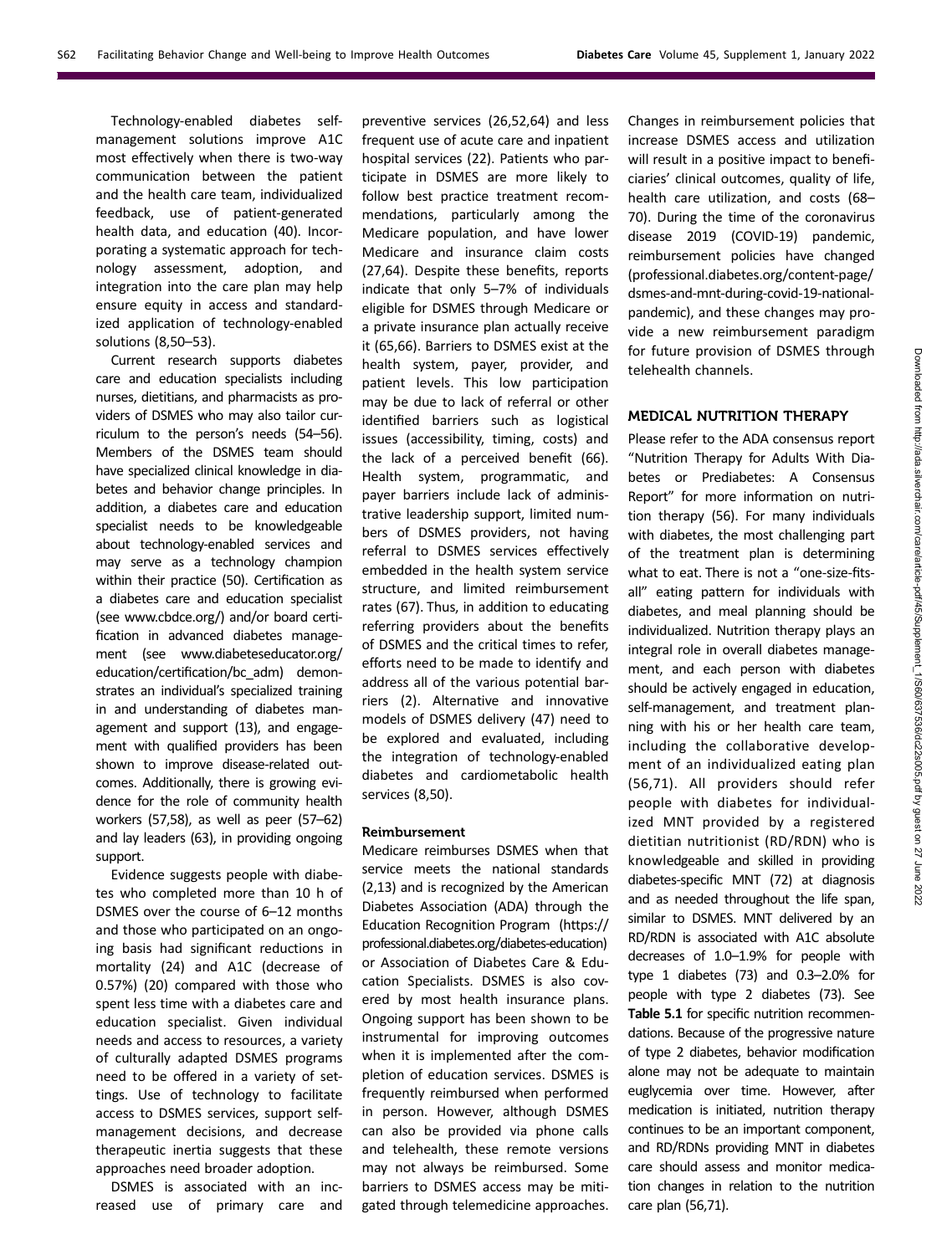| Table 5.1-Medical nutrition therapy recommendations<br>Topic | Recommendation                                                                                                                                                                                                                                                                                                                                                                                                                                                                                                                                                                                                                                                                                                                                                                                                                                                                                                                                                                                                                                                                                                                                                                                                                                                                                                                  |
|--------------------------------------------------------------|---------------------------------------------------------------------------------------------------------------------------------------------------------------------------------------------------------------------------------------------------------------------------------------------------------------------------------------------------------------------------------------------------------------------------------------------------------------------------------------------------------------------------------------------------------------------------------------------------------------------------------------------------------------------------------------------------------------------------------------------------------------------------------------------------------------------------------------------------------------------------------------------------------------------------------------------------------------------------------------------------------------------------------------------------------------------------------------------------------------------------------------------------------------------------------------------------------------------------------------------------------------------------------------------------------------------------------|
| Effectiveness of nutrition therapy                           | An individualized medical nutrition therapy program as needed to achieve treatment<br>5.9<br>goals, provided by a registered dietitian nutritionist (RD/RDN), preferably one who has<br>comprehensive knowledge and experience in diabetes care, is recommended for all<br>people with type 1 or type 2 diabetes, prediabetes, and gestational diabetes mellitus. A<br><b>5.10</b> Because diabetes medical nutrition therapy can result in cost savings <b>B</b> and improved<br>outcomes (e.g., A1C reduction, reduced weight, decrease in cholesterol) A, medical<br>nutrition therapy should be adequately reimbursed by insurance and other<br>payers. E                                                                                                                                                                                                                                                                                                                                                                                                                                                                                                                                                                                                                                                                   |
| Energy balance                                               | <b>5.11</b> For all patients with overweight or obesity, behavioral modification to achieve and<br>maintain a minimum weight loss of 5% is recommended. A                                                                                                                                                                                                                                                                                                                                                                                                                                                                                                                                                                                                                                                                                                                                                                                                                                                                                                                                                                                                                                                                                                                                                                       |
| Eating patterns and macronutrient<br>distribution            | <b>5.12</b> There is no ideal macronutrient pattern for people with diabetes; meal plans should be<br>individualized while keeping total calorie and metabolic goals in mind. E<br><b>5.13</b> A variety of eating patterns can be considered for the management of type 2 diabetes<br>and to prevent diabetes in individuals with prediabetes. <b>B</b><br><b>5.14</b> Reducing overall carbohydrate intake for individuals with diabetes has demonstrated<br>the most evidence for improving glycemia and may be applied in a variety of eating<br>patterns that meet individual needs and preferences. <b>B</b>                                                                                                                                                                                                                                                                                                                                                                                                                                                                                                                                                                                                                                                                                                              |
| Carbohydrates                                                | 5.15 Carbohydrate intake should emphasize nutrient-dense carbohydrate sources that are<br>high in fiber (at least 14 g fiber per 1,000 kcal) and minimally processed. Eating plans<br>should emphasize nonstarchy vegetables, fruits, and whole grains, as well as dairy<br>products, with minimal added sugars. B<br>5.16 People with diabetes and those at risk are advised to replace sugar-sweetened<br>beverages (including fruit juices) with water as much as possible in order to control<br>glycemia and weight and reduce their risk for cardiovascular disease and fatty liver <b>B</b><br>and should minimize the consumption of foods with added sugar that have the<br>capacity to displace healthier, more nutrient-dense food choices. A<br><b>5.17</b> When using a flexible insulin therapy program, education on the glycemic impact of<br>carbohydrate A, fat, and protein B should be tailored to an individual's needs and<br>preferences and used to optimize mealtime insulin dosing.<br><b>5.18</b> When using fixed insulin doses, individuals should be provided education about<br>consistent pattern of carbohydrate intake with respect to time and amount, while<br>considering the insulin action time, as it can result in improved glycemia and reduce<br>the risk for hypoglycemia. <b>B</b> |
| Protein                                                      | <b>5.19</b> In individuals with type 2 diabetes, ingested protein appears to increase insulin response<br>without increasing plasma glucose concentrations. Therefore, carbohydrate sources high in<br>protein should be avoided when trying to treat or prevent hypoglycemia. <b>B</b>                                                                                                                                                                                                                                                                                                                                                                                                                                                                                                                                                                                                                                                                                                                                                                                                                                                                                                                                                                                                                                         |
| Dietary fat                                                  | 5.20 An eating plan emphasizing elements of a Mediterranean-style eating pattern rich in<br>monounsaturated and polyunsaturated fats may be considered to improve glucose<br>metabolism and lower cardiovascular disease risk. <b>B</b><br>5.21 Eating foods rich in long-chain n-3 fatty acids, such as fatty fish (EPA and DHA) and<br>nuts and seeds (ALA), is recommended to prevent or treat cardiovascular disease. B                                                                                                                                                                                                                                                                                                                                                                                                                                                                                                                                                                                                                                                                                                                                                                                                                                                                                                     |
| Micronutrients and herbal<br>supplements                     | <b>5.22</b> There is no clear evidence that dietary supplementation with vitamins, minerals (such<br>as chromium and vitamin D), herbs, or spices (such as cinnamon or aloe vera) can<br>improve outcomes in people with diabetes who do not have underlying deficiencies,<br>and they are not generally recommended for glycemic control. C                                                                                                                                                                                                                                                                                                                                                                                                                                                                                                                                                                                                                                                                                                                                                                                                                                                                                                                                                                                    |
| Alcohol                                                      | <b>5.23</b> Adults with diabetes who drink alcohol should do so in moderation (no more than one<br>drink per day for adult women and no more than two drinks per day for adult men). C<br>5.24 Educating people with diabetes about the signs, symptoms, and self-management of<br>delayed hypoglycemia after drinking alcohol, especially when using insulin or insulin<br>secretagogues, is recommended. The importance of glucose monitoring after drinking<br>alcoholic beverages to reduce hypoglycemia risk should be emphasized. B                                                                                                                                                                                                                                                                                                                                                                                                                                                                                                                                                                                                                                                                                                                                                                                       |
| Sodium                                                       | <b>5.25</b> Sodium consumption should be limited to $\langle 2,300 \rangle$ mg/day. <b>B</b>                                                                                                                                                                                                                                                                                                                                                                                                                                                                                                                                                                                                                                                                                                                                                                                                                                                                                                                                                                                                                                                                                                                                                                                                                                    |
| Nonnutritive sweeteners                                      | <b>5.26</b> The use of nonnutritive sweeteners as a replacement for sugar-sweetened products<br>may reduce overall calorie and carbohydrate intake as long as there is not a<br>compensatory increase of energy intake from other sources. Overall, people are<br>encouraged to decrease both sweetened and nonnutritive-sweetened beverages, with<br>an emphasis on water intake. B                                                                                                                                                                                                                                                                                                                                                                                                                                                                                                                                                                                                                                                                                                                                                                                                                                                                                                                                            |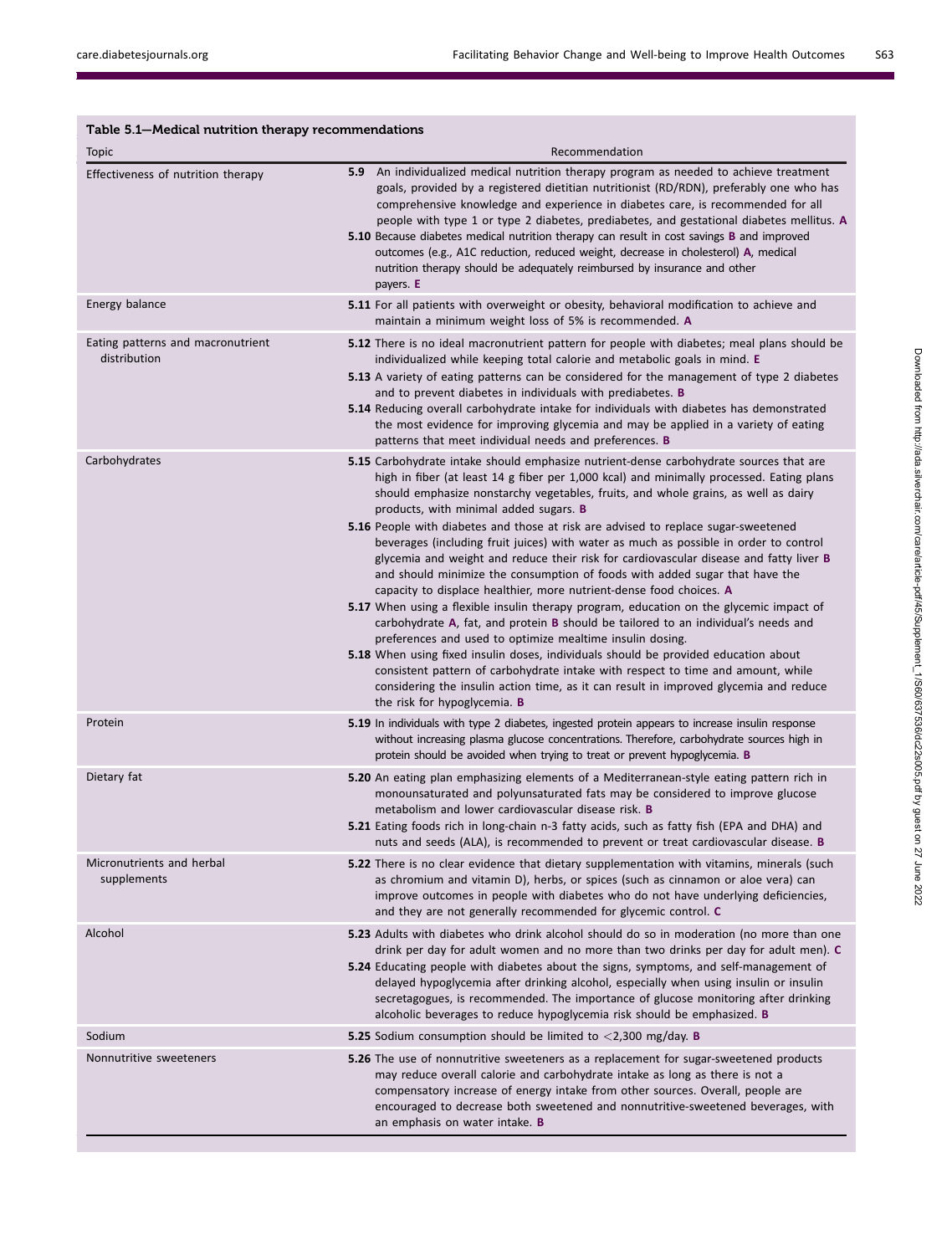# Goals of Nutrition Therapy for Adults With Diabetes

- 1. To promote and support healthful eating patterns, emphasizing a variety of nutrient-dense foods in appropriate portion sizes, to improve overall health and:
	- achieve and maintain body weight goals
	- attain individualized glycemic, blood pressure, and lipid goals
	- delay or prevent the complications of diabetes
- 2. To address individual nutrition needs based on personal and cultural preferences, health literacy and numeracy, access to healthful foods, willingness and ability to make behavioral changes, and existing barriers to change
- 3. To maintain the pleasure of eating by providing nonjudgmental messages about food choices while limiting food choices only when indicated by scientific evidence
- 4. To provide an individual with diabetes the practical tools for developing healthy eating patterns rather than focusing on individual macronutrients, micronutrients, or single foods

# Weight Management

Management and reduction of weight is important for people with type 1 diabetes, type 2 diabetes, or prediabetes with overweight or obesity. To support weight loss and improve A1C, cardiovascular disease (CVD) risk factors, and well-being in adults with overweight/obesity and prediabetes or diabetes, MNT and DSMES services should include an individualized eating plan in a format that results in an energy deficit in combination with enhanced physical activity (56). Lifestyle intervention programs should be intensive and have frequent follow-up to achieve significant reductions in excess body weight and improve clinical indicators. There is strong and consistent evidence that modest, sustained weight loss can delay the progression from prediabetes to type 2 diabetes (73–75) (see Section 3, "Prevention or Delay of Type 2 Diabetes and Associated Comorbidities," [https://doi.org/10.2337/dc22-S003\)](https://doi.org/10.2337/dc22-S003) and is beneficial for the management of type 2 diabetes (see Section 8, "Obesity and Weight Management for the Prevention and Treatment of Type 2 Diabetes," [https:](https://doi.org/10.2337/dc22-S008) [//doi.org/10.2337/dc22-S008](https://doi.org/10.2337/dc22-S008)).

In prediabetes, the weight loss goal is 7–10% for preventing progression to type 2 diabetes (76). In conjunction with support for healthy lifestyle behaviors, medication-assisted weight loss can be considered for people at risk for type 2 diabetes when needed to achieve and sustain 7–10% weight loss (77,78) (see Section 8, "Obesity and Weight Management for the Prevention and Treatment of Type 2 Diabetes," [https://doi.org/](https://doi.org/10.2337/dc22-S008) [10.2337/dc22-S008](https://doi.org/10.2337/dc22-S008)). People with prediabetes at a healthy weight should also be considered for behavioral interventions to help establish routine aerobic and resistance exercise (76,79,80), as well as to establish healthy eating patterns. Services delivered by practitioners familiar with diabetes and its management, such as an RD/RDN, have been found to be effective (72).

For many individuals with overweight and obesity with type 2 diabetes, 5% weight loss is needed to achieve beneficial outcomes in glycemic control, lipids, and blood pressure (81). It should be noted, however, that the clinical benefits of weight loss are progressive, and more intensive weight loss goals (i.e., 15%) may be appropriate to maximize benefit depending on need, feasibility, and safety (82,83). In select individuals with type 2 diabetes, an overall healthy eating plan that results in energy deficit in conjunction with weight loss medications and/or metabolic surgery should be considered to help achieve weight loss and maintenance goals, lower A1C, and reduce CVD risk (77,84,85). Overweight and obesity are also increasingly prevalent in people with type 1 diabetes and present clinical challenges regarding diabetes treatment and CVD risk factors (86,87). Sustaining weight loss can be challenging (81,88) but has long-term benefits; maintaining weight loss for 5 years is associated with sustained improvements in A1C and lipid levels (89). MNT guidance from an RD/ RDN with expertise in diabetes and weight management, throughout the course of a structured weight loss plan, is strongly recommended.

Along with routine medical management visits, people with diabetes and prediabetes should be screened during DSMES and MNT encounters for a history of dieting and past or current disordered eating behaviors. Nutrition therapy should be individualized to help address maladaptive eating behavior

(e.g., purging) or compensatory changes in medical regimen (e.g., overtreatment of hypoglycemic episodes, reduction in medication dosing to reduce hunger) (56) (see DISORDERED EATING BEHAVIOR below). Disordered eating and/or eating disorders can increase challenges for weight and diabetes management. For example, caloric restriction may be essential for glycemic control and weight maintenance, but rigid meal plans may be contraindicated for individuals who are at increased risk of clinically significant maladaptive eating behaviors (90). If clinically significant eating disorders are identified during screening with diabetes-specific questionnaires, individuals should be referred to a mental health professional as needed (1).

Studies have demonstrated that a variety of eating plans, varying in macronutrient composition, can be used effectively and safely in the short term (1–2 years) to achieve weight loss in people with diabetes. These plans include structured low-calorie meal plans with meal replacements (82,89,91), a Mediterranean-style eating pattern (92), and lowcarbohydrate meal plans with additional support (93,94). However, no single approach has been proven to be consistently superior (56,95–97), and more data are needed to identify and validate those meal plans that are optimal with respect to long-term outcomes and patient acceptability. The importance of providing guidance on an individualized meal plan containing nutrient-dense foods, such as vegetables, fruits, legumes, dairy, lean sources of protein (including plant-based sources as well as lean meats, fish, and poultry), nuts, seeds, and whole grains, cannot be overemphasized (96), as well as guidance on achieving the desired energy deficit (98–101). Any approach to meal planning should be individualized considering the health status, personal preferences, and ability of the person with diabetes to sustain the recommendations in the plan.

## Eating Patterns and Meal Planning

Evidence suggests that there is not an ideal percentage of calories from carbohydrate, protein, and fat for people with diabetes. Therefore, macronutrient distribution should be based on an individualized assessment of current eating patterns, preferences, and metabolic goals. Dietary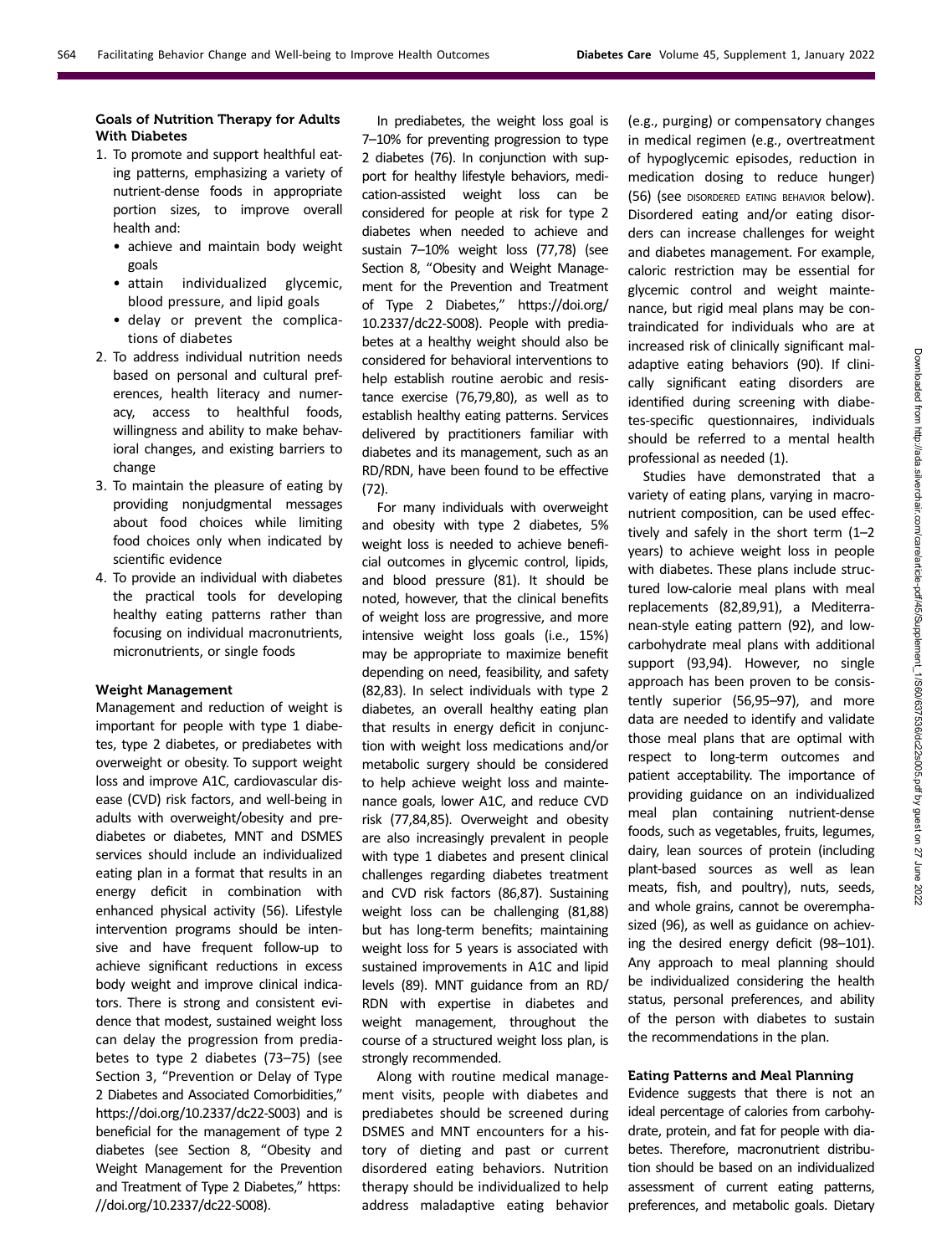guidance should emphasize the importance of a healthy dietary pattern as a whole rather than focusing on individual nutrients, foods, or food groups, given that individuals rarely eat foods in isolation. Personal preferences (e.g., tradition, culture, religion, health beliefs and goals, economics) as well as metabolic goals need to be considered when working with individuals to determine the best eating pattern for them (56, 73,102). Members of the health care team should complement MNT by providing evidence-based guidance that helps people with diabetes make healthy food choices that meet their individualized needs and improve overall health. A variety of eating patterns are acceptable for the management of diabetes (56,103–105). Until the evidence surrounding comparative benefits of different eating patterns in specific individuals strengthens, health care providers should focus on the key factors that are common among the patterns: 1) emphasize nonstarchy vegetables, 2) minimize added sugars and refined grains, and 3) choose whole foods over highly processed foods to the extent possible (56). An individualized eating pattern also considers the individual's health status, food and numeracy skills, resources, food preferences, and health goals. Referral to an RD/RDN is essential to assess the overall nutrition status of, and to work collaboratively with, the patient to create a personalized meal plan that coordinates and aligns with the overall treatment plan, including physical activity and medication use. The Mediterraneanstyle (102,106–108), low-carbohydrate (109–111), and vegetarian or plant-based (107,108,112,113) eating patterns are all examples of healthful eating patterns that have shown positive results in research for individuals with type 2 diabetes, but individualized meal planning should focus on personal preferences, needs, and goals. There is currently inadequate research in type 1 diabetes to support one eating pattern over another.

For individuals with type 2 diabetes not meeting glycemic targets or for whom reducing glucose-lowering drugs is a priority, reducing overall carbohydrate intake with a low- or very-low-carbohydrate eating pattern is a viable option (109–111). As research studies on lowcarbohydrate eating plans generally indicate challenges with long-term sustainability (114), it is important to reassess and individualize meal plan guidance regularly for those interested in this approach. Most individuals with diabetes report a moderate intake of carbohydrate (44–46% of total calories) (103). Efforts to modify habitual eating patterns are often unsuccessful in the long term; people generally go back to their usual macronutrient distribution (103). Thus, the recommended approach is to individualize meal plans with a macronutrient distribution that is more consistent with personal preference and usual intake to increase the likelihood for long-term maintenance.

An RCT found that two meal planning approaches were effective in helping achieve improved A1C, particularly for individuals with an A1C between 7% and 10% (115). The diabetes plate method is a commonly used visual approach for providing basic meal planning guidance. This simple graphic (featuring a 9-inch plate) shows how to portion foods (1/2 of the plate for nonstarchy vegetables, 1/ 4 of the plate for protein, and 1/4 of the plate for carbohydrates). Carbohydrate counting is a more advanced skill that helps plan for and track how much carbohydrate is consumed at meals and snacks. Meal planning approaches should be customized to the individual, including their numeracy (115) and food literacy level. Food literacy generally describes proficiency in food-related knowledge and skills that ultimately impact health, although specific definitions vary across initiatives (116,117).

# Carbohydrates

Studies examining the ideal amount of carbohydrate intake for people with diabetes are inconclusive, although monitoring carbohydrate intake and considering the blood glucose response to dietary carbohydrate are key for improving postprandial glucose management (118, 119). The literature concerning glycemic index and glycemic load in individuals with diabetes is complex, often with varying definitions of low and high glycemic index foods (120,121). The glycemic index ranks carbohydrate foods on their postprandial glycemic response, and glycemic load takes into account both the glycemic index of foods and the amount of carbohydrate eaten. Studies have found mixed results regarding the effect

of glycemic index and glycemic load on fasting glucose levels and A1C, with one systematic review finding no significant impact on A1C (122), while two others demonstrated A1C reductions of 0.15% (120) to 0.5% (123).

Reducing overall carbohydrate intake for individuals with diabetes has demonstrated evidence for improving glycemia and may be applied in a variety of eating patterns that meet individual needs and preferences (56). For people with type 2 diabetes, low-carbohydrate and very-lowcarbohydrate eating patterns, in particular, have been found to reduce A1C and the need for antihyperglycemic medications (56,102,114,124–126). Systematic reviews and meta-analyses of RCTs found carbohydrate-restricted eating patterns, particularly those considered low-carbohydrate (<26% total energy), were effective in reducing A1C in the short term (<6 months), with less difference in eating patterns beyond 1 year (97,98,109, 110,125). Part of the challenge in interpreting low-carbohydrate research has been due to the wide range of definitions for a low-carbohydrate eating plan (111,123). Weight reduction was also a goal in many low-carbohydrate studies, which further complicates evaluating the distinct contribution of the eating pattern (41,93,97,127). As research studies on low-carbohydrate eating plans generally indicate challenges with long-term sustainability (114), it is important to reassess and individualize meal plan guidance regularly for those interested in this approach. Providers should maintain consistent medical oversight and recognize that insulin and other diabetes medications may need to be adjusted to prevent hypoglycemia; and blood pressure will need to be monitored. In addition, verylow-carbohydrate eating plans are not currently recommended for women who are pregnant or lactating, children, people who have renal disease, or people with or at risk for disordered eating, and these plans should be used with caution in those taking sodium–glucose cotransporter 2 inhibitors because of the potential risk of ketoacidosis (128,129).

Regardless of amount of carbohydrate in the meal plan, focus should be placed on high-quality, nutrient-dense carbohydrate sources that are high in fiber and minimally processed. Both children and adults with diabetes are encouraged to minimize intake of refined carbohydrates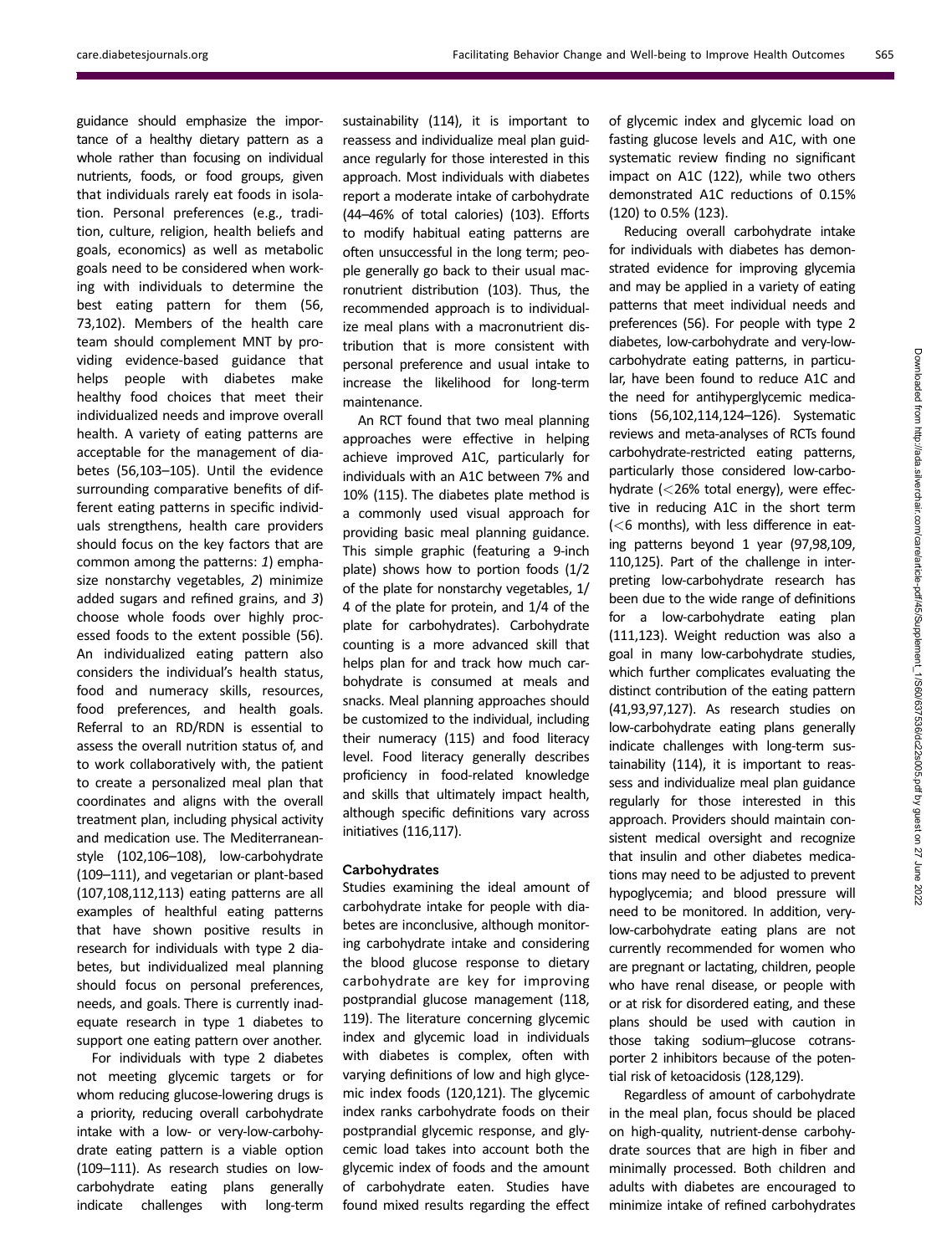with added sugars, fat, and sodium and instead focus on carbohydrates from vegetables, legumes, fruits, dairy (milk and yogurt), and whole grains. People with diabetes and those at risk for diabetes are encouraged to consume a minimum of 14 g of fiber/1,000 kcal, with at least half of grain consumption being whole, intact grains, according to the Dietary Guidelines for Americans (130). Regular intake of sufficient dietary fiber is associated with lower all-cause mortality in people with diabetes (131,132), and prospective cohort studies have found dietary fiber intake is inversely associated with risk of type 2 diabetes (133–135). The consumption of sugarsweetened beverages and processed food products with high amounts of refined grains and added sugars is strongly discouraged (130,136–138), as these have the capacity to displace healthier, more nutrient-dense food choices.

Individuals with type 1 or type 2 diabetes taking insulin at mealtime should be offered intensive and ongoing education on the need to couple insulin administration with carbohydrate intake. For people whose meal schedule or carbohydrate consumption is variable, regular education to increase understanding of the relationship between carbohydrate intake and insulin needs is important. In addition, education on using insulin-tocarbohydrate ratios for meal planning can assist individuals with effectively modifying insulin dosing from meal to meal to improve glycemic management (103,118,139–142). When consuming a mixed meal that contains carbohydrate and is high in fat and/or protein, insulin dosing should not be based solely on carbohydrate counting (56). Studies have shown that dietary fat and protein can impact early and delayed postprandial glycemia (143–146), and it appears to have a dose-dependent response (147– 149). Results from high-fat, high-protein meal studies highlight the need for additional insulin to cover these meals; however, more studies are needed to determine the optimal insulin dose and delivery strategy. The results from these studies also point to individual differences in postprandial glycemic response; therefore, a cautious approach to increasing insulin doses for high-fat and/or high-protein mixed meals is recommended to address delayed hyperglycemia that may

occur 3 h or more after eating (56). If using an insulin pump, a split bolus feature (part of the bolus delivered immediately, the remainder over a programmed duration of time) may provide better insulin coverage for high-fat and/or highprotein mixed meals (144,150).

The effectiveness of insulin dosing decisions should be confirmed with a structured approach to blood glucose monitoring or continuous glucose monitoring to evaluate individual responses and guide insulin dose adjustments. Checking glucose 3 h after eating may help to determine if additional insulin adjustments are required (i.e., increasing or stopping bolus) (144,150,151). Refining insulin doses to account for high-fat and/or -protein meals requires determination of anticipated nutrient intake to calculate the mealtime dose. Food literacy, numeracy, interest, and capability should be evaluated (56). For individuals on a fixed daily insulin schedule, meal planning should emphasize a relatively fixed carbohydrate consumption pattern with respect to both time and amount, while considering insulin action. Attention to resultant hunger and satiety cues will also help with nutrient modifications throughout the day (56,152).

#### Protein

There is no evidence that adjusting the daily level of protein intake (typically 1–1.5 g/kg body wt/day or 15–20% total calories) will improve health, and research is inconclusive regarding the ideal amount of dietary protein to optimize either glycemic management or CVD risk (121,153). Therefore, protein intake goals should be individualized based on current eating patterns. Some research has found successful management of type 2 diabetes with meal plans including slightly higher levels of protein (20–30%), which may contribute to increased satiety (154).

Historically, low-protein eating plans were advised for individuals with diabetic kidney disease (DKD) (with albuminuria and/or reduced estimated glomerular filtration rate); however, new evidence does not suggest that people with DKD need to restrict protein to less than the generally recommended protein intake (56). Reducing the amount of dietary protein below the recommended daily allowance of 0.8 g/kg is not recommended because it does not alter glycemic measures, cardiovascular risk measures, or the rate at which glomerular filtration rate declines and may increase risk for malnutrition (155,156).

In individuals with type 2 diabetes, protein intake may enhance or increase the insulin response to dietary carbohydrates (157). Therefore, use of carbohydrate sources high in protein (such as milk and nuts) to treat or prevent hypoglycemia should be avoided due to the potential concurrent rise in endogenous insulin. Providers should counsel patients to treat hypoglycemia with pure glucose (i.e., glucose tablets) or carbohydrate-containing foods at the hypoglycemia alert value of <70 mg/dL. See Section 6, "Glycemic Targets" ([https://doi.org/10.2337/dc22-](https://doi.org/10.2337/dc22-S006) [S006](https://doi.org/10.2337/dc22-S006)), for more information.

#### Fats

The ideal amount of dietary fat for individuals with diabetes is controversial. New evidence suggests that there is not an ideal percentage of calories from fat for people with or at risk for diabetes and that macronutrient distribution should be individualized according to the patient's eating patterns, preferences, and metabolic goals (56). The type of fats consumed is more important than total amount of fat when looking at metabolic goals and CVD risk, and it is recommended that the percentage of total calories from saturated fats should be limited (92,130,158–160). Multiple RCTs including patients with type 2 diabetes have reported that a Mediterranean-style eating pattern (92,161–166), rich in polyunsaturated and monounsaturated fats, can improve both glycemic management and blood lipids.

Evidence does not conclusively support recommending n-3 (eicosapentaenoic acid [EPA] and docosahexaenoic acid [DHA]) supplements for all people with diabetes for the prevention or treatment of cardiovascular events (56,167,168). In individuals with type 2 diabetes, two systematic reviews with n-3 and n-6 fatty acids concluded that the dietary supplements did not improve glycemic management (121,169). In the ASCEND trial (A Study of Cardiovascular Events iN Diabetes), when compared with placebo, supplementation with n-3 fatty acids at the dose of 1 g/day did not lead to cardiovascular benefit in people with diabetes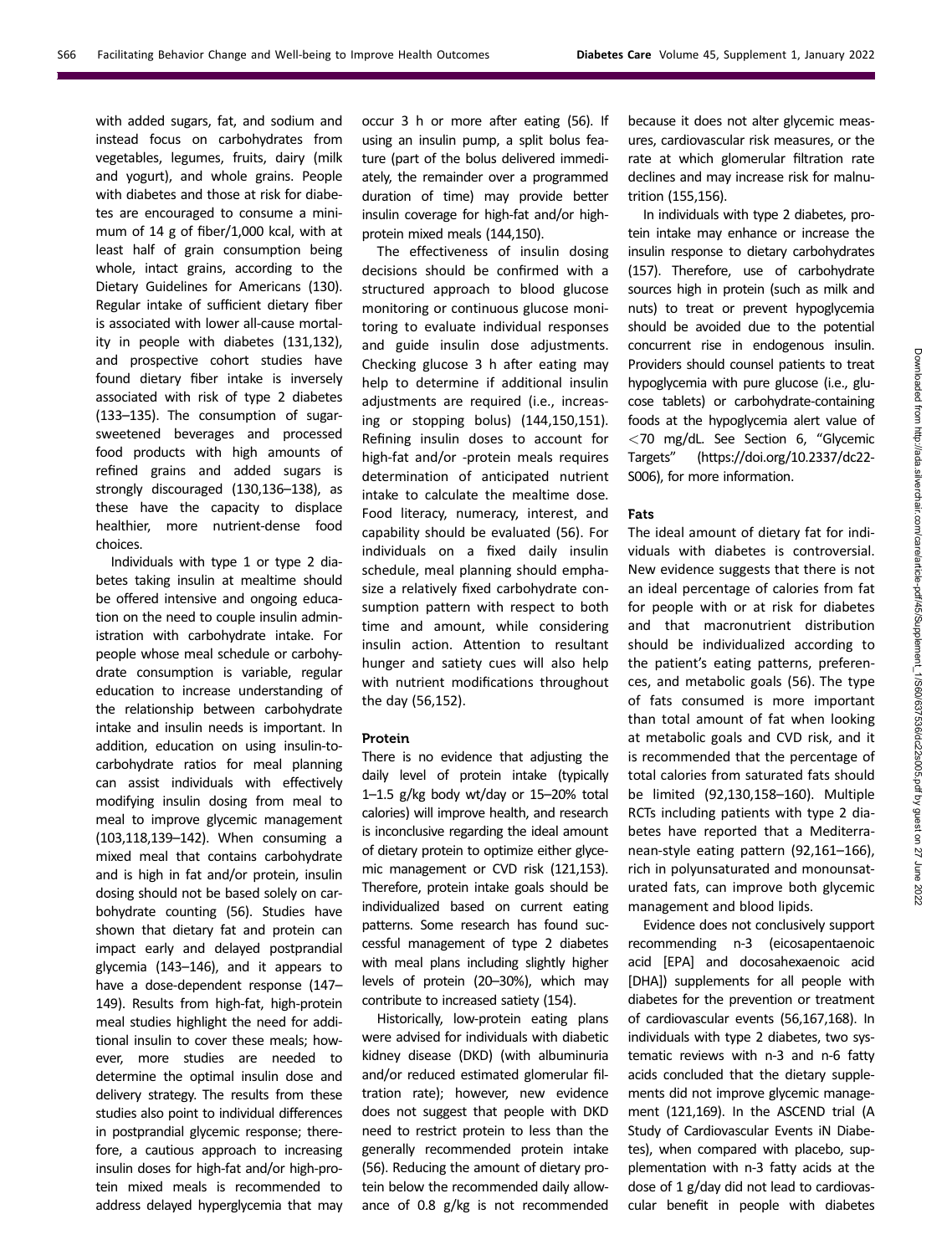without evidence of CVD (170). However, results from the Reduction of Cardiovascular Events With Icosapent Ethyl–Intervention Trial (REDUCE-IT) did find that supplementation with 4 g/day of pure EPA significantly lowered the risk of adverse cardiovascular events. This trial of 8,179 participants, in which over 50% had diabetes, found a 5% absolute reduction in cardiovascular events for individuals with established atherosclerotic CVD taking a preexisting statin with residual hypertriglyceridemia (135–499 mg/dL) (171). See Section 10, "Cardiovascular Disease and Risk Management" [\(https://](https://doi.org/10.2337/dc22-S010) [doi.org/10.2337/dc22-S010\)](https://doi.org/10.2337/dc22-S010), for more information. People with diabetes should be advised to follow the guidelines for the general population for the recommended intakes of saturated fat, dietary cholesterol, and trans fat (130). Trans fats should be avoided. In addition, as saturated fats are progressively decreased in the diet, they should be replaced with unsaturated fats and not with refined carbohydrates (165).

#### Sodium

As for the general population, people with diabetes are advised to limit their sodium consumption to  $<$  2,300 mg/day (56). Restriction to  $<$ 1,500 mg, even for those with hypertension, is generally not recommended (172–174). Sodium recommendations should take into account palatability, availability, affordability, and the difficulty of achieving low-sodium recommendations in a nutritionally adequate diet (175).

# Micronutrients and Supplements

There continues to be no clear evidence of benefit from herbal or nonherbal (i.e., vitamin or mineral) supplementation for people with diabetes without underlying deficiencies (56). Metformin is associated with vitamin B12 deficiency per a report from the Diabetes Prevention Program Outcomes Study (DPPOS), suggesting that periodic testing of vitamin B12 levels should be considered in patients taking metformin, particularly in those with anemia or peripheral neuropathy (176). Routine supplementation with antioxidants, such as vitamins E and C and carotene, is not advised due to lack of evidence of efficacy and concern related to longterm safety. In addition, there is insufficient evidence to support the routine use of herbal supplements and micronutrients, such as cinnamon (177), curcumin, vitamin D (178), aloe vera, or chromium, to improve glycemia in people with diabetes (56,179).

Although the Vitamin D and Type 2 Diabetes (D2d) prospective RCT showed no significant benefit of vitamin D versus placebo on the progression to type 2 diabetes in individuals at high risk (180), post hoc analyses and meta-analyses suggest a potential benefit in specific populations (180–183). Further research is needed to define patient characteristics and clinical indicators where vitamin D supplementation may be of benefit.

For special populations, including pregnant or lactating women, older adults, vegetarians, and people following verylow-calorie or low-carbohydrate diets, a multivitamin may be necessary.

# Alcohol

Moderate alcohol intake does not have major detrimental effects on long-term blood glucose management in people with diabetes. Risks associated with alcohol consumption include hypoglycemia and/or delayed hypoglycemia (particularly for those using insulin or insulin secretagogue therapies), weight gain, and hyperglycemia (for those consuming excessive amounts) (56,179). People with diabetes should be educated about these risks and encouraged to monitor blood glucose frequently after drinking alcohol to minimize such risks. People with diabetes can follow the same guidelines as those without diabetes if they choose to drink. For women, no more than one drink per day, and for men, no more than two drinks per day is recommended (one drink is equal to a 12-oz beer, a 5-oz glass of wine, or 1.5 oz of distilled spirits).

# Nonnutritive Sweeteners

The U.S. Food and Drug Administration has approved many nonnutritive sweeteners for consumption by the general public, including people with diabetes (56,184). For some people with diabetes who are accustomed to regularly consuming sugar-sweetened products, nonnutritive sweeteners (containing few or no calories) may be an acceptable substitute for nutritive sweeteners (those

containing calories, such as sugar, honey, and agave syrup) when consumed in moderation (185,186). Nonnutritive sweeteners do not appear to have a significant effect on glycemic management (103,187,188), but they can reduce overall calorie and carbohydrate intake (103,185) as long as individuals are not compensating with additional calories from other food sources (56,189). There is mixed evidence from systematic reviews and meta-analyses for nonnutritive sweetener use with regard to weight management, with some finding benefit in weight loss (190–192), while other research suggests an association with weight gain (193). The addition of nonnutritive sweeteners to diets poses no benefit for weight loss or reduced weight gain without energy restriction (194). Low-calorie or nonnutritive-sweetened beverages may serve as a short-term replacement strategy; however, people with diabetes should be encouraged to decrease both sweetened and nonnutritive-sweetened beverages, with an emphasis on water intake (186). Additionally, some research has found that higher nonnutritive-sweetened beverage and sugar-sweetened beverage consumption may be associated with the development of type 2 diabetes, although substantial heterogeneity makes interpreting the results difficult (195–198).

# PHYSICAL ACTIVITY

## Recommendations

- 5.27 Children and adolescents with type 1 or type 2 diabetes or prediabetes should engage in 60 min/day or more of moderateor vigorous-intensity aerobic activity, with vigorous musclestrengthening and bone-strengthening activities at least 3 days/ week. C
- 5.28 Most adults with type 1 C and type 2 B diabetes should engage in 150 min or more of moderate- to vigorous-intensity aerobic activity per week, spread over at least 3 days/week, with no more than 2 consecutive days without activity. Shorter durations (minimum 75 min/ week) of vigorous-intensity or interval training may be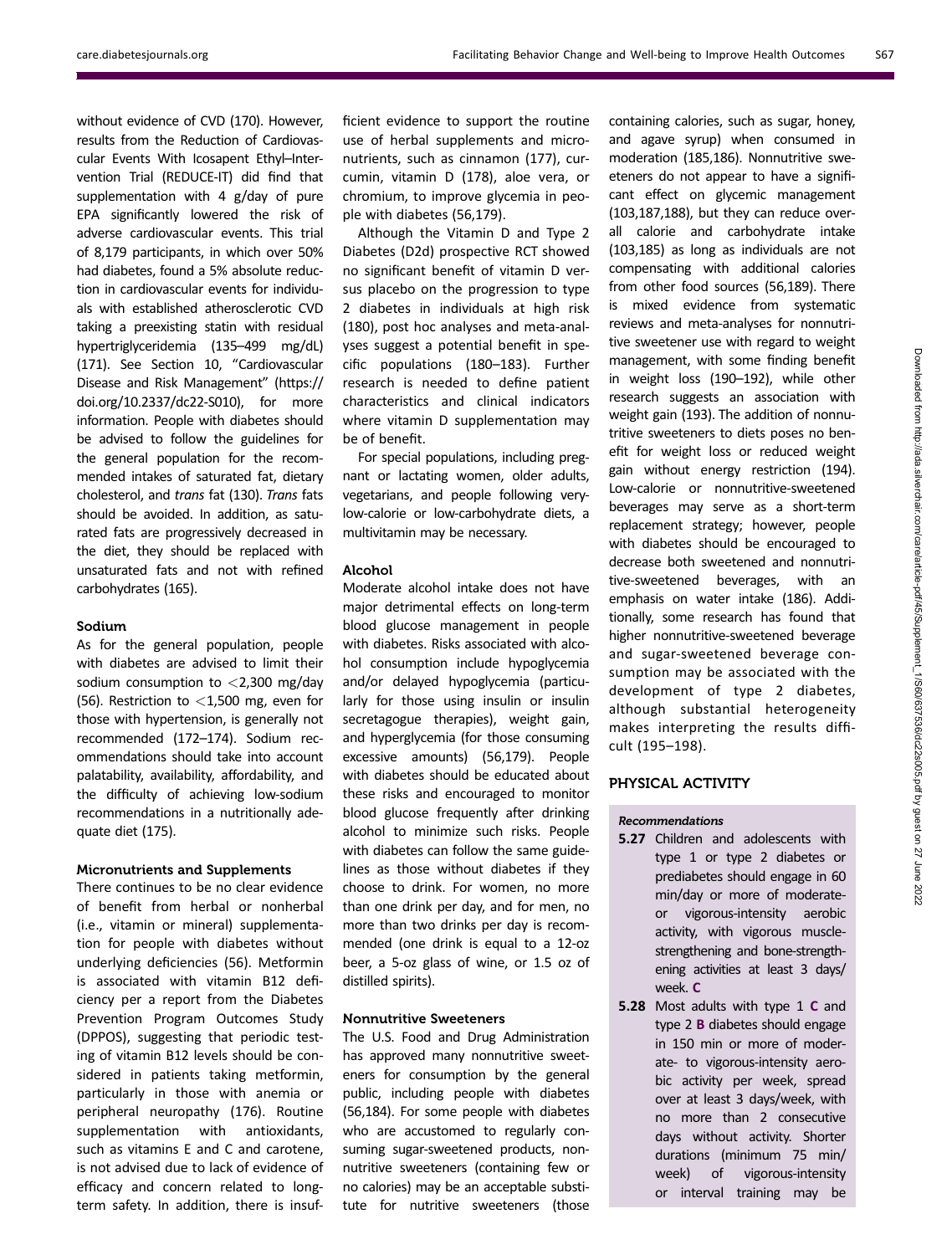sufficient for younger and more physically fit individuals.

- 5.29 Adults with type 1 C and type 2 B diabetes should engage in 2–3 sessions/week of resistance exercise on nonconsecutive days.
- 5.30 All adults, and particularly those with type 2 diabetes, should decrease the amount of time spent in daily sedentary behavior. B Prolonged sitting should be interrupted every 30 min for blood glucose benefits. C
- 5.31 Flexibility training and balance training are recommended 2–3 times/week for older adults with diabetes. Yoga and tai chi may be included based on individual preferences to increase flexibility, muscular strength, and balance. C
- 5.32 Evaluate baseline physical activity and sedentary time. Promote increase in nonsedentary activities above baseline for sedentary individuals with type 1 E and type 2 B diabetes. Examples include walking, yoga, housework, gardening, swimming, and dancing.

Physical activity is a general term that includes all movement that increases energy use and is an important part of the diabetes management plan. Exercise is a more specific form of physical activity that is structured and designed to improve physical fitness. Both physical activity and exercise are important. Exercise has been shown to improve blood glucose control, reduce cardiovascular risk factors, contribute to weight loss, and improve well-being (199). Physical activity is as important for those with type 1 diabetes as it is for the general population, but its specific role in the prevention of diabetes complications and the management of blood glucose is not as clear as it is for those with type 2 diabetes. A recent study suggested that the percentage of people with diabetes who achieved the recommended exercise level per week (150 min) varied by race. Objective measurement by accelerometer showed that 44.2%, 42.6%, and 65.1% of Whites, African Americans, and Hispanics, respectively, met the threshold

(200). It is important for diabetes care management teams to understand the difficulty that many patients have reaching recommended treatment targets and to identify individualized approaches to improve goal achievement.

Moderate to high volumes of aerobic activity are associated with substantially lower cardiovascular and overall mortality risks in both type 1 and type 2 diabetes (201). A recent prospective observational study of adults with type 1 diabetes suggested that higher amounts of physical activity led to reduced cardiovascular mortality after a mean followup time of 11.4 years for patients with and without chronic kidney disease (202). Additionally, structured exercise interventions of at least 8 weeks' duration have been shown to lower A1C by an average of 0.66% in people with type 2 diabetes, even without a significant change in BMI (203). There are also considerable data for the health benefits (e.g., increased cardiovascular fitness, greater muscle strength, improved insulin sensitivity, etc.) of regular exercise for those with type 1 diabetes (204). A recent study suggested that exercise training in type 1 diabetes may also improve several important markers such as triglyceride level, LDL, waist circumference, and body mass (205). In adults with type 2 diabetes, higher levels of exercise intensity are associated with greater improvements in A1C and in cardiorespiratory fitness (206); sustained improvements in cardiorespiratory fitness and weight loss have also been associated with a lower risk of heart failure (207). Other benefits include slowing the decline in mobility among overweight patients with diabetes (208). The ADA position statement "Physical Activity/Exercise and Diabetes" reviews the evidence for the benefits of exercise in people with type 1 and type 2 diabetes and offers specific recommendations (209). Increased physical activity (soccer training) has also been shown to be beneficial for improving overall fitness in Latino men with obesity, demonstrating feasible methods to increase physical activity in an often hard-to-engage population (210). Physical activity and exercise should be recommended and prescribed to all individuals who are at risk for or with diabetes as part of management of glycemia and overall health. Specific recommendations and precautions will vary

by the type of diabetes, age, activity done, and presence of diabetes-related health complications. Recommendations should be tailored to meet the specific needs of each individual (209).

## Exercise and Children

All children, including children with diabetes or prediabetes, should be encouraged to engage in regular physical activity. Children should engage in at least 60 min of moderate to vigorous aerobic activity every day, with muscleand bone-strengthening activities at least 3 days per week (211). In general, youth with type 1 diabetes benefit from being physically active, and an active lifestyle should be recommended to all (212). Youth with type 1 diabetes who engage in more physical activity may have better health outcomes and health-related quality of life (213,214).

# Frequency and Type of Physical Activity

People with diabetes should perform aerobic and resistance exercise regularly (209). Aerobic activity bouts should ideally last at least 10 min, with the goal of  $\sim$ 30 min/day or more most days of the week for adults with type 2 diabetes. Daily exercise, or at least not allowing more than 2 days to elapse between exercise sessions, is recommended to decrease insulin resistance, regardless of diabetes type (215,216). A study in adults with type 1 diabetes found a dose-response inverse relationship between self-reported bouts of physical activity per week and A1C, BMI, hypertension, dyslipidemia, and diabetesrelated complications such as hypoglycemia, diabetic ketoacidosis, retinopathy, and microalbuminuria (217). Over time, activities should progress in intensity, frequency, and/or duration to at least 150 min/week of moderate-intensity exercise. Adults able to run at 6 miles/h (9.7 km/ h) for at least 25 min can benefit sufficiently from shorter-intensity activity (75 min/week) (209). Many adults, including most with type 2 diabetes, may be unable or unwilling to participate in such intense exercise and should engage in moderate exercise for the recommended duration. Adults with diabetes should engage in 2–3 sessions/week of resistance exercise on nonconsecutive days (218). Although heavier resistance training with free weights and weight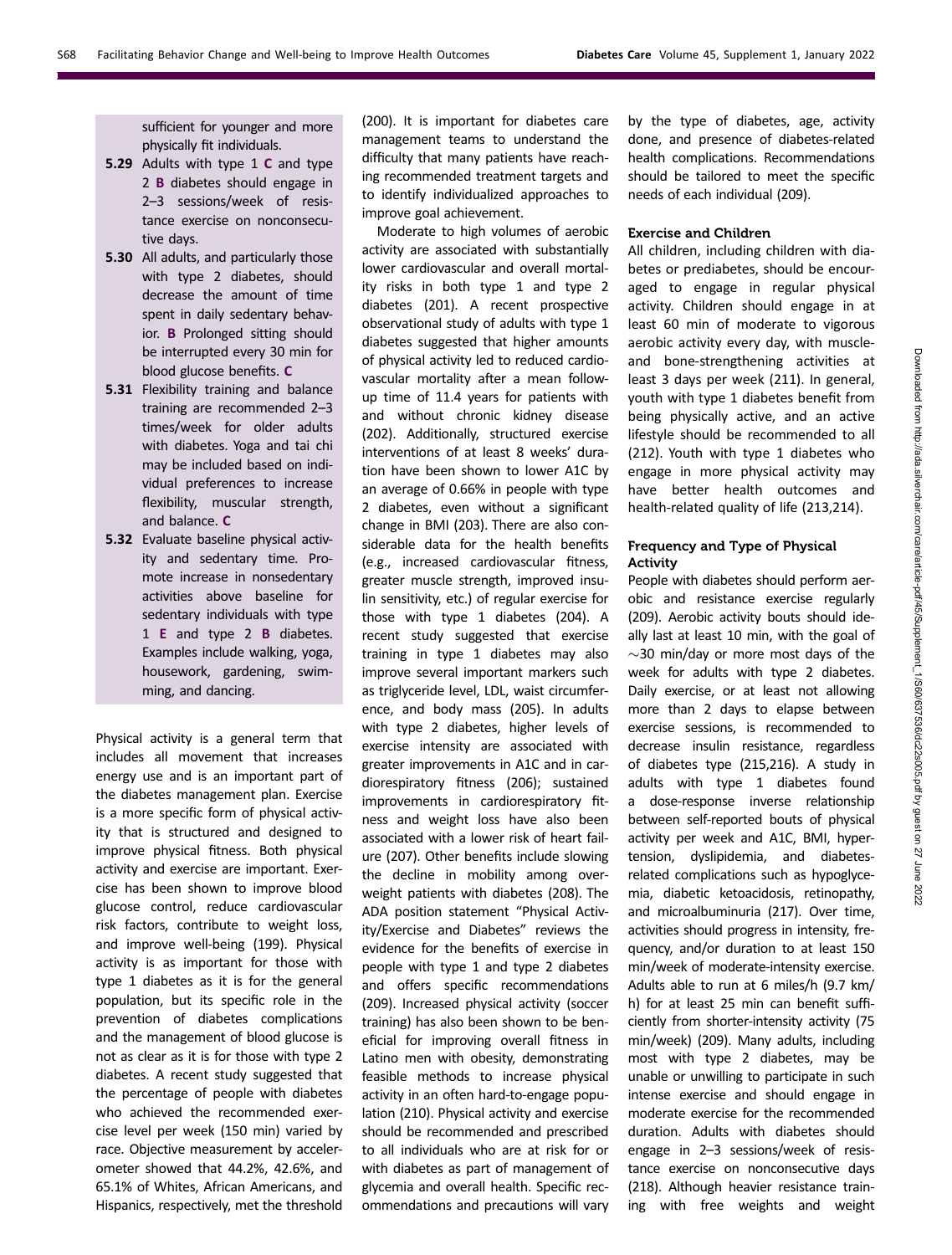machines may improve glycemic control and strength (219), resistance training of any intensity is recommended to improve strength, balance, and the ability to engage in activities of daily living throughout the life span. Providers and staff should help patients set stepwise goals toward meeting the recommended exercise targets. As individuals intensify their exercise program, medical monitoring may be indicated to ensure safety and evaluate the effects on glucose management. (See the section PHYSICAL ACTIVITY AND GLYCEMIC CONTROL below.)

Recent evidence supports that all individuals, including those with diabetes, should be encouraged to reduce the amount of time spent being sedentary—waking behaviors with low energy expenditure (e.g., working at a computer, watching television)—by breaking up bouts of sedentary activity  $(>30$ min) by briefly standing, walking, or performing other light physical activities (220,221). Participating in leisure-time activity and avoiding extended sedentary periods may help prevent type 2 diabetes for those at risk (222,223) and may also aid in glycemic control for those with diabetes.

A systematic review and meta-analysis found higher frequency of regular leisure-time physical activity was more effective in reducing A1C levels (224). A wide range of activities, including yoga, tai chi, and other types, can have significant impacts on A1C, flexibility, muscle strength, and balance (199,225–227). Flexibility and balance exercises may be particularly important in older adults with diabetes to maintain range of motion, strength, and balance (209).

# Physical Activity and Glycemic Control

Clinical trials have provided strong evidence for the A1C-lowering value of resistance training in older adults with type 2 diabetes (228) and for an additive benefit of combined aerobic and resistance exercise in adults with type 2 diabetes (229). If not contraindicated, patients with type 2 diabetes should be encouraged to do at least two weekly sessions of resistance exercise (exercise with free weights or weight machines), with each session consisting of at least one set (group of consecutive repetitive exercise motions) of five or more different resistance

exercises involving the large muscle groups (228).

For type 1 diabetes, although exercise in general is associated with improvement in disease status, care needs to be taken in titrating exercise with respect to glycemic management. Each individual with type 1 diabetes has a variable glycemic response to exercise. This variability should be taken into consideration when recommending the type and duration of exercise for a given individual (204).

Women with preexisting diabetes, particularly type 2 diabetes, and those at risk for or presenting with gestational diabetes mellitus should be advised to engage in regular moderate physical activity prior to and during their pregnancies as tolerated (209).

# Pre-exercise Evaluation

As discussed more fully in Section 10, "Cardiovascular Disease and Risk Management" [\(https://doi.org/10.2337/](https://doi.org/10.2337/dc22-S010) [dc22-S010](https://doi.org/10.2337/dc22-S010)), the best protocol for assessing asymptomatic patients with diabetes for coronary artery disease remains unclear. The ADA consensus report "Screening for Coronary Artery Disease in Patients With Diabetes" (230) concluded that routine testing is not recommended. However, providers should perform a careful history, assess cardiovascular risk factors, and be aware of the atypical presentation of coronary artery disease, such as recent patient-reported or tested decrease in exercise tolerance, in patients with diabetes. Certainly, high-risk patients should be encouraged to start with short periods of low-intensity exercise and slowly increase the intensity and duration as tolerated. Providers should assess patients for conditions that might contraindicate certain types of exercise or predispose to injury, such as uncontrolled hypertension, untreated proliferative retinopathy, autonomic neuropathy, peripheral neuropathy, and a history of foot ulcers or Charcot foot. The patient's age and previous physical activity level should be considered when customizing the exercise regimen to the individual's needs. Those with complications may need a more thorough evaluation prior to starting an exercise program (204,231).

## Hypoglycemia

In individuals taking insulin and/or insulin secretagogues, physical activity may cause hypoglycemia if the medication dose or carbohydrate consumption is not adjusted for the exercise bout and postbout impact on glucose. Individuals on these therapies may need to ingest some added carbohydrate if pre-exercise glucose levels are <90 mg/dL (5.0 mmol/L), depending on whether they are able to lower insulin doses during the workout (such as with an insulin pump or reduced pre-exercise insulin dosage), the time of day exercise is done, and the intensity and duration of the activity (204,231). In some patients, hypoglycemia after exercise may occur and last for several hours due to increased insulin sensitivity. Hypoglycemia is less common in patients with diabetes who are not treated with insulin or insulin secretagogues, and no routine preventive measures for hypoglycemia are usually advised in these cases. Intense activities may actually raise blood glucose levels instead of lowering them, especially if pre-exercise glucose levels are elevated (204). Because of the variation in glycemic response to exercise bouts, patients need to be educated to check blood glucose levels before and after periods of exercise and about the potential prolonged effects (depending on intensity and duration) (see the section DIABETES SELF-MANAGEMENT EDUCATION AND SUPPORT above).

# Exercise in the Presence of Microvascular Complications

See Section 11, "Chronic Kidney Disease and Risk Management" [\(https://doi](https://doi.org/10.2337/dc22-S011) [.org/10.2337/dc22-S011\)](https://doi.org/10.2337/dc22-S011), and Section 12, "Retinopathy, Neuropathy, and Foot Care" [\(https://doi.org/10.2337/dc22-S012](https://doi.org/10.2337/dc22-S012)), more information on these long-term complications.

#### **Retinopathy**

If proliferative diabetic retinopathy or severe nonproliferative diabetic retinopathy is present, then vigorous-intensity aerobic or resistance exercise may be contraindicated because of the risk of triggering vitreous hemorrhage or retinal detachment (232). Consultation with an ophthalmologist prior to engaging in an intense exercise regimen may be appropriate.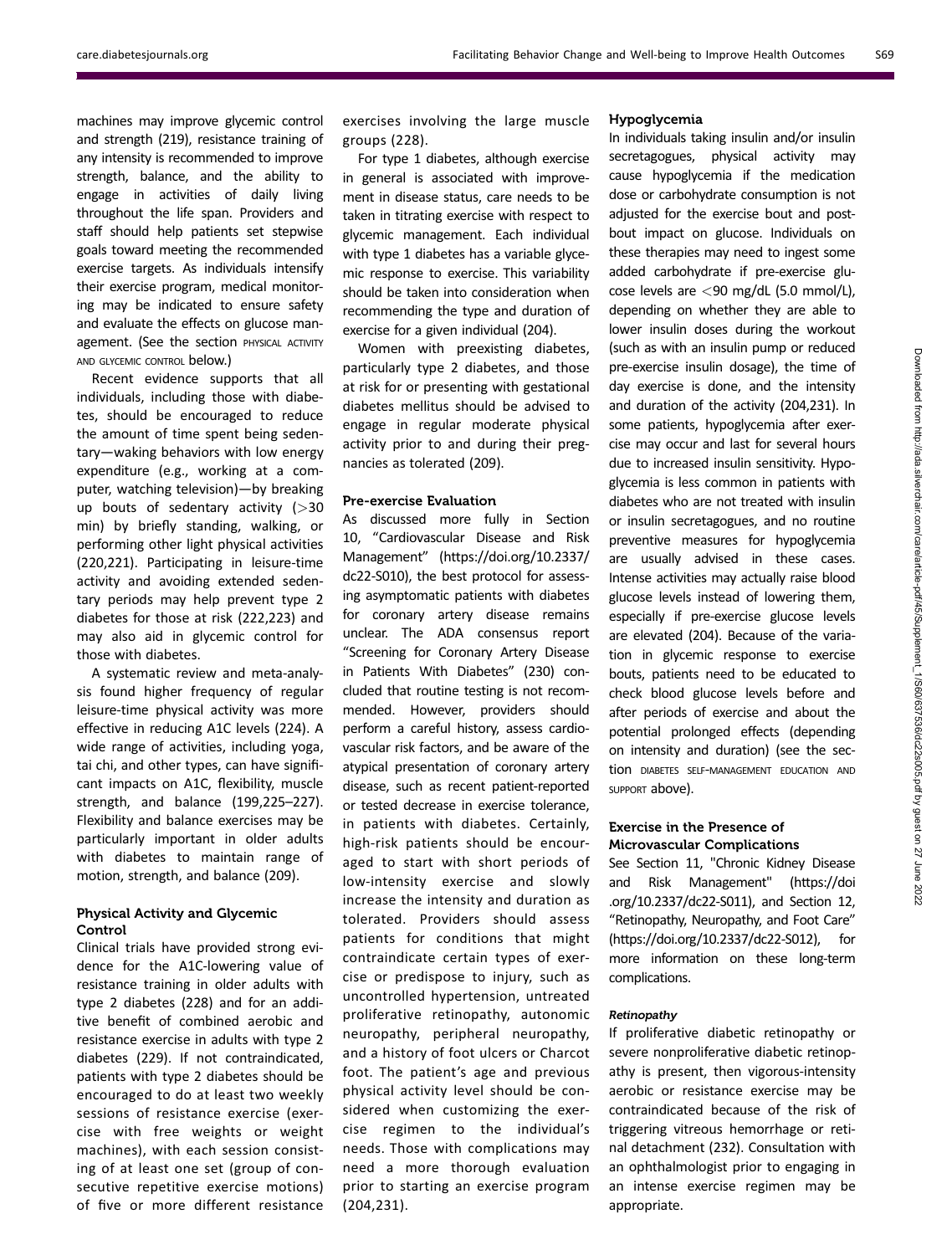# Peripheral Neuropathy

Decreased pain sensation and a higher pain threshold in the extremities can result in an increased risk of skin breakdown, infection, and Charcot joint destruction with some forms of exercise. Therefore, a thorough assessment should be done to ensure that neuropathy does not alter kinesthetic or proprioceptive sensation during physical activity, particularly in those with more severe neuropathy. Studies have shown that moderateintensity walking may not lead to an increased risk of foot ulcers or reulceration in those with peripheral neuropathy who use proper footwear (233). In addition, 150 min/week of moderate exercise was reported to improve outcomes in patients with prediabetic neuropathy (234). All individuals with peripheral neuropathy should wear proper footwear and examine their feet daily to detect lesions early. Anyone with a foot injury or open sore should be restricted to non–weight-bearing activities.

#### Autonomic Neuropathy

Autonomic neuropathy can increase the risk of exercise-induced injury or adverse events through decreased cardiac responsiveness to exercise, postural hypotension, impaired thermoregulation, impaired night vision due to impaired papillary reaction, and greater susceptibility to hypoglycemia (235). Cardiovascular autonomic neuropathy is also an independent risk factor for cardiovascular death and silent myocardial ischemia (236). Therefore, individuals with diabetic autonomic neuropathy should undergo cardiac investigation before beginning physical activity more intense than that to which they are accustomed.

## Diabetic Kidney Disease

Physical activity can acutely increase urinary albumin excretion. However, there is no evidence that vigorous-intensity exercise accelerates the rate of progression of DKD, and there appears to be no need for specific exercise restrictions for people with DKD in general (232).

# SMOKING CESSATION: TOBACCO AND E-CIGARETTES

#### Recommendations

5.33 Advise all patients not to use cigarettes and other tobacco products or e-cigarettes. A

- 5.34 After identification of tobacco or e-cigarette use, include smoking cessation counseling and other forms of treatment as a routine component of diabetes care. A
- 5.35 Address smoking cessation as part of diabetes education programs for those in need. B

Results from epidemiologic, case-control, and cohort studies provide convincing evidence to support the causal link between cigarette smoking and health risks (237). Recent data show tobacco use is higher among adults with chronic conditions (238) as well as in adolescents and young adults with diabetes (239). People with diabetes who smoke (and people with diabetes exposed to second-hand smoke) have a heightened risk of CVD, premature death, microvascular complications, and worse glycemic control when compared with those who do not smoke (240–242). Smoking may have a role in the development of type 2 diabetes (243–245).

The routine and thorough assessment of tobacco use is essential to prevent smoking or encourage cessation. Numerous large randomized clinical trials have demonstrated the efficacy and costeffectiveness of brief counseling in smoking cessation, including the use of telephone quit lines, in reducing tobacco use. Pharmacologic therapy to assist with smoking cessation in people with diabetes has been shown to be effective (246), and for the patient motivated to quit, the addition of pharmacologic therapy to counseling is more effective than either treatment alone (247). Special considerations should include assessment of level of nicotine dependence, which is associated with difficulty in quitting and relapse (248). Although some people may gain weight in the period shortly after smoking cessation (249), recent research has demonstrated that this weight gain does not diminish the substantial CVD benefit realized from smoking cessation (250). One study in people who smoke who had newly diagnosed type 2 diabetes found that smoking cessation was associated with amelioration of metabolic parameters and reduced blood pressure and albuminuria at 1 year (251).

In recent years, e-cigarettes have gained public awareness and popularity because of perceptions that e-cigarette use is less harmful than regular cigarette smoking (252,253). However, in light of recent Centers for Disease Control and Prevention evidence (254) of deaths related to e-cigarette use, no individuals should be advised to use e-cigarettes, either as a way to stop smoking tobacco or as a recreational drug.

Diabetes education programs offer potential to systematically reach and engage individuals with diabetes in smoking cessation efforts. A cluster randomized trial found statistically significant increases in quit rates and long-term abstinence rates (>6 months) when smoking cessation interventions were offered through diabetes education clinics, regardless of motivation to quit at baseline (255).

# PSYCHOSOCIAL ISSUES

#### Recommendations

- 5.36 Psychosocial care should be integrated with a collaborative, patient-centered approach and provided to all people with diabetes, with the goals of optimizing health outcomes and health-related quality of life. A
- 5.37 Psychosocial screening and follow-up may include, but are not limited to, attitudes about diabetes, expectations for medical management and outcomes, affect or mood, general and diabetes-related quality of life, available resources (financial, social, and emotional), and psychiatric history. E
- 5.38 Providers should consider assessment for symptoms of diabetes distress, depression, anxiety, disordered eating, and cognitive capacities using age-appropriate standardized and validated tools at the initial visit, at periodic intervals, and when there is a change in disease, treatment, or life circumstance. Including caregivers and family members in this assessment is recommended. B
- 5.39 Consider screening older adults (aged  $\geq$ 65 years) with diabetes for cognitive impairment and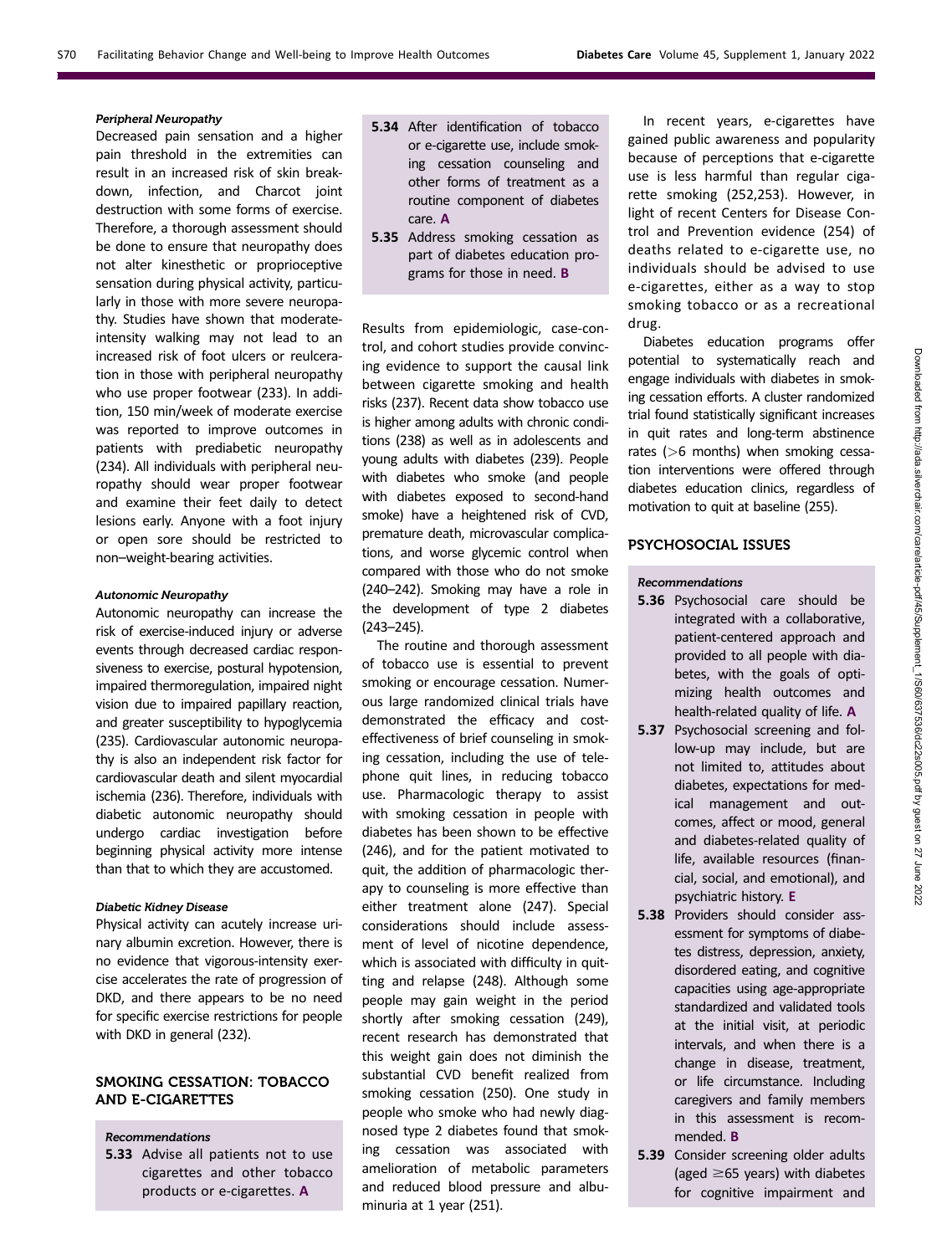depression. B Monitoring of cognitive capacity, i.e., the ability to actively engage in decision-making regarding regimen behaviors, is advised. B

Please refer to the ADA position statement "Psychosocial Care for People With Diabetes" for a list of assessment tools and additional details (1).

Complex environmental, social, behavioral, and emotional factors, known as psychosocial factors, influence living with diabetes, both type 1 and type 2, and achieving satisfactory medical outcomes and psychological well-being. Thus, individuals with diabetes and their families are challenged with complex, multifaceted issues when integrating diabetes care into daily life (142).

Emotional well-being is an important part of diabetes care and self-management. Psychological and social problems can impair the individual's (13,256–260) or family's (259) ability to carry out diabetes care tasks and therefore potentially compromise health status. There are opportunities for the clinician to routinely assess psychosocial status in a timely and efficient manner for referral to appropriate services (261,262). A systematic review and meta-analysis showed that psychosocial interventions modestly but significantly improved A1C (standardized mean difference –0.29%) and mental health outcomes (263). There was a limited association between the effects on A1C and mental health, and no intervention characteristics predicted benefit on both outcomes. However, cost analyses have shown that behavioral health interventions are both effective and cost-efficient approaches to the prevention of diabetes (264).

# Screening

Key opportunities for psychosocial screening occur at diabetes diagnosis, during regularly scheduled management visits, during hospitalizations, with new onset of complications, during significant transitions in care such as from pediatric to adult care teams (265), or when problems with achieving A1C goals, quality of life, or self-management are identified (2). Patients are likely to exhibit psychological vulnerability at diagnosis, when their medical status changes (e.g., end of the honeymoon period), when the need for intensified treatment is evident, and when complications are discovered. Significant changes in life circumstances, often called social determinants of health, are known to considerably affect a person's ability to self-manage their condition. Thus, screening for social determinants of health (e.g., loss of employment, birth of a child, or other family-based stresses) should also be incorporated into routine care (266).

Providers can start with informal verbal inquires, for example, by asking whether there have been persistent changes in mood during the past 2 weeks or since the patient's last visit and whether the person can identify a triggering event or change in circumstances. Providers should also ask whether there are new or different barriers to treatment and self-management, such as feeling overwhelmed or stressed by having diabetes (see the section DIABETES DISTRESS below), changes in finances, or competing medical demands (e.g., the diagnosis of a comorbid condition). In circumstances where individuals other than the patient are significantly involved in diabetes management, these issues should be explored with nonmedical care providers (265). Standardized and validated tools for psychosocial monitoring and assessment can also be used by providers (1), with positive findings leading to referral to a mental health provider specializing in diabetes for comprehensive evaluation, diagnosis, and treatment.

#### Diabetes Distress

- Recommendation
- 5.40 Routinely monitor people with diabetes for diabetes distress, particularly when treatment targets are not met and/or at the onset of diabetes complications. B

Diabetes distress is very common and is distinct from other psychological disorders (259,267,268). Diabetes distress refers to significant negative psychological reactions related to emotional burdens and worries specific to an individual's experience in having to manage a severe, complicated, and demanding chronic disease such as diabetes (267–269). The constant behavioral demands of diabetes self-management (medication dosing,

frequency, and titration; monitoring of blood glucose, food intake, eating patterns, and physical activity) and the potential or actuality of disease progression are directly associated with reports of diabetes distress (267). The prevalence of diabetes distress is reported to be 18–45% with an incidence of 38–48% over 18 months in people with type 2 diabetes (269). In the second Diabetes Attitudes, Wishes and Needs (DAWN2) study, significant diabetes distress was reported by 45% of the participants, but only 24% reported that their health care teams asked them how diabetes affected their lives (259). High levels of diabetes distress significantly impact medicationtaking behaviors and are linked to higher A1C, lower self-efficacy, and poorer dietary and exercise behaviors (5,267,269). DSMES has been shown to reduce diabetes distress (5). It may be helpful to provide counseling regarding expected diabetes-related versus generalized psychological distress, both at diagnosis and when disease state or treatment changes occur (270).

An RCT tested the effects of participation in a standardized 8-week mindful self-compassion program versus a control group among patients with type 1 and type 2 diabetes. Mindful self-compassion training increased self-compassion, reduced depression and diabetes distress, and improved A1C in the intervention group (271). An RCT of cognitive behavioral and social problem-solving approaches compared with diabetes education (272) in teens (aged 14–18 years) showed that diabetes distress and depressive symptoms were significantly reduced for up to 3 years postintervention. Neither glycemic control nor selfmanagement behaviors were improved over time. These recent studies support that a combination of approaches is needed to address distress, depression, and metabolic status.

Diabetes distress should be routinely monitored (273) using person-based diabetes-specific validated measures (1). If diabetes distress is identified, the person should be referred for specific diabetes education to address areas of diabetes self-care causing the patient distress and impacting clinical management. Diabetes distress is associated with anxiety, depression, and reduced health-related quality of life (274). People whose self-care remains impaired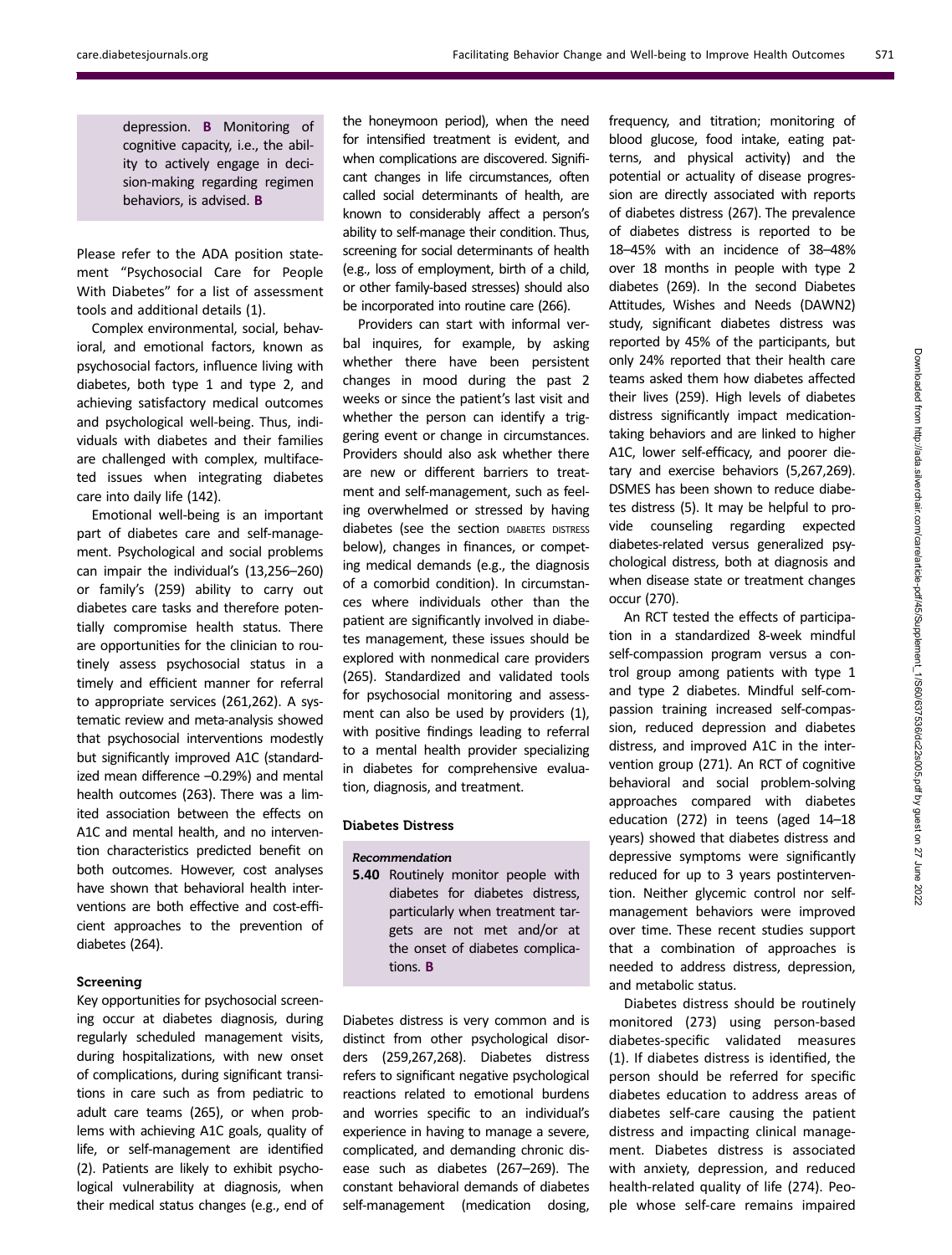after tailored diabetes education should be referred by their care team to a behavioral health provider for evaluation and treatment.

Other psychosocial issues known to affect self-management and health outcomes include attitudes about the illness, expectations for medical management and outcomes, available resources (financial, social, and emotional) (275), and psychiatric history.

#### Referral to a Mental Health Specialist

Indications for referral to a mental health specialist familiar with diabetes management may include positive screening for overall stress related to work-life balance, diabetes distress, diabetes management difficulties, depression, anxiety, disordered eating, and cognitive dysfunction (see Table 5.2 for a complete list). It is preferable to incorporate psychosocial assessment and treatment into routine care rather than waiting for a specific problem or deterioration in metabolic or psychological status to occur (34,259). Providers should identify behavioral and mental health providers, ideally those who are knowledgeable about diabetes treatment and the psychosocial aspects of diabetes, to whom they can refer patients. The ADA provides a list of mental health providers who have received additional education in diabetes at the ADA Mental Health Provider Directory ([professional.diabetes.org/mhp\\_listing](https://professional.diabetes.org/mhp_listing)). Ideally, psychosocial care providers should be embedded in diabetes care settings. Although the provider may not feel qualified to treat psychological problems (276), optimizing the patient- provider relationship as a foundation may increase the likelihood of the patient accepting referral for other services. Collaborative care interventions and a team approach have demonstrated efficacy in diabetes self-management, outcomes of depression, and psychosocial functioning (5,6).

#### Psychosocial/Emotional Distress

Clinically significant psychopathologic diagnoses are considerably more prevalent in people with diabetes than in those without (277,278). Symptoms, both clinical and subclinical, that interfere with the person's ability to carry out daily diabetes self-management tasks must be addressed. In addition to

impacting a person's ability to carry out self-management, and the association of mental health diagnosis with poorer short-term glycemic stability, symptoms of emotional distress are associated with mortality risk (277,279). Providers should consider an assessment of symptoms of depression, anxiety, disordered eating, and cognitive capacities using appropriate standardized/validated tools at the initial visit, at periodic intervals when patient distress is suspected, and when there is a change in health, treatment, or life circumstance. Inclusion of caregivers and family members in this assessment is recommended. Diabetes distress is addressed as an independent condition (see the section DIABETES DISTRESS above), as this state is very common and expected and is distinct from the psychological disorders discussed below (1). A list of ageappropriate screening and evaluation measures is provided in the ADA position statement "Psychosocial Care for People with Diabetes" (1).

# Anxiety Disorders

#### Recommendations

- 5.41 Consider screening for anxiety in people exhibiting anxiety or worries regarding diabetes complications, insulin administration, and taking of medications, as well as fear of hypoglycemia and/or hypoglycemia unawareness that interferes with selfmanagement behaviors, and in those who express fear, dread, or irrational thoughts and/or show anxiety symptoms such as avoidance behaviors, excessive repetitive behaviors, or social withdrawal. Refer for treatment if anxiety is present. B
- 5.42 People with hypoglycemia unawareness, which can co-occur with fear of hypoglycemia, should be treated using blood glucose awareness training (or other evidence-based intervention) to help re-establish awareness of symptoms of hypoglycemia and reduce fear of hypoglycemia. A

Anxiety symptoms and diagnosable disorders (e.g., generalized anxiety disorder, body dysmorphic disorder, obsessive-

compulsive disorder, specific phobias, and posttraumatic stress disorder) are common in people with diabetes (280). The Behavioral Risk Factor Surveillance System (BRFSS) estimated the lifetime prevalence of generalized anxiety disorder to be 19.5% in people with either type 1 or type 2 diabetes (281). Common diabetes-specific concerns include fears related to hypoglycemia (282,283), not meeting blood glucose targets (280), and insulin injections or infusion (284). Onset of complications presents another critical point in the disease course when anxiety can occur (1). People with diabetes who exhibit excessive diabetes self-management behaviors well beyond what is prescribed or needed to achieve glycemic targets may be experiencing symptoms of obsessive-compulsive disorder (285).

General anxiety is a predictor of injection-related anxiety and associated with fear of hypoglycemia (283,286). Fear of hypoglycemia and hypoglycemia unawareness often co-occur. Interventions aimed at treating one often benefit both (287). Fear of hypoglycemia may explain avoidance of behaviors associated with lowering glucose such as increasing insulin doses or frequency of monitoring. If fear of hypoglycemia is identified and a person does not have symptoms of hypoglycemia, a structured program of blood glucose awareness training delivered in routine clinical practice can improve A1C, reduce the rate of severe hypoglycemia, and restore hypoglycemia awareness (288,289). If not available within the practice setting, a structured program targeting both fear of hypoglycemia and unawareness should be sought out and implemented by a qualified behavioral practitioner (287,289–291).

#### Depression

#### Recommendations

- 5.43 Providers should consider annual screening of all patients with diabetes, especially those with a self-reported history of depression, for depressive symptoms with age-appropriate depression screening measures, recognizing that further evaluation will be necessary for individuals who have a positive screen. B
- 5.44 Beginning at diagnosis of complications or when there are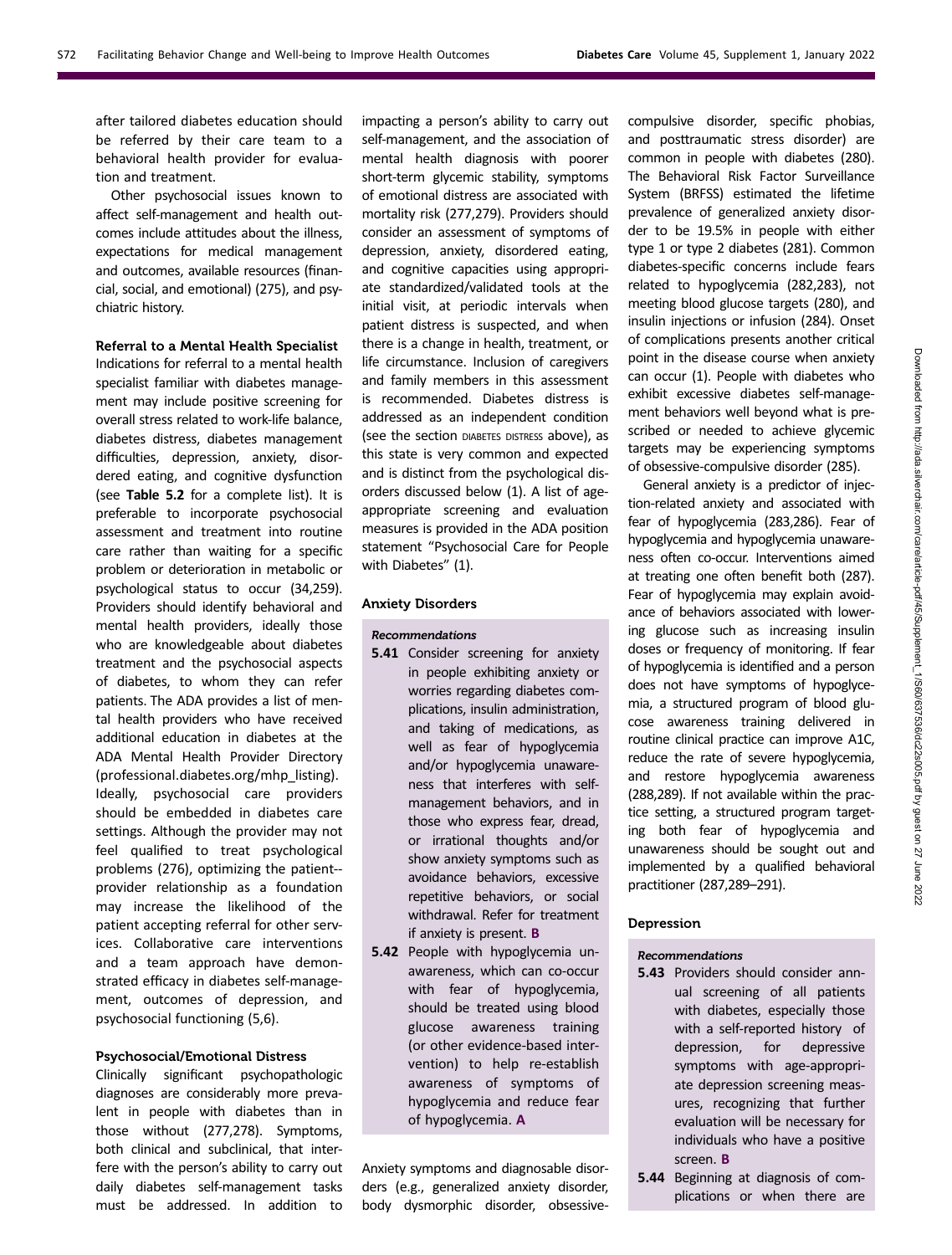Table 5.2—Situations that warrant referral of a person with diabetes to a mental health provider for evaluation and treatment

- Self-care remains impaired in a person with diabetes distress after tailored diabetes education
- A positive screen on a validated screening tool for depressive symptoms
- The presence of symptoms or suspicions of disordered eating behavior, an eating disorder, or disrupted patterns of eating
- Intentional omission of insulin or oral medication to cause weight loss is identified
- A positive screen for anxiety or fear of hypoglycemia
- A serious mental illness is suspected
- In youth and families with behavioral self-care difficulties, repeated hospitalizations for diabetic ketoacidosis, or significant distress
- A positive screening for cognitive impairment
- Declining or impaired ability to perform diabetes self-care behaviors
- . Before undergoing bariatric or metabolic surgery and after surgery, if assessment reveals an ongoing need for adjustment support

significant changes in medical status, consider assessment for depression. B

5.45 Referrals for treatment of depression should be made to mental health providers with experience using cognitive behavioral therapy, interpersonal therapy, or other evidencebased treatment approaches in conjunction with collaborative care with the patient's diabetes treatment team. A

History of depression, current depression, and antidepressant medication use are risk factors for the development of type 2 diabetes, especially if the individual has other risk factors such as obesity and family history of type 2 diabetes (292–294). Elevated depressive symptoms and depressive disorders affect one in four patients with type 1 or type 2 diabetes (258). Thus, routine screening for depressive symptoms is indicated in this high-risk population, including people with type 1 or type 2 diabetes, gestational diabetes mellitus, and postpartum diabetes. Regardless of diabetes type, women have significantly higher rates of depression than men (295).

Routine monitoring with age-appropriate validated measures (1) can help to identify if referral is warranted (296). Adult patients with a history of depressive symptoms need ongoing monitoring of depression recurrence within the context of routine care (292). Integrating mental and physical health care can improve outcomes. When a patient is in psychological therapy (talk or cognitive

behavioral therapy), the mental health provider should be incorporated into the diabetes treatment team (297). As with DSMES, person-centered collaborative care approaches have been shown to improve both depression and medical outcomes (297). Depressive symptoms may also be a manifestation of reduced quality of life secondary to disease burden (also see Diabetes Distress) and resultant changes in resource allocation impacting the person and their family. When depressive symptoms are identified, it is important to query origins both diabetesspecific and due to other life circumstances (274,298).

Various RCTs have shown improvements in diabetes and related health outcomes when depression is simultaneously treated (297,299,300). It is important to note that medical regimen should also be monitored in response to reduction in depressive symptoms. People may agree to or adopt previously refused treatment strategies (improving ability to follow recommended treatment behaviors), which may include increased physical activity and intensification of regimen behaviors and monitoring, resulting in changed glucose profiles.

#### Disordered Eating Behavior

#### Recommendations

- 5.46 Providers should consider reevaluating the treatment regimen of people with diabetes who present with symptoms of disordered eating behavior, an eating disorder, or disrupted patterns of eating. B
- 5.47 Consider screening for disordered or disrupted eating using validated screening measures

when hyperglycemia and weight loss are unexplained based on self-reported behaviors related to medication dosing, meal plan, and physical activity. In addition, a review of the medical regimen is recommended to identify potential treatmentrelated effects on hunger/caloric intake. B

Estimated prevalence of disordered eating behavior and diagnosable eating disorders in people with diabetes varies (301–303). For people with type 1 diabetes, insulin omission causing glycosuria in order to lose weight is the most commonly reported disordered eating behavior (304,305); in people with type 2 diabetes, bingeing (excessive food intake with an accompanying sense of loss of control) is most commonly reported. For people with type 2 diabetes treated with insulin, intentional omission is also frequently reported (306). People with diabetes and diagnosable eating disorders have high rates of comorbid psychiatric disorders (307). People with type 1 diabetes and eating disorders have high rates of diabetes distress and fear of hypoglycemia (308).

When evaluating symptoms of disordered or disrupted eating (when the individual exhibits eating behaviors that appear maladaptive but are not volitional, such as bingeing caused by loss of satiety cues), etiology and motivation for the behavior should be evaluated (303,309). Mixed intervention results point to the need for treatment of eating disorders and disordered eating behavior in the context of the disease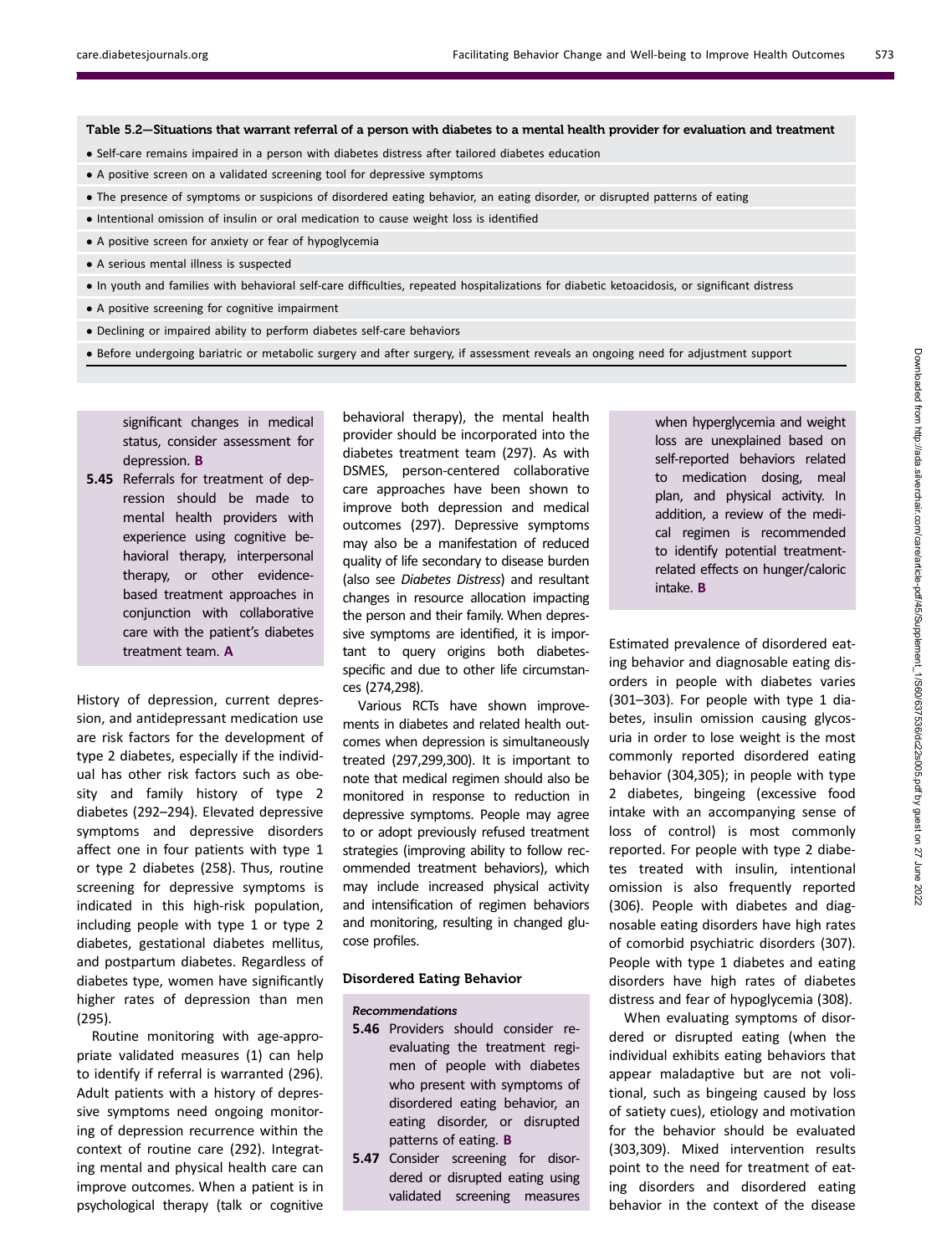and its treatment. More rigorous methods to identify underlying mechanisms of action that drive change in eating and treatment behaviors, as well as associated mental distress, are needed (310). Adjunctive medication such as glucagon-like peptide 1 receptor agonists (311) may help individuals not only to meet glycemic targets but also to regulate hunger and food intake, thus having the potential to reduce uncontrollable hunger and bulimic symptoms. Caution should be taken in labeling individuals with diabetes as having a diagnosable psychiatric disorder, i.e., an eating disorder, when disordered or disrupted eating patterns are found to be associated with the disease and its treatment. In other words, patterns of maladaptive food intake that appear to have a psychological origin may be driven by physiologic disruption in hunger and satiety cues, metabolic perturbations, and/or secondary distress because of the individual's inability to control their hunger and satiety (303,309).

#### Serious Mental Illness

## Recommendations

- 5.48 Incorporate active monitoring of diabetes self-care activities into treatment goals for people with diabetes and serious mental illness. B
- 5.49 In people who are prescribed atypical antipsychotic medications, screen for prediabetes and diabetes 4 months after medication initiation and at least annually thereafter. B
- 5.50 If a second-generation antipsychotic medication is prescribed for adolescents or adults with diabetes, changes in weight, glycemic control, and cholesterol levels should be carefully monitored and the treatment regimen should be reassessed. C

Studies of individuals with serious mental illness, particularly schizophrenia and other thought disorders, show significantly increased rates of type 2 diabetes (312). People with schizophrenia should be monitored for type 2 diabetes because of the known comorbidity. Disordered thinking and judgment can be expected to make it difficult to engage in behavior that reduces risk factors for type 2 diabetes, such as restrained eating for weight management. Further, people with serious mental health disorders and diabetes frequently experience moderate psychological distress, suggesting pervasive intrusion of mental health issues into daily functioning (313). Coordinated management of diabetes or prediabetes and serious mental illness is recommended to achieve diabetes treatment targets. In addition, those taking second-generation (atypical) antipsychotics, such as olanzapine, require greater monitoring because of an increase in risk of type 2 diabetes associated with this medication (314–316). Because of this increased risk, people should be screened for prediabetes or diabetes 4 months after medication initiation and at least annually thereafter. Serious mental illness is often associated with the inability to evaluate and utilize information to make judgments about treatment options. When a person has an established diagnosis of a mental illness that impacts judgment, activities of daily living, and ability to establish a collaborative relationship with care providers, it is wise to include a nonmedical caretaker in decision-making regarding the medical regimen. This person can help improve the patient's ability to follow the agreed-upon regimen through both monitoring and caretaking functions (317).

# Cognitive Capacity/Impairment

#### Recommendations

- 5.51 Cognitive capacity should be monitored throughout the life span for all individuals with diabetes, particularly in those who have documented cognitive disabilities, those who experience severe hypoglycemia, very young children, and older adults. B
- 5.52 If cognitive capacity changes or appears to be suboptimal for provider-patient decision-making and/or behavioral self-management, referral for a formal assessment should be considered. E

Cognitive capacity is generally defined as attention, memory, logic and reasoning, and auditory and visual processing, all of which are involved in diabetes self-management behavior (318). Having diabetes over decades—type 1 and type 2—has been shown to be associated with cognitive decline (319–321). Declines have been shown to impact executive function and information processing speed; they are not consistent between people, and evidence is lacking regarding a known course of decline (322). Diagnosis of dementia is also more prevalent in the population of individuals with diabetes, both type 1 and type 2 (323). Thus, monitoring of cognitive capacity of individuals is recommended, particularly regarding their ability to self-monitor and make judgements about their symptoms, physical status, and needed alterations to their self-management behaviors, all of which are mediated by executive function (323). As with other disorders affecting mental capacity (e.g., major psychiatric disorders), the key issue is whether the person can enter into a collaboration with the care team to achieve optimal metabolic outcomes and prevent complications, both short and long term (313). When this ability is shown to be altered, declining, or absent, a lay care provider should be introduced into the care team who serves in the capacities of day-to-day monitoring as well as a liaison with the rest of the care team (1). Cognitive capacity also contributes to ability to benefit from diabetes education and may indicate the need for alternative teaching approaches as well as remote monitoring. Youth will need second-party monitoring (e.g., parents and adult caregivers) until they are developmentally able to evaluate necessary information for self-management decisions and to inform resultant behavior changes.

Episodes of severe hypoglycemia are independently associated with decline, as well as the more immediate symptoms of mental confusion (324). Earlyonset type 1 diabetes has been shown to be associated with potential deficits in intellectual abilities, especially in the context of repeated episodes of severe hypoglycemia (325). (See Section 14, "Children and Adolescents," [https://doi](https://doi.org/10.2337/dc22-S014) [.org/10.2337/dc22-S014](https://doi.org/10.2337/dc22-S014), for information on early-onset diabetes and cognitive abilities and the effects of severe hypoglycemia on children's cognitive and academic performance.) Thus, for myriad reasons, cognitive capacity should be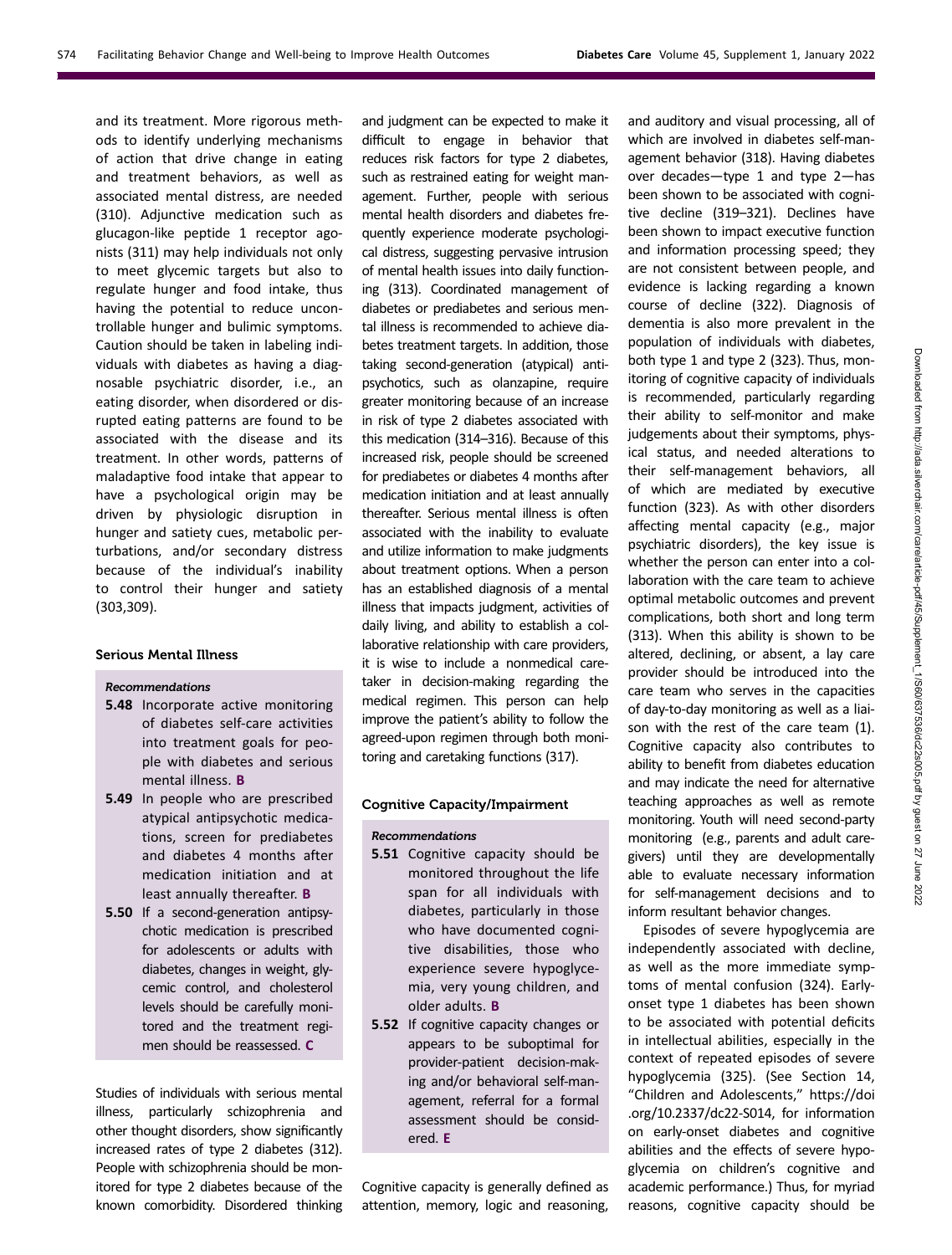assessed during routine care to ascertain the person's ability to maintain and adjust self-management behaviors, such as dosing of medications, remediation approaches to glycemic excursions, etc., and to determine whether to enlist a caregiver in monitoring and decision- making regarding management behaviors. If cognitive capacity to carry out self-maintenance behaviors is questioned, an age-appropriate test of cognitive capacity is recommended (1). Cognitive capacity should be evaluated in the context of the age of the person, for example, in very young children who are not expected to manage their disease independently and in older adults who may need active monitoring of regimen behaviors.

#### References

1. Young-Hyman D, de Groot M, Hill-Briggs F, Gonzalez JS, Hood K, Peyrot M. Psychosocial care for people with diabetes: a position statement of the American Diabetes Association. Diabetes Care 2016;39:2126–2140

2. Powers MA, Bardsley JK, Cypress M, et al. Diabetes self-management education and support in adults with type 2 diabetes: a consensus report of the American Diabetes Association, the Association of Diabetes Care & Education Specialists, the Academy of Nutrition and Dietetics, the American Academy of Family Physicians, the American Academy of PAs, the American Association of Nurse Practitioners, and the American Pharmacists Association. Diabetes Care 2020;43:1636–1649

3. Rutten GEHM, Alzaid A. Person-centred type 2 diabetes care: time for a paradigm shift. Lancet Diabetes Endocrinol 2018;6:264–266

4. Dickinson JK, Guzman SJ, Maryniuk MD, et al. The use of language in diabetes care and education. Diabetes Care 2017;40:1790–1799

5. Fisher L, Hessler D, Glasgow RE, et al. REDEEM: a pragmatic trial to reduce diabetes distress. Diabetes Care 2013;36:2551–2558

6. Huang Y, Wei X, Wu T, Chen R, Guo A. Collaborative care for patients with depression and diabetes mellitus: a systematic review and meta-analysis. BMC Psychiatry 2013;13:260

7. Hill-Briggs F. Problem solving in diabetes selfmanagement: a model of chronic illness selfmanagement behavior. Ann Behav Med 2003;25: 182–193

8. Greenwood DA, Howell F, Scher L, et al. A framework for optimizing technology-enabled diabetes and cardiometabolic care and education: the role of the diabetes care and education specialist. Diabetes Educ 2020;46: 315–322

9. Tran V-T, Barnes C, Montori VM, Falissard B, Ravaud P. Taxonomy of the burden of treatment: a multi-country web-based qualitative study of patients with chronic conditions. BMC Med 2015;13:115

10. Fitzpatrick SL, Golden SH, Stewart K, et al. Effect of DECIDE (Decision-making Education for Choices In Diabetes Everyday) program delivery modalities on clinical and behavioral outcomes in urban African Americans with type 2 diabetes: a randomized trial. Diabetes Care 2016;39: 2149–2157

11. Brunisholz KD, Briot P, Hamilton S, et al. Diabetes self-management education improves quality of care and clinical outcomes determined by a diabetes bundle measure. J Multidiscip Healthc 2014;7:533–542

12. Dickinson JK, Maryniuk MD. Building therapeutic relationships: choosing words that put people first. Clin Diabetes 2017;35:51–54

13. Beck J, Greenwood DA, Blanton L, et al.; 2017 Standards Revision Task Force. 2017 national standards for diabetes self-management education and support. Diabetes Care 2017;40: 1409–1419

14. Tang TS, Funnell MM, Brown MB, Kurlander JE. Self-management support in "real-world" settings: an empowerment-based intervention. Patient Educ Couns 2010;79:178–184

15. Marrero DG, Ard J, Delamater AM, et al. Twenty-first century behavioral medicine: a context for empowering clinicians and patients with diabetes: a consensus report. Diabetes Care 2013;36:463–470

16. Norris SL, Lau J, Smith SJ, Schmid CH, Engelgau MM. Self-management education for adults with type 2 diabetes: a meta-analysis of the effect on glycemic control. Diabetes Care 2002;25:1159–1171

17. Haas L, Maryniuk M, Beck J, et al.; 2012 Standards Revision Task Force. National standards for diabetes self-management education and support. Diabetes Care 2014;37(Suppl. 1): S144–S153

18. Frosch DL, Uy V, Ochoa S, Mangione CM. Evaluation of a behavior support intervention for patients with poorly controlled diabetes. Arch Intern Med 2011;171:2011–2017

19. Cooke D, Bond R, Lawton J, et al.; U.K. NIHR DAFNE Study Group. Structured type 1 diabetes education delivered within routine care: impact on glycemic control and diabetes-specific quality of life. Diabetes Care 2013;36:270–272

20. Chrvala CA, Sherr D, Lipman RD. Diabetes self-management education for adults with type 2 diabetes mellitus: a systematic review of the effect on glycemic control. Patient Educ Couns 2016;99:926–943

21. Marincic PZ, Salazar MV, Hardin A, et al. Diabetes self-management education and medical nutrition therapy: a multisite study documenting the efficacy of registered dietitian nutritionist interventions in the management of glycemic control and diabetic dyslipidemia through retrospective chart review. J Acad Nutr Diet 2019;119:449–463

22. Steinsbekk A, Rygg LØ, Lisulo M, Rise MB, Fretheim A. Group based diabetes selfmanagement education compared to routine treatment for people with type 2 diabetes mellitus. A systematic review with meta-analysis. BMC Health Serv Res 2012;12:213

23. Cochran J, Conn VS. Meta-analysis of quality of life outcomes following diabetes selfmanagement training. Diabetes Educ 2008;34: 815–823

24. He X, Li J, Wang B, et al. Diabetes selfmanagement education reduces risk of all-cause mortality in type 2 diabetes patients: a systematic review and meta-analysis. Endocrine 2017;55:712–731

25. Thorpe CT, Fahey LE, Johnson H, Deshpande M, Thorpe JM, Fisher EB. Facilitating healthy coping in patients with diabetes: a systematic review. Diabetes Educ 2013;39:33–52

26. Robbins JM, Thatcher GE, Webb DA, Valdmanis VG. Nutritionist visits, diabetes classes, and hospitalization rates and charges: the Urban Diabetes Study. Diabetes Care 2008;31:655–660

27. Duncan I, Ahmed T, Li QE, et al. Assessing the value of the diabetes educator. Diabetes Educ 2011;37:638–657

28. Strawbridge LM, Lloyd JT, Meadow A, Riley GF, Howell BL. One-year outcomes of diabetes self-management training among Medicare beneficiaries newly diagnosed with diabetes. Med Care 2017;55:391–397

29. Piatt GA, Anderson RM, Brooks MM, et al. 3 year follow-up of clinical and behavioral improvements following a multifaceted diabetes care intervention: results of a randomized controlled trial. Diabetes Educ 2010;36:301–309 30. Glazier RH, Bajcar J, Kennie NR, Willson K. A systematic review of interventions to improve diabetes care in socially disadvantaged populations. Diabetes Care 2006;29:1675–1688 31. Hawthorne K, Robles Y, Cannings-John R, Edwards AGK. Culturally appropriate health education for type 2 diabetes mellitus in ethnic minority groups. Cochrane Database Syst Rev 1996;3:CD006424

32. Chodosh J, Morton SC, Mojica W, et al. Meta-analysis: chronic disease self-management programs for older adults. Ann Intern Med 2005;143:427–438

33. Sarkisian CA, Brown AF, Norris KC, Wintz RL, Mangione CM. A systematic review of diabetes self-care interventions for older, African American, or Latino adults. Diabetes Educ 2003; 29:467–479

34. Peyrot M, Rubin RR. Behavioral and psychosocial interventions in diabetes: a conceptual review. Diabetes Care 2007;30: 2433–2440

35. Naik AD, Palmer N, Petersen NJ, et al. Comparative effectiveness of goal setting in diabetes mellitus group clinics: randomized clinical trial. Arch Intern Med 2011;171:453–459 36. Duke S-AS, Colagiuri S, Colagiuri R. Individual patient education for people with type 2 diabetes mellitus. Cochrane Database Syst Rev 2009;1:CD005268

37. Odgers-Jewell K, Ball LE, Kelly JT, Isenring EA, Reidlinger DP, Thomas R. Effectiveness of groupbased self-management education for individuals with type 2 diabetes: a systematic review with meta-analyses and meta-regression. Diabet Med 2017;34:1027–1039

38. Pereira K, Phillips B, Johnson C, Vorderstrasse A. Internet delivered diabetes selfmanagement education: a review. Diabetes Technol Ther 2015;17:55–63

39. Sepah SC, Jiang L, Peters AL. Long-term outcomes of a web-based diabetes prevention program: 2-year results of a single-arm longitudinal study. J Med Internet Res 2015;17:e92 40. Greenwood DA, Gee PM, Fatkin KJ, Peeples M. A systematic review of reviews evaluating technology-enabled diabetes self-management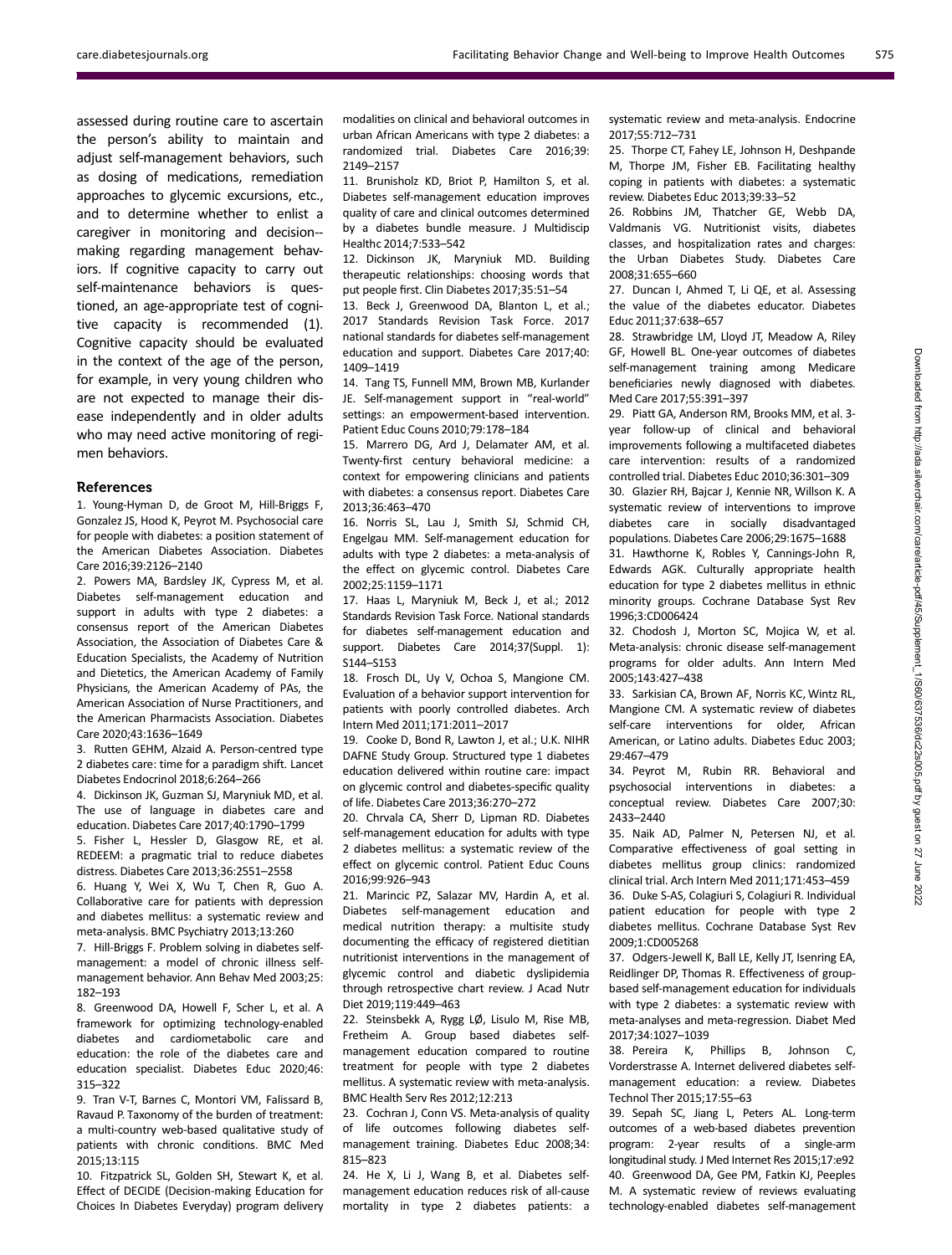education and support. J Diabetes Sci Technol 2017;11:1015–1027

41. Athinarayanan SJ, Adams RN, Hallberg SJ, et al. Long-term effects of a novel continuous remote care intervention including nutritional ketosis for the management of type 2 diabetes: a 2-year non-randomized clinical trial. Front Endocrinol (Lausanne) 2019;10:348

42. Kumar S, Moseson H, Uppal J, Juusola JL. A diabetes mobile app with in-app coaching from a certified diabetes educator reduces A1C for individuals with type 2 diabetes. Diabetes Educ 2018;44:226–236

43. Hallberg SJ, McKenzie AL, Williams PT, et al. Effectiveness and safety of a novel care model for the management of type 2 diabetes at 1 year: an open-label, non-randomized, controlled study. Diabetes Ther 2018;9:583–612

44. Xu T, Pujara S, Sutton S, Rhee M. Telemedicine in the management of type 1 diabetes. Prev Chronic Dis 2018;15:E13

45. Dening J, Islam SMS, George E, Maddison R. Web-based interventions for dietary behavior in adults with type 2 diabetes: systematic review of randomized controlled trials. J Med Internet Res 2020;22:e16437

46. Omar MA, Hasan S, Palaian S, Mahameed S. The impact of a self-management educational program coordinated through WhatsApp on diabetes control. Pharm Pract (Granada) 2020; 18:1841

47. Liang K, Xie Q, Nie J, Deng J. Study on the effect of education for insulin injection in diabetic patients with new simulation tools. Medicine (Baltimore) 2021;100:e25424

48. Gershkowitz BD, Hillert CJ, Crotty BH. Digital coaching strategies to facilitate behavioral change in type 2 diabetes: a systematic review. J Clin Endocrinol Metab 2021;106:e1513–e1520

49. Lee M-K, Lee DY, Ahn H-Y, Park C-Y. A novel user utility score for diabetes management using tailored mobile coaching: secondary analysis of a randomized controlled trial. JMIR Mhealth Uhealth 2021;9:e17573

50. Isaacs D, Cox C, Schwab K, et al. Technology integration: the role of the diabetes care and education specialist in practice. Diabetes Educ 2020;46:323–334

51. Scalzo P. From the Association of Diabetes Care & Education Specialists: the role of the diabetes care and education specialist as a champion of technology integration. Sci Diabetes Self Manag Care 2021;47:120–123

52. Johnson TM, Murray MR, Huang Y. Associations between self-management education and comprehensive diabetes clinical care. Diabetes Spectr 2010;23:41–46

53. Greenwood DA, Litchman ML, Isaacs D, et al. A new taxonomy for technology-enabled diabetes self-management interventions: results of an umbrella review. J Diabetes Sci Technol. 11 August 2021 [Epub ahead of print]. DOI: [https://](https://doi.org/10.1177/19322968211036430) [doi.org/10.1177/19322968211036430](https://doi.org/10.1177/19322968211036430)

54. van Eikenhorst L, Taxis K, van Dijk L, de Gier H. Pharmacist-led self-management interventions to improve diabetes outcomes. a systematic literature review and meta-analysis. Front Pharmacol 2017;8:891

55. Tshiananga JKT, Kocher S, Weber C, Erny-Albrecht K, Berndt K, Neeser K. The effect of nurse-led diabetes self-management education on glycosylated hemoglobin and cardiovascular

risk factors: a meta-analysis. Diabetes Educ 2012;38:108–123

56. Evert AB, Dennison M, Gardner CD, et al. Nutrition therapy for adults with diabetes or prediabetes: a consensus report. Diabetes Care 2019;42:731–754

57. Shah M, Kaselitz E, Heisler M. The role of community health workers in diabetes: update on current literature. Curr Diab Rep 2013;13: 163–171

58. Spencer MS, Kieffer EC, Sinco B, et al. Outcomes at 18 months from a community health worker and peer leader diabetes selfmanagement program for Latino adults. Diabetes Care 2018;41:1414–1422

59. Heisler M, Vijan S, Makki F, Piette JD. Diabetes control with reciprocal peer support versus nurse care management: a randomized trial. Ann Intern Med 2010;153:507–515

60. Long JA, Jahnle EC, Richardson DM, Loewenstein G, Volpp KG. Peer mentoring and financial incentives to improve glucose control in African American veterans: a randomized trial. Ann Intern Med 2012;156:416–424

61. Fisher EB, Boothroyd RI, Elstad EA, et al. Peer support of complex health behaviors in prevention and disease management with special reference to diabetes: systematic reviews. Clin Diabetes Endocrinol 2017;3:4

62. Litchman ML, Oser TK, Hodgson L, et al. Inperson and technology-mediated peer support in diabetes care: a systematic review of reviews and gap analysis. Diabetes Educ 2020;46:230–241

63. Foster G, Taylor SJC, Eldridge SE, Ramsay J, Griffiths CJ. Self-management education programmes by lay leaders for people with chronic conditions. Cochrane Database Syst Rev 2007;4:CD005108

64. Duncan I, Birkmeyer C, Coughlin S, Li QE, Sherr D, Boren S. Assessing the value of diabetes education. Diabetes Educ 2009;35:752–760

65. Strawbridge LM, Lloyd JT, Meadow A, Riley GF, Howell BL. Use of Medicare's diabetes selfmanagement training benefit. Health Educ Behav 2015;42:530–538

66. Horigan G, Davies M, Findlay-White F, Chaney D, Coates V. Reasons why patients referred to diabetes education programmes choose not to attend: a systematic review. Diabet Med 2017;34:14–26

67. Carey ME, Agarwal S, Horne R, Davies M, Slevin M, Coates V. Exploring organizational support for the provision of structured selfmanagement education for people with type 2 diabetes: findings from a qualitative study. Diabet Med 2019;36:761–770

68. Center For Health Law and Policy Innovation. Reconsidering cost-sharing for diabetes selfmanagement education: recommendations for policy reform. Accessed 19 October 2021. Available from [https://www.chlpi.org/health\\_](https://www.chlpi.org/health_library/reconsidering-cost-sharing-diabetes-self-management-education-recommendations-policy-reform/) [library/reconsidering-cost-sharing-diabetes-self](https://www.chlpi.org/health_library/reconsidering-cost-sharing-diabetes-self-management-education-recommendations-policy-reform/)[management-education-recommendations-policy](https://www.chlpi.org/health_library/reconsidering-cost-sharing-diabetes-self-management-education-recommendations-policy-reform/)[reform/](https://www.chlpi.org/health_library/reconsidering-cost-sharing-diabetes-self-management-education-recommendations-policy-reform/)

69. Turner RM, Ma Q, Lorig K, Greenberg J, DeVries AR. Evaluation of a diabetes selfmanagement program: claims analysis on comorbid illnesses, health care utilization, and cost. J Med Internet Res 2018;20:e207

70. Centers for Medicare & Medicaid Services. COVID-19 Frequently Asked Questions (FAQs) on Medicare Fee-for-Service (FFS) Billing. 19 October

#### 2021. Available from [https://www.cms.gov/](https://www.cms.gov/files/document/03092020-covid-19-faqs-508.pdf)files/ [document/03092020-covid-19-faqs-508.pdf](https://www.cms.gov/files/document/03092020-covid-19-faqs-508.pdf)

71. Davies MJ, D'Alessio DA, Fradkin J, et al. Management of hyperglycemia in type 2 diabetes, 2018. A consensus report by the American Diabetes Association (ADA) and the European Association for the Study of Diabetes (EASD). Diabetes Care 2018;41:2669–2701

72. Briggs Early K, Stanley K. Position of the Academy of Nutrition and Dietetics: the role of medical nutrition therapy and registered dietitian nutritionists in the prevention and treatment of prediabetes and type 2 diabetes. J Acad Nutr Diet 2018;118:343–353

73. Franz MJ, MacLeod J, Evert A, et al. Academy of Nutrition and Dietetics Nutrition Practice Guideline for Type 1 and Type 2 Diabetes in Adults: systematic review of evidence for medical nutrition therapy effectiveness and recommendations for integration into the nutrition care process. J Acad Nutr Diet 2017;117:1659–1679

74. Mudaliar U, Zabetian A, Goodman M, et al. Cardiometabolic risk factor changes observed in diabetes prevention programs in us settings: a systematic review and meta-analysis. PLoS Med 2016;13:e1002095

75. Balk EM, Earley A, Raman G, Avendano EA, Pittas AG, Remington PL. Combined diet and physical activity promotion programs to prevent type 2 diabetes among persons at increased risk:

a systematic review for the community preventive services task force combined diet and physical activity promotion programs to prevent diabetes. Ann Intern Med 2015;163:437–451

76. Hamman RF, Wing RR, Edelstein SL, et al. Effect of weight loss with lifestyle intervention on risk of diabetes. Diabetes Care 2006;29: 2102–2107

77. Garvey WT, Ryan DH, Bohannon NJV, et al. Weight-loss therapy in type 2 diabetes: effects of phentermine and topiramate extended release. Diabetes Care 2014;37:3309–3316

78. Kahan S, Fujioka K. Obesity pharmacotherapy in patients with type 2 diabetes. Diabetes Spectr 2017;30:250–257

79. Jeon CY, Lokken RP, Hu FB, van Dam RM. Physical activity of moderate intensity and risk of type 2 diabetes: a systematic review. Diabetes Care 2007;30:744–752

80. Duncan GE, Perri MG, Theriaque DW, Hutson AD, Eckel RH, Stacpoole PW. Exercise training, without weight loss, increases insulin sensitivity and postheparin plasma lipase activity in previously sedentary adults. Diabetes Care 2003; 26:557–562

81. Franz MJ, Boucher JL, Rutten-Ramos S, VanWormer JJ. Lifestyle weight-loss intervention outcomes in overweight and obese adults with type 2 diabetes: a systematic review and metaanalysis of randomized clinical trials. J Acad Nutr Diet 2015;115:1447–1463

82. Lean ME, Leslie WS, Barnes AC, et al. Primary care-led weight management for remission of type 2 diabetes (DiRECT): an openlabel, cluster-randomised trial. Lancet 2018;391: 541–551

83. Wing RR, Lang W, Wadden TA, et al.; Look AHEAD Research Group. Benefits of modest weight loss in improving cardiovascular risk factors in overweight and obese individuals with type 2 diabetes. Diabetes Care 2011;34: 1481–1486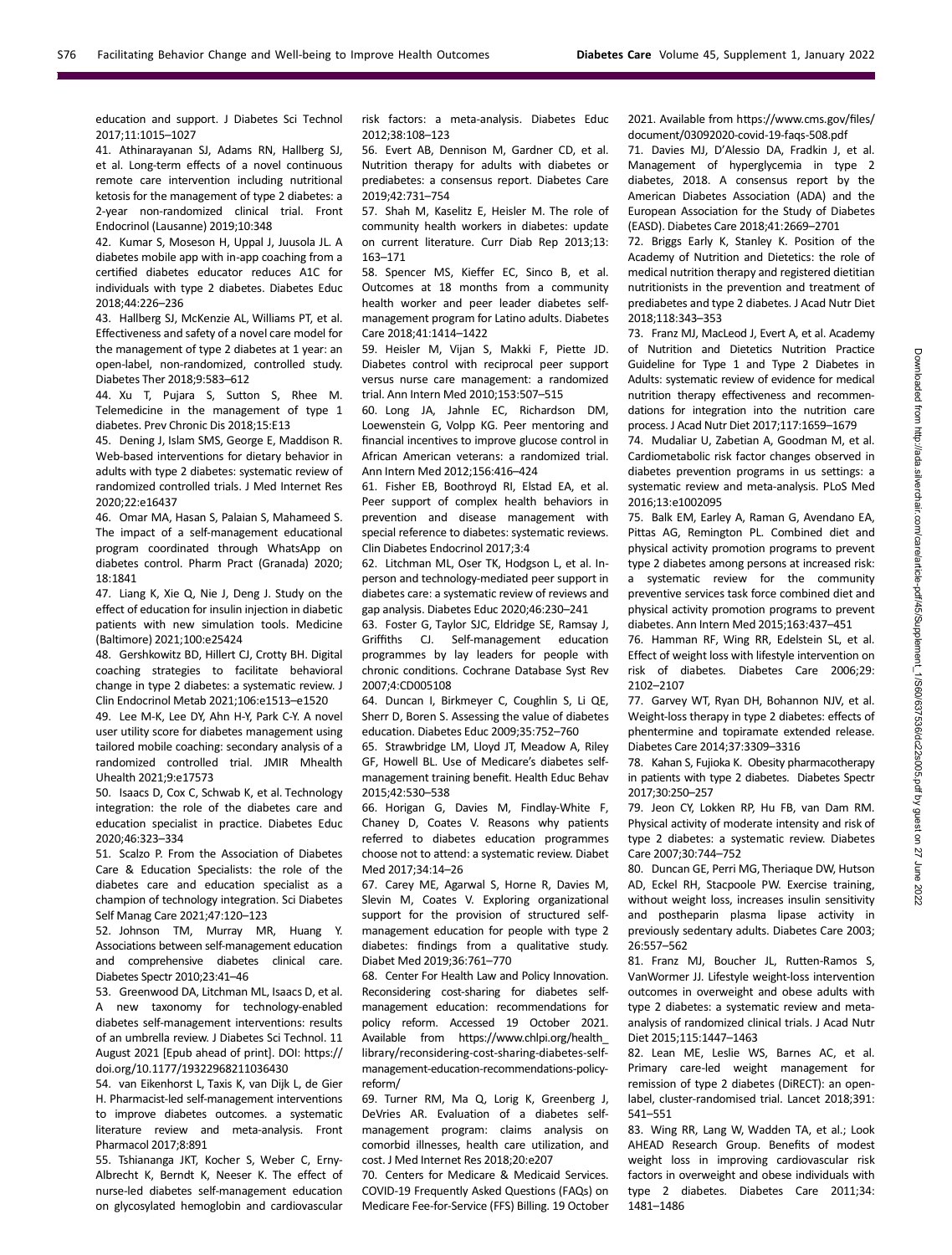84. Sjöström L, Peltonen M, Jacobson P, et al. Association of bariatric surgery with long-term remission of type 2 diabetes and with microvascular and macrovascular complications. JAMA 2014;311:2297–2304

85. Cefalu WT, Leiter LA, de Bruin TWA, Gause-Nilsson I, Sugg J, Parikh SJ. Dapagliflozin's effects on glycemia and cardiovascular risk factors in high-risk patients with type 2 diabetes: a 24 week, multicenter, randomized, double-blind, placebo-controlled study with a 28-week extension. Diabetes Care 2015;38:1218–1227

86. Prinz N, Schwandt A, Becker M, et al. Trajectories of body mass index from childhood to young adulthood among patients with type 1 diabetes—a longitudinal group-based modeling approach based on the DPV registry. J Pediatr 2018;201:78–85.e4

87. Lipman TH, Levitt Katz LE, Ratcliffe SJ, et al. Increasing incidence of type 1 diabetes in youth: twenty years of the Philadelphia Pediatric Diabetes Registry. Diabetes Care 2013;36: 1597–1603

88. Sumithran P, Prendergast LA, Delbridge E, et al. Long-term persistence of hormonal adaptations to weight loss. N Engl J Med 2011;365:1597–1604

89. Hamdy O, Mottalib A, Morsi A, et al. Longterm effect of intensive lifestyle intervention on cardiovascular risk factors in patients with diabetes in real-world clinical practice: a 5-year longitudinal study. BMJ Open Diabetes Res Care 2017;5:e000259

90. Nip ASY, Reboussin BA, Dabelea D, et al.; SEARCH for Diabetes in Youth Study Group. Disordered eating behaviors in youth and young adults with type 1 or type 2 diabetes receiving insulin therapy: the SEARCH for Diabetes in Youth study. Diabetes Care 2019;42:859–866

91. Mottalib A, Salsberg V, Mohd-Yusof B-N, et al. Effects of nutrition therapy on HbA1c and cardiovascular disease risk factors in overweight and obese patients with type 2 diabetes. Nutr J 2018;17:42

92. Estruch R, Ros E, Salas-Salvadó J, et al.; PREDIMED Study Investigators. Primary prevention of cardiovascular disease with a Mediterranean diet supplemented with extravirgin olive oil or nuts. N Engl J Med 2018;378:e34 93. Saslow LR, Daubenmier JJ, Moskowitz JT, et al. Twelve-month outcomes of a randomized trial of a moderate-carbohydrate versus very lowcarbohydrate diet in overweight adults with type 2 diabetes mellitus or prediabetes. Nutr Diabetes 2017;7:304

94. Yancy WS, Crowley MJ, Dar MS, et al. Comparison of group medical visits combined with intensive weight management vs group medical visits alone for glycemia in patients with type 2 diabetes: a noninferiority randomized clinical trial. JAMA Intern Med 2020;180:70–79

95. Emadian A, Andrews RC, England CY, Wallace V, Thompson JL. The effect of macronutrients on glycaemic control: a systematic review of dietary randomised controlled trials in overweight and obese adults with type 2 diabetes in which there was no difference in weight loss between treatment groups. Br J Nutr 2015;114:1656–1666

96. Gardner CD, Trepanowski JF, Del Gobbo LC, et al. Effect of low-fat vs low-carbohydrate diet on 12-month weight loss in overweight adults and the association with genotype pattern or insulin secretion: the DIETFITS randomized clinical trial. JAMA 2018;319:667–679

97. Korsmo-Haugen H-K, Brurberg KG, Mann J, Aas A-M. Carbohydrate quantity in the dietary management of type 2 diabetes: A systematic review and meta-analysis. Diabetes Obes Metab 2019;21:15–27

98. Sacks FM, Bray GA, Carey VJ, et al. Comparison of weight-loss diets with different compositions of fat, protein, and carbohydrates. N Engl J Med 2009;360:859–873

99. de Souza RJ, Bray GA, Carey VJ, et al. Effects of 4 weight-loss diets differing in fat, protein, and carbohydrate on fat mass, lean mass, visceral adipose tissue, and hepatic fat: results from the POUNDS LOST trial. Am J Clin Nutr 2012;95: 614–625

100. Johnston BC, Kanters S, Bandayrel K, et al. Comparison of weight loss among named diet programs in overweight and obese adults: a meta-analysis. JAMA 2014;312:923–933

101. Fox CS, Golden SH, Anderson C, et al.; American Heart Association Diabetes Committee of the Council on Lifestyle and Cardiometabolic Health; Council on Clinical Cardiology, Council on Cardiovascular and Stroke Nursing, Council on Cardiovascular Surgery and Anesthesia, Council on Quality of Care and Outcomes Research; American Diabetes Association. Update on prevention of cardiovascular disease in adults with type 2 diabetes mellitus in light of recent evidence: a scientific statement from the American Heart Association and the American Diabetes Association. Diabetes Care 2015;38: 1777–1803

102. Schwingshackl L, Chaimani A, Hoffmann G, Schwedhelm C, Boeing H. A network metaanalysis on the comparative efficacy of different dietary approaches on glycaemic control in patients with type 2 diabetes mellitus. Eur J Epidemiol 2018;33:157–170

103. MacLeod J, Franz MJ, Handu D, et al. Academy of Nutrition and Dietetics Nutrition Practice Guideline for Type 1 and Type 2 Diabetes in Adults: nutrition intervention evidence reviews and recommendations. J Acad Nutr Diet 2017;117:1637–1658

104. Schwingshackl L, Schwedhelm C, Hoffmann G, et al. Food groups and risk of all-cause mortality: a systematic review and meta-analysis of prospective studies. Am J Clin Nutr 2017;105: 1462–1473

105. Benson G, Hayes J. An update on the Mediterranean, vegetarian, and DASH eating patterns in people with type 2 diabetes. Diabetes Spectr 2020;33:125–132

106. Esposito K, Maiorino MI, Ciotola M, et al. Effects of a Mediterranean-style diet on the need for antihyperglycemic drug therapy in patients with newly diagnosed type 2 diabetes: a randomized trial. Ann Intern Med 2009;151: 306–314

107. de Carvalho GB, Dias-Vasconcelos NL, Santos RKF, Brandão-Lima PN, da Silva DG, Pires LV. Effect of different dietary patterns on glycemic control in individuals with type 2 diabetes mellitus: a systematic review. Crit Rev Food Sci Nutr 2020;60:1999–2010

108. Papamichou D, Panagiotakos DB, Itsiopoulos C. Dietary patterns and management of type 2 diabetes: a systematic review of randomised clinical trials. Nutr Metab Cardiovasc Dis 2019;29:531–543

109. Sainsbury E, Kizirian NV, Partridge SR, Gill T, Colagiuri S, Gibson AA. Effect of dietary carbohydrate restriction on glycemic control in adults with diabetes: a systematic review and meta-analysis. Diabetes Res Clin Pract 2018;139: 239–252

110. van Zuuren EJ, Fedorowicz Z, Kuijpers T, Pijl H. Effects of low-carbohydrate- compared with low-fat-diet interventions on metabolic control in people with type 2 diabetes: a systematic review including GRADE assessments. Am J Clin Nutr 2018;108:300–331

111. Snorgaard O, Poulsen GM, Andersen HK, Astrup A. Systematic review and meta-analysis of dietary carbohydrate restriction in patients with type 2 diabetes. BMJ Open Diabetes Res Care 2017;5:e000354

112. Rinaldi S, Campbell EE, Fournier J, O'Connor C, Madill J. A comprehensive review of the literature supporting recommendations from the Canadian Diabetes Association for the use of a plant-based diet for management of type 2 diabetes. Can J Diabetes 2016;40:471–477

113. Pawlak R. Vegetarian diets in the prevention and management of diabetes and its complications. Diabetes Spectr 2017;30:82–88

114. Kirkpatrick CF, Bolick JP, Kris-Etherton PM, et al. Review of current evidence and clinical recommendations on the effects of lowcarbohydrate and very-low-carbohydrate (including ketogenic) diets for the management of body weight and other cardiometabolic risk factors: a scientific statement from the National Lipid Association Nutrition and Lifestyle Task Force. J Clin Lipidol 2019;13:689–711.e1

115. Bowen ME, Cavanaugh KL, Wolff K, et al. The Diabetes Nutrition Education Study randomized controlled trial: a comparative effectiveness study of approaches to nutrition in diabetes self-management education. Patient Educ Couns 2016;99:1368–1376

116. Truman E, Lane D, Elliott C. Defining food literacy: a scoping review. Appetite 2017;116: 365–371

117. Food Literacy Center. What is food literacy? Accessed 31 August 2021. Available from [https://](https://www.foodliteracycenter.org/about) [www.foodliteracycenter.org/about](https://www.foodliteracycenter.org/about)

118. DAFNE Study Group. Training in flexible, intensive insulin management to enable dietary freedom in people with type 1 diabetes: dose adjustment for normal eating (DAFNE) randomised controlled trial. BMJ 2002;325:746

119. Delahanty LM, Nathan DM, Lachin JM, et al.; Diabetes Control and Complications Trial/ Epidemiology of Diabetes. Association of diet with glycated hemoglobin during intensive treatment of type 1 diabetes in the Diabetes Control and Complications Trial. Am J Clin Nutr 2009;89:518–524

120. Zafar MI, Mills KE, Zheng J, et al. Lowglycemic index diets as an intervention for diabetes: a systematic review and meta-analysis. Am J Clin Nutr 2019;110:891–902

121. Wheeler ML, Dunbar SA, Jaacks LM, et al. Macronutrients, food groups, and eating patterns in the management of diabetes: a systematic review of the literature, 2010. Diabetes Care 2012;35:434–445

122. Vega-López S, Venn BJ, Slavin JL. Relevance of the glycemic index and glycemic load for body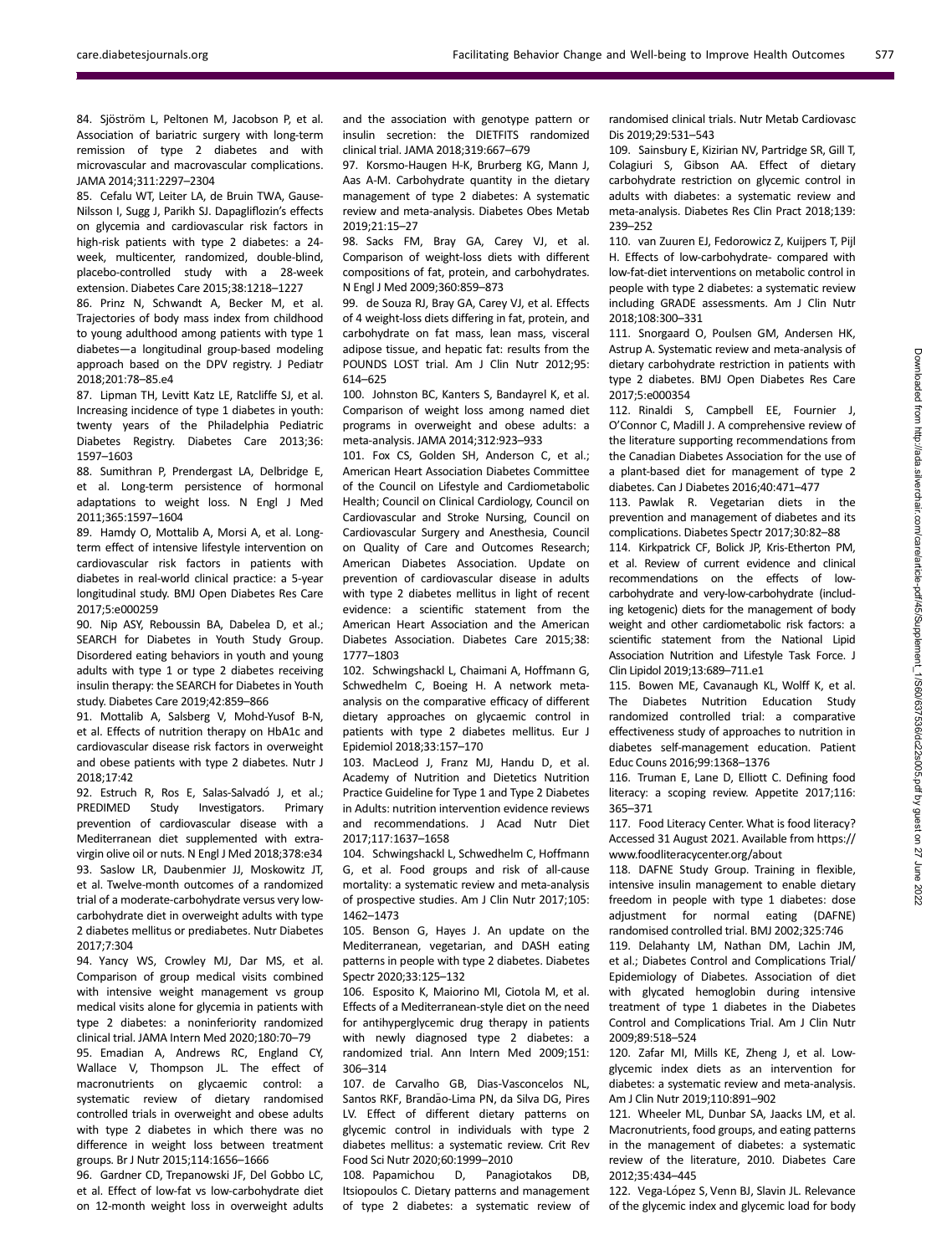weight, diabetes, and cardiovascular disease. Nutrients 2018;10:E1361

123. Thomas D, Elliott EJ. Low glycaemic index, or low glycaemic load, diets for diabetes mellitus. Cochrane Database Syst Rev 2009;1:CD006296

124. Meng Y, Bai H, Wang S, Li Z, Wang Q, Chen L. Efficacy of low carbohydrate diet for type 2 diabetes mellitus management: a systematic review and meta-analysis of randomized controlled trials. Diabetes Res Clin Pract 2017;131:124–131

125. Goldenberg JZ, Day A, Brinkworth GD, et al. Efficacy and safety of low and very low carbohydrate diets for type 2 diabetes remission: systematic review and meta-analysis of published and unpublished randomized trial data. BMJ 2021;372:m4743

126. Lennerz BS, Koutnik AP, Azova S, Wolfsdorf JI, Ludwig DS. Carbohydrate restriction for diabetes: rediscovering centuries-old wisdom. J Clin Invest 2021;131:142246

127. Tay J, Luscombe-Marsh ND, Thompson CH, et al. Comparison of low- and high-carbohydrate diets for type 2 diabetes management: a randomized trial. Am J Clin Nutr 2015;102: 780–790

128. U.S. Food and Drug Administration. FDA Drug Safety Communication: FDA revises labels of SGLT2 inhibitors for diabetes to include warnings about too much acid in the blood and serious urinary tract infections. Accessed 19 October 2021. Available from [https://www.fda](https://www.fda.gov/Drugs/DrugSafety/ucm475463.htm) [.gov/Drugs/DrugSafety/ucm475463.htm](https://www.fda.gov/Drugs/DrugSafety/ucm475463.htm)

129. Blau JE, Tella SH, Taylor SI, Rother KI. Ketoacidosis associated with SGLT2 inhibitor treatment: analysis of FAERS data. Diabetes Metab Res Rev 2017;33:e2924

130. U.S. Department of Agriculture and U.S. Department of Health and Human Services. Dietary guidelines for Americans 2020–2025. 9th Edition, December 2020. Accessed 19 October 2021. Available from [https://www](https://www.dietaryguidelines.gov/sites/default/files/2020-12/Dietary_Guidelines_for_Americans_2020-2025.pdf) [.dietaryguidelines.gov/sites/default/](https://www.dietaryguidelines.gov/sites/default/files/2020-12/Dietary_Guidelines_for_Americans_2020-2025.pdf)files/2020-12/ [Dietary\\_Guidelines\\_for\\_Americans\\_2020-2025.pdf](https://www.dietaryguidelines.gov/sites/default/files/2020-12/Dietary_Guidelines_for_Americans_2020-2025.pdf) 131. He M, van Dam RM, Rimm E, Hu FB, Qi L. Whole-grain, cereal fiber, bran, and germ intake and the risks of all-cause and cardiovascular disease-specific mortality among women with type 2 diabetes mellitus. Circulation 2010;121: 2162–2168

132. Burger KNJ, Beulens JWJ, van der Schouw YT, et al. Dietary fiber, carbohydrate quality and quantity, and mortality risk of individuals with diabetes mellitus. PLoS One 2012;7:e43127

133. Partula V, Deschasaux M, Druesne-Pecollo N, et al.; Milieu Intérieur Consortium. Associations between consumption of dietary fibers and the risk of cardiovascular diseases, cancers, type 2 diabetes, and mortality in the prospective NutriNet-Santé cohort. Am J Clin Nutr 2020;112:195–207

134. Reynolds A, Mann J, Cummings J, Winter N, Mete E, Te Morenga L. Carbohydrate quality and human health: a series of systematic reviews and meta-analyses. Lancet 2019;393:434–445

135. Hu Y, Ding M, Sampson L, et al. Intake of whole grain foods and risk of type 2 diabetes: results from three prospective cohort studies. BMJ 2020;370:m2206

136. U.S. Department of Agriculture and U.S. Department of Health and Human Services. Dietary guidelines for Americans 2015–2020. 8th Edition, 2015. Accessed 19 October 2021. Available from [https://www.health.gov/dietaryguidelines/](https://www.health.gov/dietaryguidelines/2015/guidelines) [2015/guidelines](https://www.health.gov/dietaryguidelines/2015/guidelines)

137. Nansel TR, Lipsky LM, Liu A. Greater diet quality is associated with more optimal glycemic control in a longitudinal study of youth with type 1 diabetes. Am J Clin Nutr 2016;104:81–87

138. Katz ML, Mehta S, Nansel T, Quinn H, Lipsky LM, Laffel LMB. Associations of nutrient intake with glycemic control in youth with type 1 diabetes: differences by insulin regimen. Diabetes Technol Ther 2014;16:512–518

139. Rossi MCE, Nicolucci A, Di Bartolo P, et al. Diabetes Interactive Diary: a new telemedicine system enabling flexible diet and insulin therapy while improving quality of life: an open-label, international, multicenter, randomized study. Diabetes Care 2010;33:109–115

140. Laurenzi A, Bolla AM, Panigoni G, et al. Effects of carbohydrate counting on glucose control and quality of life over 24 weeks in adult patients with type 1 diabetes on continuous subcutaneous insulin infusion: a randomized, prospective clinical trial (GIOCAR). Diabetes Care 2011;34:823–827

141. Sämann A, Mühlhauser I, Bender R, Kloos Ch, Müller UA. Glycaemic control and severe hypoglycaemia following training in flexible, intensive insulin therapy to enable dietary freedom in people with type 1 diabetes: a prospective implementation study. Diabetologia 2005;48:1965–1970

142. Bell KJ, Barclay AW, Petocz P, Colagiuri S, Brand-Miller JC. Efficacy of carbohydrate counting in type 1 diabetes: a systematic review and meta-analysis. Lancet Diabetes Endocrinol 2014;2:133–140

143. Bell KJ, Smart CE, Steil GM, Brand-Miller JC, King B, Wolpert HA. Impact of fat, protein, and glycemic index on postprandial glucose control in type 1 diabetes: implications for intensive diabetes management in the continuous glucose monitoring era. Diabetes Care 2015;38:1008–1015 144. Bell KJ, Toschi E, Steil GM, Wolpert HA. Optimized mealtime insulin dosing for fat and protein in type 1 diabetes: application of a model-based approach to derive insulin doses for open-loop diabetes management. Diabetes Care 2016;39:1631–1634

145. Smart CEM, Evans M, O'Connell SM, et al. Both dietary protein and fat increase postprandial glucose excursions in children with type 1 diabetes, and the effect is additive. Diabetes Care 2013;36:3897–3902

146. Smith TA, Smart CE, Howley PP, Lopez PE, King BR. For a high fat, high protein breakfast, preprandial administration of 125% of the insulin dose improves postprandial glycaemic excursions in people with type 1 diabetes using multiple daily injections: a cross-over trial. Diabet Med 2021;38:e14512

147. Paterson MA, Smart CEM, Lopez PE, et al. Increasing the protein quantity in a meal results in dose-dependent effects on postprandial glucose levels in individuals with type 1 diabetes mellitus. Diabet Med 2017;34:851–854

148. O'Connell SM, O'Toole N, Cronin C, et al. Is the glycaemic response from fat in meals dose dependent in children and adolescents with T1DM on intensive insulin therapy? ESPE Abstracts 89 FC3.4, 2018. Accessed 19 October

2021. Available from [https://abstracts.eurospe](https://abstracts.eurospe.org/hrp/0089/hrp0089fc3.4) [.org/hrp/0089/hrp0089fc3.4](https://abstracts.eurospe.org/hrp/0089/hrp0089fc3.4)

149. Bell KJ, Fio CZ, Twigg S, et al. Amount and type of dietary fat, postprandial glycemia, and insulin requirements in type 1 diabetes: a randomized within-subject trial. Diabetes Care 2020;43:59–66

150. Metwally M, Cheung TO, Smith R, Bell KJ. Insulin pump dosing strategies for meals varying in fat, protein or glycaemic index or grazing-style meals in type 1 diabetes: a systematic review. Diabetes Res Clin Pract 2021;172:108516

151. Campbell MD, Walker M, King D, et al. Carbohydrate counting at meal time followed by a small secondary postprandial bolus injection at 3 hours prevents late hyperglycemia, without hypoglycemia, after a high-carbohydrate, high-fat meal in type 1 diabetes. Diabetes Care 2016;39: e141–e142

152. Angelopoulos T, Kokkinos A, Liaskos C, et al. The effect of slow spaced eating on hunger and satiety in overweight and obese patients with type 2 diabetes mellitus. BMJ Open Diabetes Res Care 2014;2:e000013

153. Tuttle KR, Bakris GL, Bilous RW, et al. Diabetic kidney disease: a report from an ADA consensus conference. Diabetes Care 2014;37: 2864–2883

154. Ley SH, Hamdy O, Mohan V, Hu FB. Prevention and management of type 2 diabetes: dietary components and nutritional strategies. Lancet 2014;383:1999–2007

155. Pan Y, Guo LL, Jin HM. Low-protein diet for diabetic nephropathy: a meta-analysis of randomized controlled trials. Am J Clin Nutr 2008;88:660–666

156. Robertson L, Waugh N, Robertson A. Protein restriction for diabetic renal disease. Cochrane Database Syst Rev 2007;4:CD002181

157. Layman DK, Clifton P, Gannon MC, Krauss RM, Nuttall FQ. Protein in optimal health: heart disease and type 2 diabetes. Am J Clin Nutr 2008;87:1571S–1575S

158. Ros E. Dietary cis-monounsaturated fatty acids and metabolic control in type 2 diabetes. Am J Clin Nutr 2003;78(Suppl.):617S–625S

159. Forouhi NG, Imamura F, Sharp SJ, et al. Association of plasma phospholipid n-3 and n-6 polyunsaturated fatty acids with type 2 diabetes: the EPIC-InterAct case-cohort study. PLoS Med 2016;13:e1002094

160. Wang DD, Li Y, Chiuve SE, et al. Association of specific dietary fats with total and causespecific mortality. JAMA Intern Med 2016;176: 1134–1145

161. Brehm BJ, Lattin BL, Summer SS, et al. Oneyear comparison of a high-monounsaturated fat diet with a high-carbohydrate diet in type 2 diabetes. Diabetes Care 2009;32:215–220

162. Shai I, Schwarzfuchs D, Henkin Y, et al.; Dietary Intervention Randomized Controlled Trial (DIRECT) Group. Weight loss with a lowcarbohydrate, Mediterranean, or low-fat diet. N Engl J Med 2008;359:229–241

163. Brunerova L, Smejkalova V, Potockova J, Andel M. A comparison of the influence of a high-fat diet enriched in monounsaturated fatty acids and conventional diet on weight loss and metabolic parameters in obese non-diabetic and type 2 diabetic patients. Diabet Med 2007;24: 533–540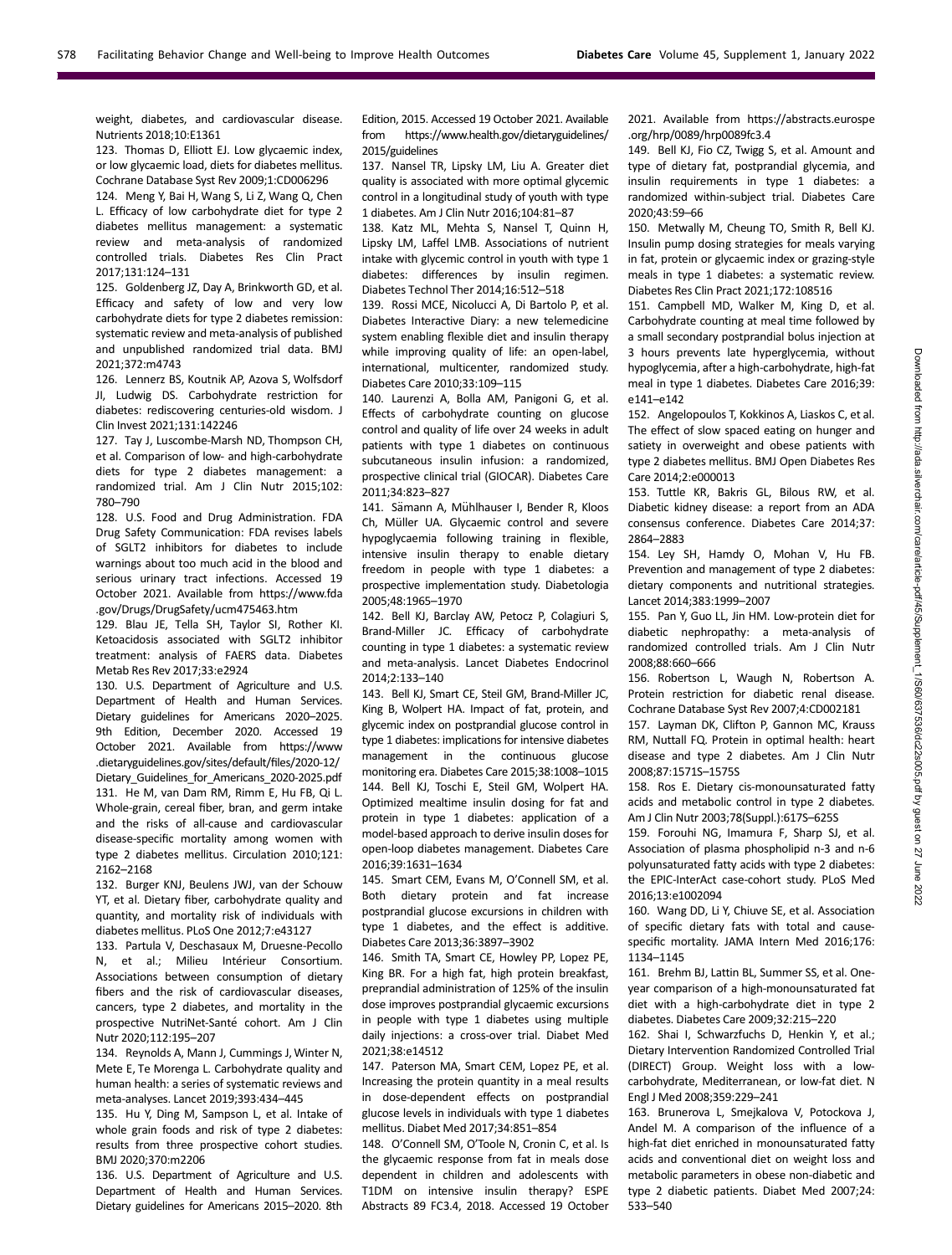164. Bloomfield HE, Koeller E, Greer N, MacDonald R, Kane R, Wilt TJ. Effects on health outcomes of a Mediterranean Diet with no restriction on fat intake: a systematic review and meta-analysis. Ann Intern Med 2016;165: 491–500

165. Sacks FM, Lichtenstein AH, Wu JHY, et al.; American Heart Association. Dietary fats and cardiovascular disease: a presidential advisory from the American Heart Association. Circulation 2017;136:e1–e23

166. Jacobson TA, Maki KC, Orringer CE, et al.; NLA Expert Panel. National Lipid Association recommendations for patient-centered management of dyslipidemia: part 2. J Clin Lipid 2015;9:S1–S122.e1

167. Holman RR, Paul S, Farmer A, Tucker L, Stratton IM; Atorvastatin in Factorial with Omega-3 EE90 Risk Reduction in Diabetes Study Group. Atorvastatin in Factorial with Omega-3 EE90 Risk Reduction in Diabetes (AFORRD): a randomised controlled trial. Diabetologia 2009; 52:50–59

168. Bosch J, Gerstein HC, Dagenais GR, et al.; ORIGIN Trial Investigators. n-3 fatty acids and cardiovascular outcomes in patients with dysglycemia. N Engl J Med 2012;367:309–318

169. Brown TJ, Brainard J, Song F, Wang X, Abdelhamid A, Hooper L; PUFAH Group.. Omega-3, omega-6, and total dietary polyunsaturated fat for prevention and treatment of type 2 diabetes mellitus: systematic review and meta-analysis of randomised controlled trials. BMJ 2019; 366:l4697

170. ASCEND Study Collaborative Group; Bowman L, Mafham M, Wallendszus K, et al. Effects of n-3 fatty acid supplements in diabetes mellitus. N Engl J Med 2018;379:1540–1550

171. Bhatt DL, Steg PG, Miller M, et al.; REDUCE-IT Investigators. Cardiovascular risk reduction with icosapent ethyl for hypertriglyceridemia. N Engl J Med 2019;380:11–22

172. Thomas MC, Moran J, Forsblom C, et al.; FinnDiane Study Group. The association between dietary sodium intake, ESRD, and all-cause mortality in patients with type 1 diabetes. Diabetes Care 2011;34:861–866

173. Ekinci EI, Clarke S, Thomas MC, et al. Dietary salt intake and mortality in patients with type 2 diabetes. Diabetes Care 2011;34:703–709 174. Lennon SL, DellaValle DM, Rodder SG, et al. 2015 Evidence Analysis Library evidence-based nutrition practice guideline for the management of hypertension in adults. J Acad Nutr Diet 2017;117:1445–1458.e17

175. Maillot M, Drewnowski A. A conflict between nutritionally adequate diets and meeting the 2010 dietary guidelines for sodium. Am J Prev Med 2012;42:174–179

176. Aroda VR, Edelstein SL, Goldberg RB, et al.; Diabetes Prevention Program Research Group. Long-term metformin use and vitamin B12 deficiency in the Diabetes Prevention Program Outcomes Study. J Clin Endocrinol Metab 2016;101:1754–1761

177. Allen RW, Schwartzman E, Baker WL, Coleman CI, Phung OJ. Cinnamon use in type 2 diabetes: an updated systematic review and meta-analysis. Ann Fam Med 2013;11:452–459

178. Mitri J, Pittas AG. Vitamin D and diabetes. Endocrinol Metab Clin North Am 2014;43: 205–232

179. Mozaffarian D. Dietary and policy priorities for cardiovascular disease, diabetes, and obesity: a comprehensive review. Circulation 2016;133: 187–225

180. Pittas AG, Dawson-Hughes B, Sheehan P, et al.; D2d Research Group. Vitamin D supplementation and prevention of type 2 diabetes. N Engl J Med 2019;381:520–530

181. Dawson-Hughes B, Staten MA, Knowler WC, et al.; D2d Research Group. Intratrial exposure to vitamin D and new-onset diabetes among adults with prediabetes: a secondary analysis from the Vitamin D and Type 2 Diabetes (D2d) study. Diabetes Care 2020;43:2916–2922

182. Zhang Y, Tan H, Tang J, et al. Effects of vitamin D supplementation on prevention of type 2 diabetes in patients with prediabetes: a systematic review and meta-analysis. Diabetes Care 2020;43:1650–1658

183. Barbarawi M, Zayed Y, Barbarawi O, et al. Effect of vitamin D supplementation on the incidence of diabetes mellitus. J Clin Endocrinol Metab 2020;105:dgaa335

184. National Agricultural Library, U.S. Department of Agriculture. Nutritive and nonnutritive sweetener resources. Accessed 20 October 2021. Available from [https://www.nal.usda.gov/fnic/](https://www.nal.usda.gov/fnic/nutritive-and-nonnutritive-sweetener-resources) [nutritive-and-nonnutritive-sweetener-resources](https://www.nal.usda.gov/fnic/nutritive-and-nonnutritive-sweetener-resources) 185. Arnett DK, Blumenthal RS, Albert MA, et al. 2019 ACC/AHA guideline on the primary prevention of cardiovascular disease: a report of the American College of Cardiology/American Heart Association Task Force on Clinical Practice Guidelines. Circulation 2019;140:e596–e646

186. Johnson RK, Lichtenstein AH, Anderson CAM, et al.; American Heart Association Nutrition Committee of the Council on Lifestyle and Cardiometabolic Health; Council on Cardiovascular and Stroke Nursing; Council on Clinical Cardiology; Council on Quality of Care and Outcomes Research; Stroke Council. Low-calorie sweetened beverages and cardiometabolic health: a science advisory from the American Heart Association. Circulation 2018;138: e126–e140

187. Grotz VL, Pi-Sunyer X, Porte D Jr, Roberts A, Richard Trout J. A 12-week randomized clinical trial investigating the potential for sucralose to affect glucose homeostasis. Regul Toxicol Pharmacol 2017;88:22–33

188. Lohner S, Kuellenberg de Gaudry D, Toews I, Ferenci T, Meerpohl JJ. Non-nutritive sweeteners for diabetes mellitus. Cochrane Database Syst Rev 2020;5:CD012885

189. Sylvetsky AC, Chandran A, Talegawkar SA, Welsh JA, Drews K, El Ghormli L. Consumption of beverages containing low-calorie sweeteners, diet, and cardiometabolic health in youth with type 2 diabetes. J Acad Nutr Diet 2020;120: 1348–1358.e6

190. Miller PE, Perez V. Low-calorie sweeteners and body weight and composition: a metaanalysis of randomized controlled trials and prospective cohort studies. Am J Clin Nutr 2014;100:765–777

191. Rogers PJ, Hogenkamp PS, de Graaf C, et al. Does low-energy sweetener consumption affect energy intake and body weight? A systematic review, including meta-analyses, of the evidence from human and animal studies. Int J Obes 2016;40:381–394

192. Laviada-Molina H, Molina-Segui F, Pérez-Gaxiola G, et al. Effects of nonnutritive sweeteners on body weight and BMI in diverse clinical contexts: systematic review and metaanalysis. Obes Rev 2020;21:e13020

193. Azad MB, Abou-Setta AM, Chauhan BF, et al. Nonnutritive sweeteners and cardiometabolic health: a systematic review and meta-analysis of randomized controlled trials and prospective cohort studies. CMAJ 2017;189:E929–E939

194. Mattes RD, Popkin BM. Nonnutritive sweetener consumption in humans: effects on appetite and food intake and their putative mechanisms. Am J Clin Nutr 2009;89:1–14

195. Hirahatake KM, Jacobs DR, Shikany JM, et al. Cumulative intake of artificially sweetened and sugar-sweetened beverages and risk of incident type 2 diabetes in young adults: the Coronary Artery Risk Development In Young Adults (CARDIA) Study. Am J Clin Nutr 2019;110: 733–741

196. Löfvenborg JE, Andersson T, Carlsson P-O, et al. Sweetened beverage intake and risk of latent autoimmune diabetes in adults (LADA) and type 2 diabetes. Eur J Endocrinol 2016;175: 605–614

197. Daher MI, Matta JM, Abdel Nour AM. Nonnutritive sweeteners and type 2 diabetes: should we ring the bell? Diabetes Res Clin Pract 2019;155:107786

198. Romo-Romo A, Aguilar-Salinas CA, Gómez-Díaz RA, et al. Non-nutritive sweeteners: evidence on their association with metabolic diseases and potential effects on glucose metabolism and appetite. Rev Invest Clin 2017;69:129–138

199. 2018 Physical Activity Guidelines Advisory Committee. 2018 Physical Activity Guidelines Advisory Committee Scientific Report.Washington, DC, U.S. Department of Health and Human Services, 2018

200. Bazargan-Hejazi S, Arroyo JS, Hsia S, Brojeni NR, Pan D. A racial comparison of differences between self-reported and objectively measured physical activity among US adults with diabetes. Ethn Dis 2017;27:403–410

201. Sluik D, Buijsse B, Muckelbauer R, et al. Physical activity and mortality in individuals with diabetes mellitus: a prospective study and metaanalysis. Arch Intern Med 2012;172:1285–1295

202. Tikkanen-Dolenc H, Wadén J, Forsblom C, et al.; FinnDiane Study Group. Physical activity reduces risk of premature mortality in patients with type 1 diabetes with and without kidney disease. Diabetes Care 2017;40:1727–1732

203. Boulé NG, Haddad E, Kenny GP, Wells GA, Sigal RJ. Effects of exercise on glycemic control and body mass in type 2 diabetes mellitus: a meta-analysis of controlled clinical trials. JAMA 2001;286:1218–1227

204. Peters AL, Laffel L (Eds.). American Diabetes Association/JDRF Type 1 Diabetes Sourcebook. Alexandria, VA, American Diabetes Association, 2013

205. Ostman C, Jewiss D, King N, Smart NA. Clinical outcomes to exercise training in type 1 diabetes: a systematic review and meta-analysis. Diabetes Res Clin Pract 2018;139:380–391

206. Boulé NG, Kenny GP, Haddad E, Wells GA, Sigal RJ. Meta-analysis of the effect of structured exercise training on cardiorespiratory fitness in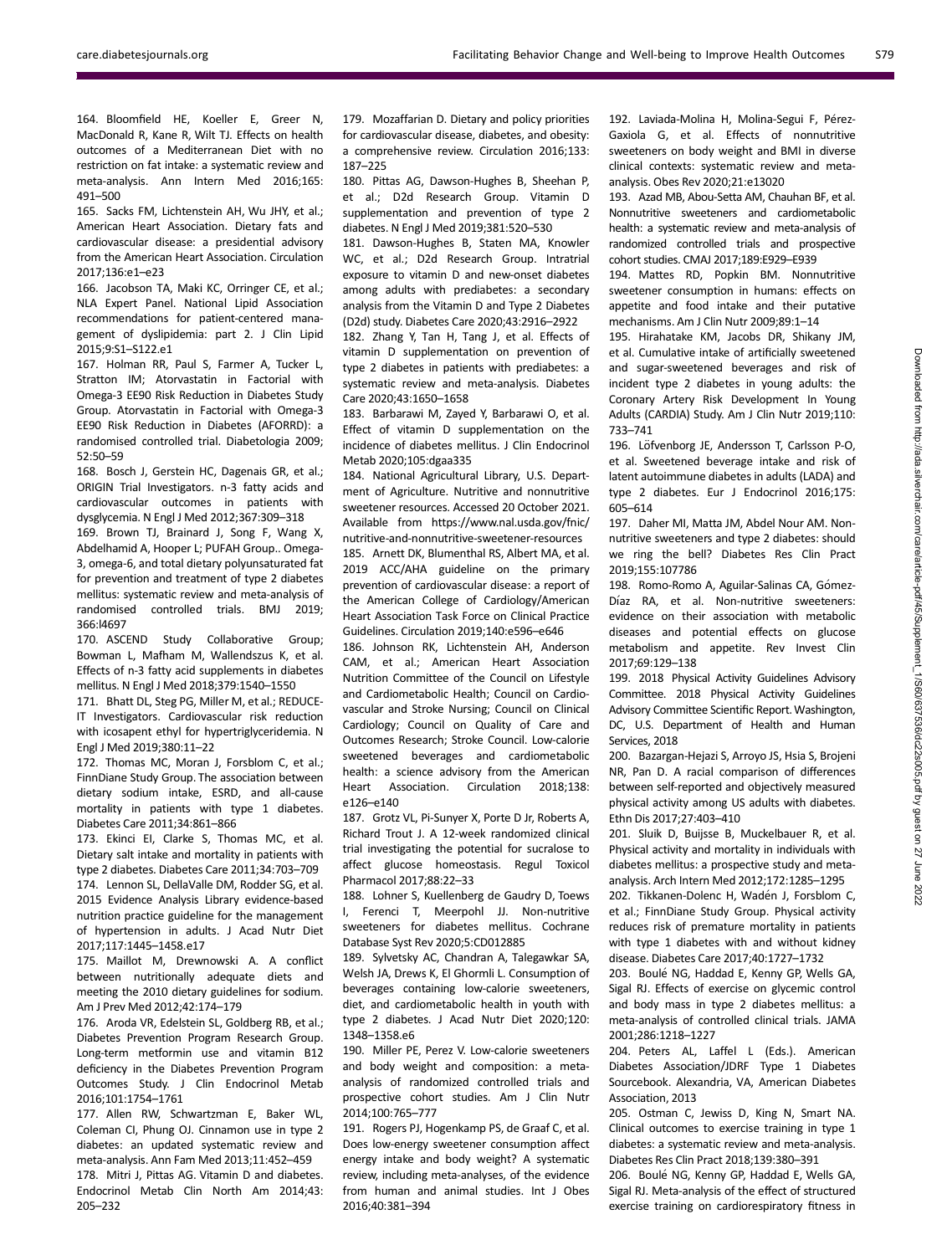type 2 diabetes mellitus. Diabetologia 2003;46: 1071–1081

207. Pandey A, Patel KV, Bahnson JL, et al.; Look AHEAD Research Group. Association of intensive lifestyle intervention, fitness, and body mass index with risk of heart failure in overweight or obese adults with type 2 diabetes mellitus: an analysis from the Look AHEAD trial. Circulation 2020;141:1295–1306

208. Rejeski WJ, Ip EH, Bertoni AG, et al.; Look AHEAD Research Group. Lifestyle change and mobility in obese adults with type 2 diabetes. N Engl J Med 2012;366:1209–1217

209. Colberg SR, Sigal RJ, Yardley JE, et al. Physical activity/exercise and diabetes: a position statement of the American Diabetes Association. Diabetes Care 2016;39:2065–2079

210. Frediani JK, Bienvenida AF, Li J, Higgins MK, Lobelo F. Physical fitness and activity changes after a 24-week soccer-based adaptation of the U.S diabetes prevention program intervention in Hispanic men. Prog Cardiovasc Dis 2020;63: 775–785

211. Janssen I, Leblanc AG. Systematic review of the health benefits of physical activity and fitness in school-aged children and youth. Int J Behav Nutr Phys Act 2010;7:40

212. Riddell MC, Gallen IW, Smart CE, et al. Exercise management in type 1 diabetes: a consensus statement. Lancet Diabetes Endocrinol 2017;5:377–390

213. Anderson BJ, Laffel LM, Domenger C, et al. Factors associated with diabetes-specific healthrelated quality of life in youth with type 1 diabetes: the global TEENs study. Diabetes Care 2017;40:1002–1009

214. Adolfsson P, Riddell MC, Taplin CE, et al. ISPAD Clinical Practice Consensus Guidelines 2018: Exercise in children and adolescents with diabetes. Pediatr Diabetes 2018;19(Suppl. 27): 205–226

215. Jelleyman C, Yates T, O'Donovan G, et al. The effects of high-intensity interval training on glucose regulation and insulin resistance: a metaanalysis. Obes Rev 2015;16:942–961

216. Little JP, Gillen JB, Percival ME, et al. Lowvolume high-intensity interval training reduces hyperglycemia and increases muscle mitochondrial capacity in patients with type 2 diabetes. J Appl Physiol (1985) 2011;111: 1554–1560

217. Bohn B, Herbst A, Pfeifer M, et al.; DPV Initiative. Impact of physical activity on glycemic control and prevalence of cardiovascular risk factors in adults with type 1 diabetes: a crosssectional multicenter study of 18,028 patients. Diabetes Care 2015;38:1536–1543

218. U.S. Department of Health and Human Services. Physical Activity Guidelines for Americans, 2nd ed. Accessed 20 October 2021. Available from [https://health.gov/sites/default/](https://health.gov/sites/default/files/2019-09/Physical_Activity_Guidelines_2nd_edition.pdf) fi[les/2019-09/Physical\\_Activity\\_Guidelines\\_2nd\\_](https://health.gov/sites/default/files/2019-09/Physical_Activity_Guidelines_2nd_edition.pdf) [edition.pdf](https://health.gov/sites/default/files/2019-09/Physical_Activity_Guidelines_2nd_edition.pdf)

219. Willey KA, Singh MAF. Battling insulin resistance in elderly obese people with type 2 diabetes: bring on the heavy weights. Diabetes Care 2003;26:1580–1588

220. Katzmarzyk PT, Church TS, Craig CL, Bouchard C. Sitting time and mortality from all causes, cardiovascular disease, and cancer. Med Sci Sports Exerc 2009;41:998–1005

221. Dempsey PC, Larsen RN, Sethi P, et al. Benefits for type 2 diabetes of interrupting prolonged sitting with brief bouts of light walking or simple resistance activities. Diabetes Care 2016;39:964–972

222. Wang Y, Lee D-C, Brellenthin AG, et al. Leisure-time running reduces the risk of incident type 2 diabetes. Am J Med 2019;132:1225–1232

223. Schellenberg ES, Dryden DM, Vandermeer B, Ha C, Korownyk C. Lifestyle interventions for patients with and at risk for type 2 diabetes: a systematic review and meta-analysis. Ann Intern Med 2013;159:543–551

224. Pai L-W, Li T-C, Hwu Y-J, Chang S-C, Chen L-L, Chang P-Y. The effectiveness of regular leisuretime physical activities on long-term glycemic control in people with type 2 diabetes: a systematic review and meta-analysis. Diabetes Res Clin Pract 2016;113:77–85

225. Cui J, Yan J-H, Yan L-M, Pan L, Le J-J, Guo Y-Z. Effects of yoga in adults with type 2 diabetes mellitus: a meta-analysis. J Diabetes Investig 2017;8:201–209

226. Lee MS, Jun JH, Lim H-J, Lim H-S. A systematic review and meta-analysis of tai chi for treating type 2 diabetes. Maturitas 2015;80: 14–23

227. Rees JL, Johnson ST, Boulé NG. Aquatic exercise for adults with type 2 diabetes: a metaanalysis. Acta Diabetol 2017;54:895–904

228. Colberg SR, Sigal RJ, Fernhall B, et al.; American College of Sports Medicine; American Diabetes Association. Exercise and type 2 diabetes: the American College of Sports Medicine and the American Diabetes Association: joint position statement executive summary. Diabetes Care 2010;33:2692–2696

229. Church TS, Blair SN, Cocreham S, et al. Effects of aerobic and resistance training on hemoglobin A1c levels in patients with type 2 diabetes: a randomized controlled trial. JAMA 2010;304:2253–2262

230. Bax JJ, Young LH, Frye RL, Bonow RO, Steinberg HO; ADA. Screening for coronary artery disease in patients with diabetes. Diabetes Care 2007;30:2729–2736

231. Peters A, Laffel L, Colberg SR, Riddell MC. Physical activity: regulation of glucose metabolism, clinical management strategies, and weight control. In American Diabetes Association/JDRF Type 1 Diabetes Sourcebook. Alexandria, VA, American Diabetes Association, 2013

232. Colberg SR. Exercise and Diabetes: A Clinician's Guide to Prescribing Physical Activity. 1st ed. Alexandria, VA, American Diabetes Association, 2013

233. Lemaster JW, Reiber GE, Smith DG, Heagerty PJ, Wallace C. Daily weight-bearing activity does not increase the risk of diabetic foot ulcers. Med Sci Sports Exerc 2003;35:1093–1099 234. Smith AG, Russell J, Feldman EL, et al. Lifestyle intervention for pre-diabetic neuropathy. Diabetes Care 2006;29:1294–1299

235. Spallone V, Ziegler D, Freeman R, et al.; Toronto Consensus Panel on Diabetic Neuropathy. Cardiovascular autonomic neuropathy in diabetes: clinical impact, assessment, diagnosis, and management. Diabetes Metab Res Rev 2011;27:639–653

236. Pop-Busui R, Evans GW, Gerstein HC, et al.; Action to Control Cardiovascular Risk in Diabetes

Study Group. Effects of cardiac autonomic dysfunction on mortality risk in the Action to Control Cardiovascular Risk in Diabetes (ACCORD) trial. Diabetes Care 2010;33:1578–1584

237. Suarez L, Barrett-Connor E. Interaction between cigarette smoking and diabetes mellitus in the prediction of death attributed to cardiovascular disease. Am J Epidemiol 1984;120: 670–675

238. Stanton CA, Keith DR, Gaalema DE, et al. Trends in tobacco use among US adults with chronic health conditions: National Survey on Drug Use and Health 2005-2013. Prev Med 2016;92:160–168

239. Bae J. Differences in cigarette use behaviors by age at the time of diagnosis with diabetes from young adulthood to adulthood: results from the National Longitudinal Study of Adolescent Health. J Prev Med Public Health 2013;46:249–260

240. Śliwińska-Mossoń M, Milnerowicz H. The impact of smoking on the development of diabetes and its complications. Diab Vasc Dis Res 2017;14:265–276

241. Kar D, Gillies C, Zaccardi F, et al. Relationship of cardiometabolic parameters in non-smokers, current smokers, and quitters in diabetes: a systematic review and meta-analysis. Cardiovasc Diabetol 2016;15:158

242. Pan A, Wang Y, Talaei M, Hu FB. Relation of smoking with total mortality and cardiovascular events among patients with diabetes mellitus: a meta-analysis and systematic review. Circulation 2015;132:1795–1804

243. Jankowich M, Choudhary G, Taveira TH, Wu W-C. Age-, race-, and gender-specific prevalence of diabetes among smokers. Diabetes Res Clin Pract 2011;93:e101–e105

244. Akter S, Goto A, Mizoue T. Smoking and the risk of type 2 diabetes in Japan: a systematic review and meta-analysis. J Epidemiol 2017;27: 553–561

245. Liu X, Bragg F, Yang L, et al.; China Kadoorie Biobank Collaborative Group. Smoking and smoking cessation in relation to risk of diabetes in Chinese men and women: a 9-year prospective study of 0·5 million people. Lancet Public Health 2018;3:e167–e176

246. Tonstad S, Lawrence D. Varenicline in smokers with diabetes: a pooled analysis of 15 randomized, placebo-controlled studies of varenicline. J Diabetes Investig 2017;8:93–100

247. West R. Tobacco smoking: health impact, prevalence, correlates and interventions. Psychol Health 2017;32:1018–1036

248. Ranney L, Melvin C, Lux L, McClain E, Lohr KN. Systematic review: smoking cessation intervention strategies for adults and adults in special populations. Ann Intern Med 2006;145: 845–856

249. Tian J, Venn A, Otahal P, Gall S. The association between quitting smoking and weight gain: a systematic review and metaanalysis of prospective cohort studies. Obes Rev 2015;16:883–901

250. Clair C, Rigotti NA, Porneala B, et al. Association of smoking cessation and weight change with cardiovascular disease among adults with and without diabetes. JAMA 2013;309: 1014–1021

251. Voulgari C, Katsilambros N, Tentolouris N. Smoking cessation predicts amelioration of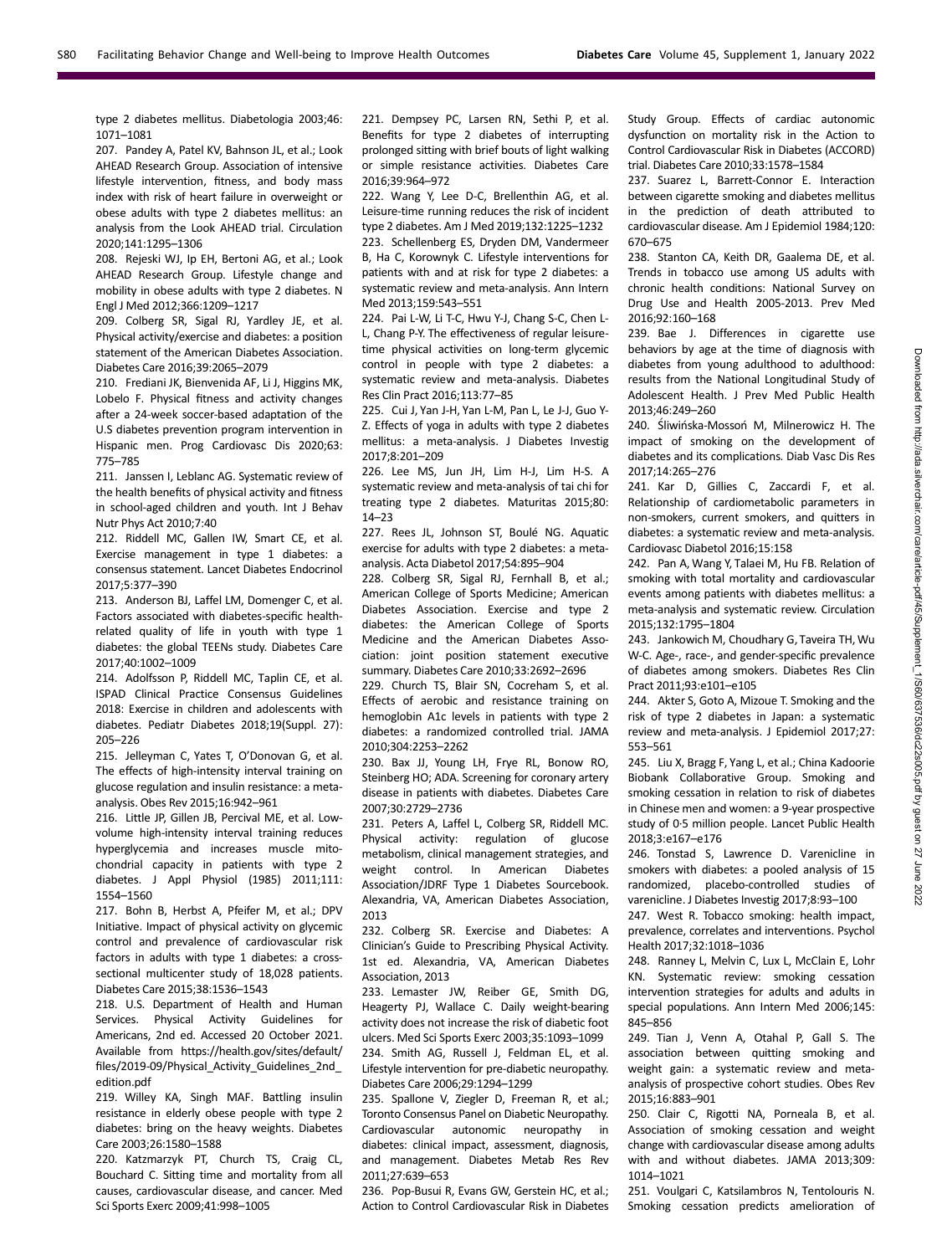microalbuminuria in newly diagnosed type 2 diabetes mellitus: a 1-year prospective study. Metabolism 2011;60:1456–1464

252. Huerta TR, Walker DM, Mullen D, Johnson TJ, Ford EW. Trends in e-cigarette awareness and perceived harmfulness in the U.S. Am J Prev Med 2017;52:339–346

253. Pericot-Valverde I, Gaalema DE, Priest JS, Higgins ST. E-cigarette awareness, perceived harmfulness, and ever use among U.S. adults. Prev Med 2017;104:92–99

254. Centers for Disease Control and Prevention. Smoking & tobacco use: Outbreak of lung injury associated with e-cigarette use, or vaping, products. Accessed 20 October 2021. Available from [https://www.cdc.gov/tobacco/](https://www.cdc.gov/tobacco/basic_information/e-cigarettes/severe-lung-disease.html) [basic\\_information/e-cigarettes/severe-lung](https://www.cdc.gov/tobacco/basic_information/e-cigarettes/severe-lung-disease.html)[disease.html](https://www.cdc.gov/tobacco/basic_information/e-cigarettes/severe-lung-disease.html)

255. Reid RD, Malcolm J, Wooding E, et al. Prospective, cluster-randomized trial to implement the Ottawa Model for Smoking Cessation in diabetes education programs in Ontario, Canada. Diabetes Care 2018;41:406–412 256. Anderson RJ, Grigsby AB, Freedland KE, et al. Anxiety and poor glycemic control: a metaanalytic review of the literature. Int J Psychiatry Med 2002;32:235–247

257. Delahanty LM, Grant RW, Wittenberg E, et al. Association of diabetes-related emotional distress with diabetes treatment in primary care patients with type 2 diabetes. Diabet Med 2007;24:48–54

258. Anderson RJ, Freedland KE, Clouse RE, Lustman PJ. The prevalence of comorbid depression in adults with diabetes: a metaanalysis. Diabetes Care 2001;24:1069–1078

259. Nicolucci A, Kovacs Burns K, Holt RIG, et al.; DAWN2 Study Group. Diabetes Attitudes, Wishes and Needs second study (DAWN2™): crossnational benchmarking of diabetes-related psychosocial outcomes for people with diabetes. Diabet Med 2013;30:767–777

260. Ducat L, Philipson LH, Anderson BJ. The mental health comorbidities of diabetes. JAMA 2014;312:691–692

261. Gonzalvo JD, Hamm J, Eaves S, et al. A practical approach to mental health for the diabetes educator. AADE Pract 2019;7:29–44

262. Robinson DJ, Coons M, Haensel H, Vallis M; Diabetes Canada Clinical Practice Guidelines Expert Committee. Diabetes and mental health. Can J Diabetes 2018;42(Suppl. 1):S130–S141

263. Harkness E, Macdonald W, Valderas J, Coventry P, Gask L, Bower P. Identifying psychosocial interventions that improve both physical and mental health in patients with diabetes: a systematic review and meta-analysis. Diabetes Care 2010;33:926–930

264. Radcliff TA, Côté MJ, Whittington MD, et al. Cost-effectiveness of three doses of a behavioral intervention to prevent or delay type 2 diabetes in rural areas. J Acad Nutr Diet 2020;120: 1163–1171

265. Weissberg-Benchell J, Shapiro JB. A review of interventions aimed at facilitating successful transition planning and transfer to adult care among youth with chronic illness. Pediatr Ann 2017;46:e182–e187

266. O'Gurek DT, Henke C. A practical approach to screening for social determinants of health. Fam Pract Manag 2018;25:7–12

267. Fisher L, Hessler DM, Polonsky WH, Mullan J. When is diabetes distress clinically meaningful?: establishing cut points for the Diabetes Distress Scale. Diabetes Care 2012;35: 259–264

268. Fisher L, Glasgow RE, Strycker LA. The relationship between diabetes distress and clinical depression with glycemic control among patients with type 2 diabetes. Diabetes Care 2010;33:1034–1036

269. Aikens JE. Prospective associations between emotional distress and poor outcomes in type 2 diabetes. Diabetes Care 2012;35: 2472–2478

270. Fisher L, Skaff MM, Mullan JT, et al. Clinical depression versus distress among patients with type 2 diabetes: not just a question of semantics. Diabetes Care 2007;30:542–548

271. Friis AM, Johnson MH, Cutfield RG, Consedine NS. Kindness matters: a randomized controlled trial of a mindful self-compassion intervention improves depression, distress, and  $HbA<sub>1c</sub>$  among patients with diabetes. Diabetes Care 2016;39:1963–1971

272. Weissberg-Benchell J, Shapiro JB, Bryant FB, Hood KK. Supporting Teen Problem-Solving (STEPS) 3 year outcomes: preventing diabetesspecific emotional distress and depressive symptoms in adolescents with type 1 diabetes. J Consult Clin Psychol 2020;88:1019–1031

273. Snoek FJ, Bremmer MA, Hermanns N. Constructs of depression and distress in diabetes: time for an appraisal. Lancet Diabetes Endocrinol 2015;3:450–460

274. Liu X, Haagsma J, Sijbrands E, et al. Anxiety and depression in diabetes care: longitudinal associations with health-related quality of life. Sci Rep 2020;10:8307

275. Gary TL, Safford MM, Gerzoff RB, et al. Perception of neighborhood problems, health behaviors, and diabetes outcomes among adults with diabetes in managed care: the Translating Research Into Action for Diabetes (TRIAD) study. Diabetes Care 2008;31:273–278

276. Beverly EA, Hultgren BA, Brooks KM, Ritholz MD, Abrahamson MJ, Weinger K. Understanding physicians' challenges when treating type 2 diabetic patients'social and emotional difficulties: a qualitative study. Diabetes Care 2011;34: 1086–1088

277. Naicker K, Johnson JA, Skogen JC, et al. Type 2 diabetes and comorbid symptoms of depression and anxiety: longitudinal associations with mortality risk. Diabetes Care 2017;40:352–358

278. de Groot M, Golden SH, Wagner J. Psychological conditions in adults with diabetes. Am Psychol 2016;71:552–562

279. Guerrero Fernández de Alba I, Gimeno-Miguel A, Poblador-Plou B, et al. Association between mental health comorbidity and health outcomes in type 2 diabetes mellitus patients. Sci Rep 2020;10:19583

280. Smith KJ, Béland M, Clyde M, et al. Association of diabetes with anxiety: a systematic review and meta-analysis. J Psychosom Res 2013;74:89–99

281. Li C, Barker L, Ford ES, Zhang X, Strine TW, Mokdad AH. Diabetes and anxiety in US adults: findings from the 2006 Behavioral Risk Factor Surveillance System. Diabet Med 2008;25:878–881 282. Cox DJ, Irvine A, Gonder-Frederick L, Nowacek G, Butterfield J. Fear of hypoglycemia: quantification, validation, and utilization. Diabetes Care 1987;10:617–621

283. Wild D, von Maltzahn R, Brohan E, Christensen T, Clauson P, Gonder-Frederick L. A critical review of the literature on fear of hypoglycemia in diabetes: implications for diabetes management and patient education. Patient Educ Couns 2007;68:10–15

284. Zambanini A, Newson RB, Maisey M, Feher MD. Injection related anxiety in insulin-treated diabetes. Diabetes Res Clin Pract 1999;46:239–246 285. American Psychiatric Association. Diagnostic and Statistical Manual of Mental Disorders, Fifth Edition. Arlington, VA, American Psychiatric Association, 2013

286. Mitsonis C, Dimopoulos N, Psarra V. P01- 138 Clinical implications of anxiety in diabetes: a critical review of the evidence base. Eur Psychiatry 2009;24:S526

287. Yeoh E, Choudhary P, Nwokolo M, Ayis S, Amiel SA. Interventions that restore awareness of hypoglycemia in adults with type 1 diabetes: a systematic review and meta-analysis. Diabetes Care 2015;38:1592–1609

288. Cox DJ, Gonder-Frederick L, Polonsky W, Schlundt D, Kovatchev B, Clarke W. Blood glucose awareness training (BGAT-2): long-term benefits. Diabetes Care 2001;24:637–642

289. Gonder-Frederick LA, Schmidt KM, Vajda KA, et al. Psychometric properties of the hypoglycemia fear survey-II for adults with type 1 diabetes. Diabetes Care 2011;34:801–806

290. Cox DJ, Kovatchev B, Koev D, et al. Hypoglycemia anticipation, awareness and treatment training (HAATT) reduces occurrence of severe hypoglycemia among adults with type 1 diabetes mellitus. Int J Behav Med 2004;11: 212–218

291. Lamounier RN, Geloneze B, Leite SO, et al.; HAT Brazil study group. Hypoglycemia incidence and awareness among insulin-treated patients with diabetes: the HAT study in Brazil. Diabetol Metab Syndr 2018;10:83

292. Lustman PJ, Griffith LS, Clouse RE. Depression in adults with diabetes. Results of 5-yr follow-up study. Diabetes Care 1988;11:605–612 293. de Groot M, Crick KA, Long M, Saha C, Shubrook JH. Lifetime duration of depressive disorders in patients with type 2 diabetes. Diabetes Care 2016;39:2174–2181

294. Rubin RR, Ma Y, Marrero DG, et al.; Diabetes Prevention Program Research Group. Elevated depression symptoms, antidepressant medicine use, and risk of developing diabetes during the diabetes prevention program. Diabetes Care 2008;31:420–426

295. Clouse RE, Lustman PJ, Freedland KE, Griffith LS, McGill JB, Carney RM. Depression and coronary heart disease in women with diabetes. Psychosom Med 2003;65:376–383

296. Watson SE, Spurling SE, Fieldhouse AM, Montgomery VL, Wintergerst KA. Depression and anxiety screening in adolescents with diabetes. Clin Pediatr (Phila) 2020;59:445–449

297. Katon WJ, Von Korff M, Lin EHB, et al. The Pathways Study: a randomized trial of collaborative care in patients with diabetes and depression. Arch Gen Psychiatry 2004;61:1042–1049

298. Cannon A, Handelsman Y, Heile M, Shannon M. Burden of illness in type 2 diabetes mellitus. J Manag Care Spec Pharm 2018;24(Suppl.):S5–S13